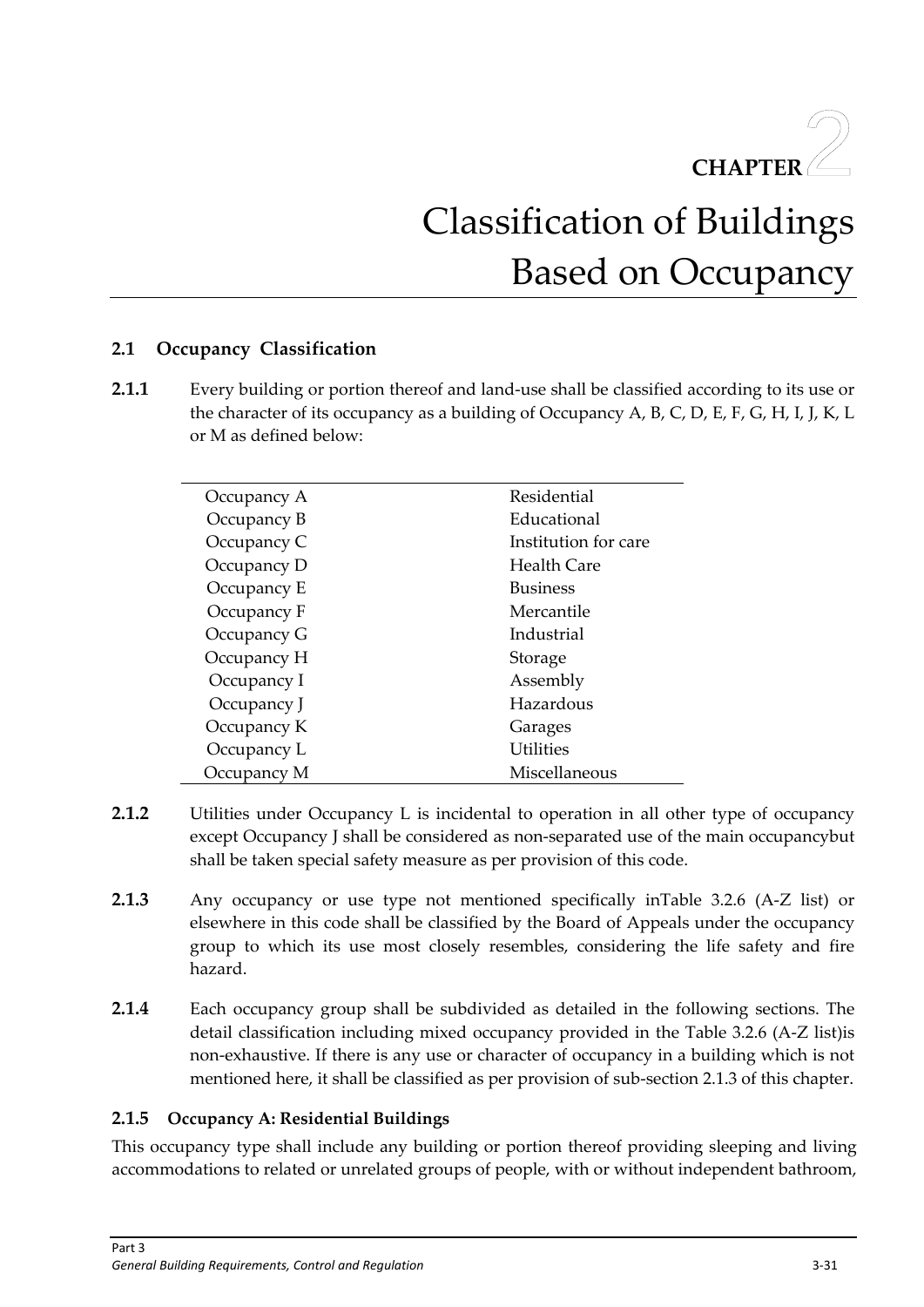cooking or dining facilities, except any building classified under Occupancy C or D. This Occupancy shall be subdivided as follows:

# 2.1.5.1 **A1:Single Family Dwelling**

These shall include any building, row type or semi-detached or detached from neighboring buildings by distances required by this Code and having independent access to the plot, which is used as private dwelling by members of a single family.

# 2.1.5.2 **A2:Two Family Dwelling**

These shall include any building, row type or semi-detached or detached from neighboring buildings by distances required by this Code and having shared or independent access for two families and having facilities for living, cooking and bathroom facilities independent of each other.

# 2.1.5.3 **A3:Flats or Apartments**

These shall include any building or portion thereof which is provided for more than two families, having facilities for living, cooking and bathroom facilities independent of each other.

# 2.1.5.4 **A4:Mess, Boarding Houses, Dormitories and Hostels**

These shall include any building or portion thereof in which sleeping, living accommodations and bathroom are provided for groups of related or unrelated persons, with or without common dining and facilities, and with common cooking under single management control or with individual or group cooking facilities.

# 2.1.5.5 **A5:Hotels and Lodging Houses**

These shall include any building, a portion thereof or group of buildings under single management, in which sleeping, living accommodation and bathroom facilities are provided with or without dining facilities but without cooking facilities for adult individuals, is provided for hire on transient or permanent basis.

# **2.1.6 Occupancy B : Educational Facilities**

This occupancy type shall include any building or portion thereof in which education, training and care are provided to children or adults. This Occupancy shall be subdivided as follows:

# 2.1.6.1 **B1: Educational Facilities up to Higher Secondary level**

These shall include any building or portion thereof used for purposes involving assembly for instruction, education and recreation of more than six persons on regular basis to fulfill the requirement of an academic curriculum approved by the Government up to H.S.C (12th Grade), and which is not covered by occupancy I.

# 2.1.6.2 **B2: Facilities for Training and for Above-secondary level**

These shall include any building or portion thereof used for purposes involving assembly for instruction, education, training and recreation of more than six persons, and which is not covered by occupancy I and B1.

# 2.1.6.3 **B3: Pre-school Facilities**

These shall include any building or portion thereof used for purposes involving care, recreation and education of children more than six in number, who have not yet reached the age to attend the school.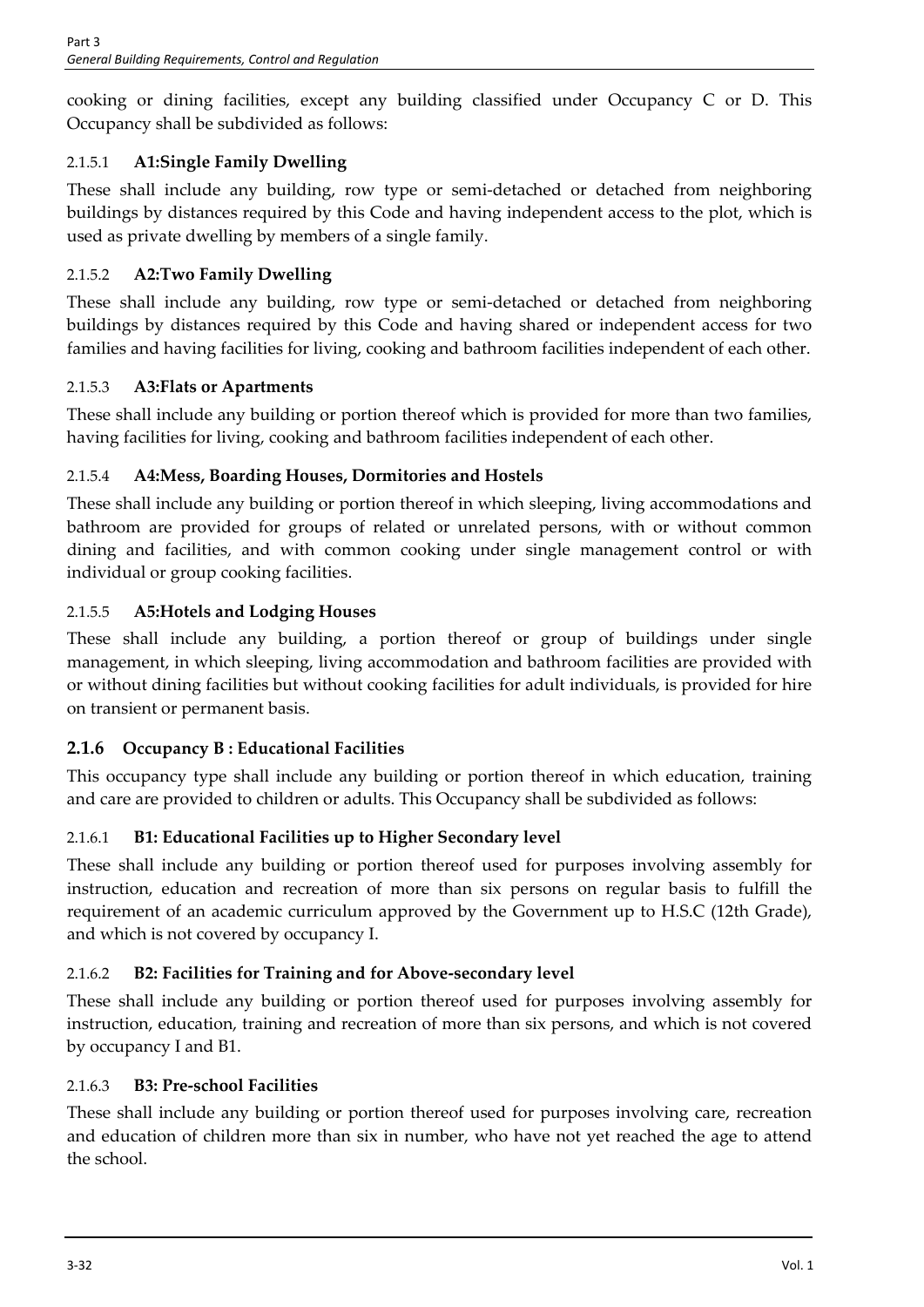## **2.1.7 Occupancy C : Institution for care**

Buildings classified under this occupancy shall include those used for purposes of institutional care of the occupants, such as detention for correctional or penal purposes, medical or nursing care of persons suffering from illness or infirmity due to mental condition, or accommodation of children or minor, where the personal liberty of the inmate is restricted. These buildings shall ordinarily provide accommodation for sleeping, dining and other provisions approved by the authority for the occupants. This occupancy shall be subdivided as follows:

## 2.1.7.1 **C1: Institution for care of Children**

These shall include any building or portion thereof or group of buildings under single management used as an institution for the full time care of children or minor, each providing accommodation for sleeping, dining and other provisions approved by the authority for more than six children.

## 2.1.7.2 **C2: Custodial Institution for physically capable Adults**

These shall include any building or portion thereof or group of buildings under single management used for purposes of full time care and custody of adult or mentally disabled persons but physically capable of responding to emergency.

## 2.1.7.3 **C3: Custodial Institution for the incapable Adults**

These shall include any building or portion thereof or group of buildings under single management used for purposes of full time care and custody of persons physically or mentally incapable of responding to emergency.

#### 2.1.7.4 **C4: Penal and Mental Institution for Children**

These shall include any building or portion thereof or group of buildings under single management used for housing children under restraint, or who are detained for penal and corrective purposes, in which personal liberty of the inmates is restricted.

#### 2.1.7.5 **C5: Penal and Mental Institution for Adults**

These shall include any building or portion thereof or group of buildings under single management used for housing persons under restraint, or who are detained for penal and corrective purposes, in which personal liberty of the inmates is restricted.

#### **2.1.8 Occupancy D: Health Care Facilities**

Buildings under this Occupancy group shall include those used for purposes of providing medical care, diagnostic facilities and treatment to persons suffering from physical discomfort, in which sleeping accommodation may or may not be provided. This Occupancy shall be subdivided as follows:

#### 2.1.8.1 **D1: Normal Medical Facilities**

These shall include any building or portion thereof or group of buildings under single management in which essential medical facilities having surgery, emergency and casualty treatment facilities, general or specialized medical and other treatment is provided to persons suffering from physical discomfort.

#### 2.1.8.2 **D2: Emergency Medical Facilities**

These shall include any building or portion thereof used for purposes of providing essential medical facilities having surgery, emergency, casualty treatment facilities, general or specialized medical and other treatment is provided to persons suffering from physical discomfort. This Type shall be equipped and designated to handle post disaster emergency, by construction it is required to remain operational during and after disasters, built as a part of disaster preparedness program.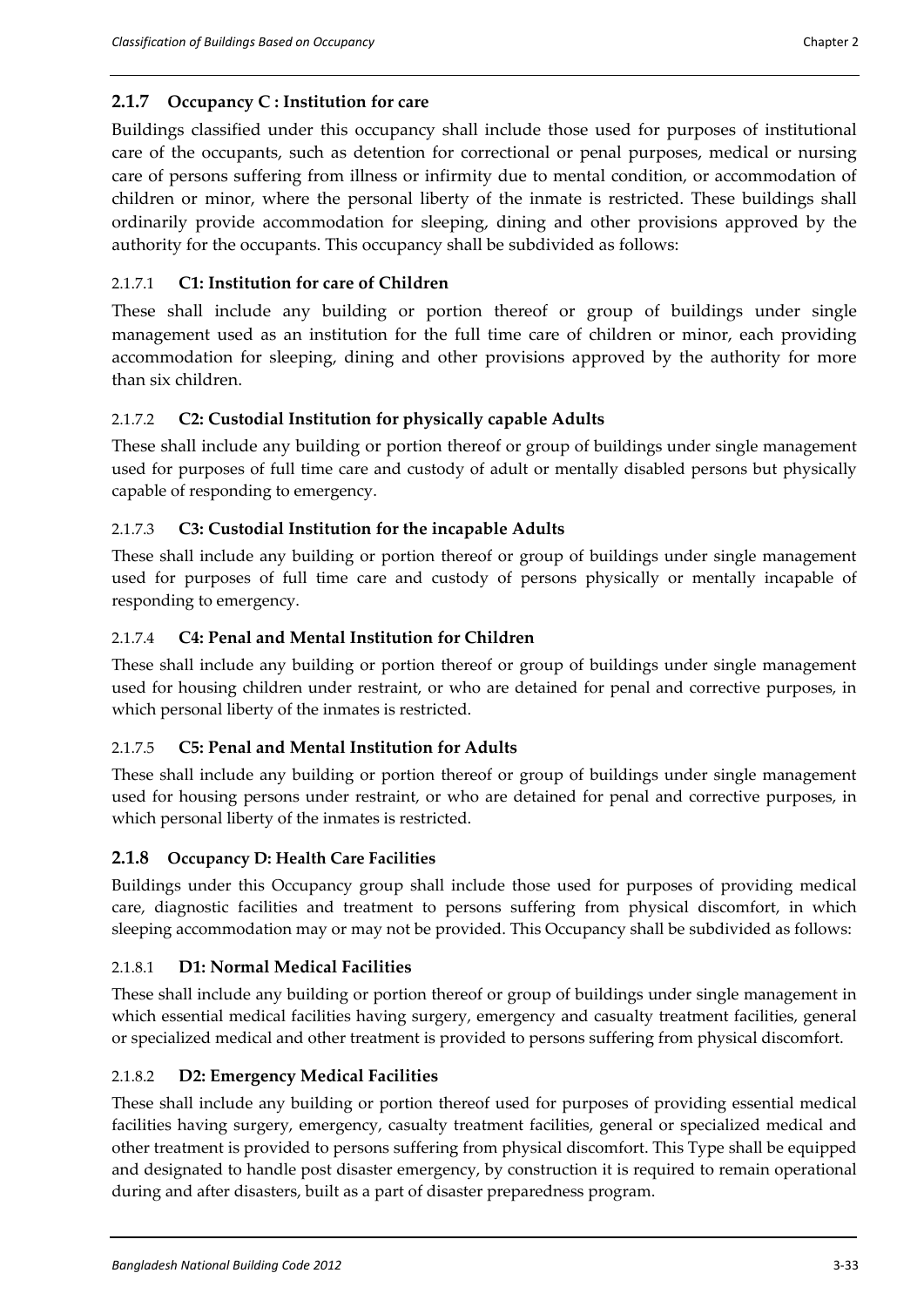# **2.1.9 Occupancy E: Business**

These shall include any building or portion thereof which is used for any business transaction other than mercantile. This Occupancy shall be subdivided as follows:

# 2.1.9.1 **E1: Office**

These shall include any building or part thereof which is used for paper works, documentations,only display of samples of Products but notfor direct sale, maintaining accounts and records for administrative or consulting services, banking or activities for business purposes and professional training.

# 2.1.9.2 **E2: Research and Testing Laboratories**

These shall include any building or portion thereof which is used as research establishment and/ or test laboratory involving hazardous materials within the limit of exempted quantity permitted in this code.

# 2.1.9.3 **E3: Essential Services**

These shall include any building or portion thereof used for purposes of providing emergency services and utilities which are required to remain operational during and after a disaster or other emergency situations.

# **2.1.10 Occupancy F: Mercantile**

This occupancy type shall include any building or portion thereof or group of buildings which is used for display and sale of merchandises. This Occupancy shall be subdivided as follows:

# 2.1.10.1 **F1: Small Shops and Market**

These shall include any building or portion thereof with an area divided or undivided not exceeding 300 m², used for purposes of display and sale of merchandise, either wholesale or retail, with or without incidental storage and service facilities.

# 2.1.10.2 **F2: Large Shops and Market**

These shall include any building or portion thereof with an area divided or undivided more than 300 m² used for purposes of display and sale of merchandise, either wholesale or retail, with or without incidental storage and service facilities.

# 2.1.10.3 **F3: Refueling Station**

These shall include any building or portion thereof used for providing refueling and maintenance without repair services for automobiles which is moderately hazardous in nature.

# **2.1.11 Occupancy G: Industrial Buildings**

Buildings under this Occupancy shall be subdivided on the basis of hazard potential of the contents and the processes of the industry. The hazard shall generally mean the relative danger of the start of fire and the rapidity of its spread, the danger of smoke and gases generated that pose a potential threat to the safety of the occupants of the building. Unless areas with different degrees of hazard are effectively segregated and separated in accordance with the provisions of this Code, the most hazardous area in a building shall govern its classification. This occupancy shall also include facilities for public utility services at the producer or distributor's end that deals with generation and distribution of utility facilities.Any such building or portion thereof, which is not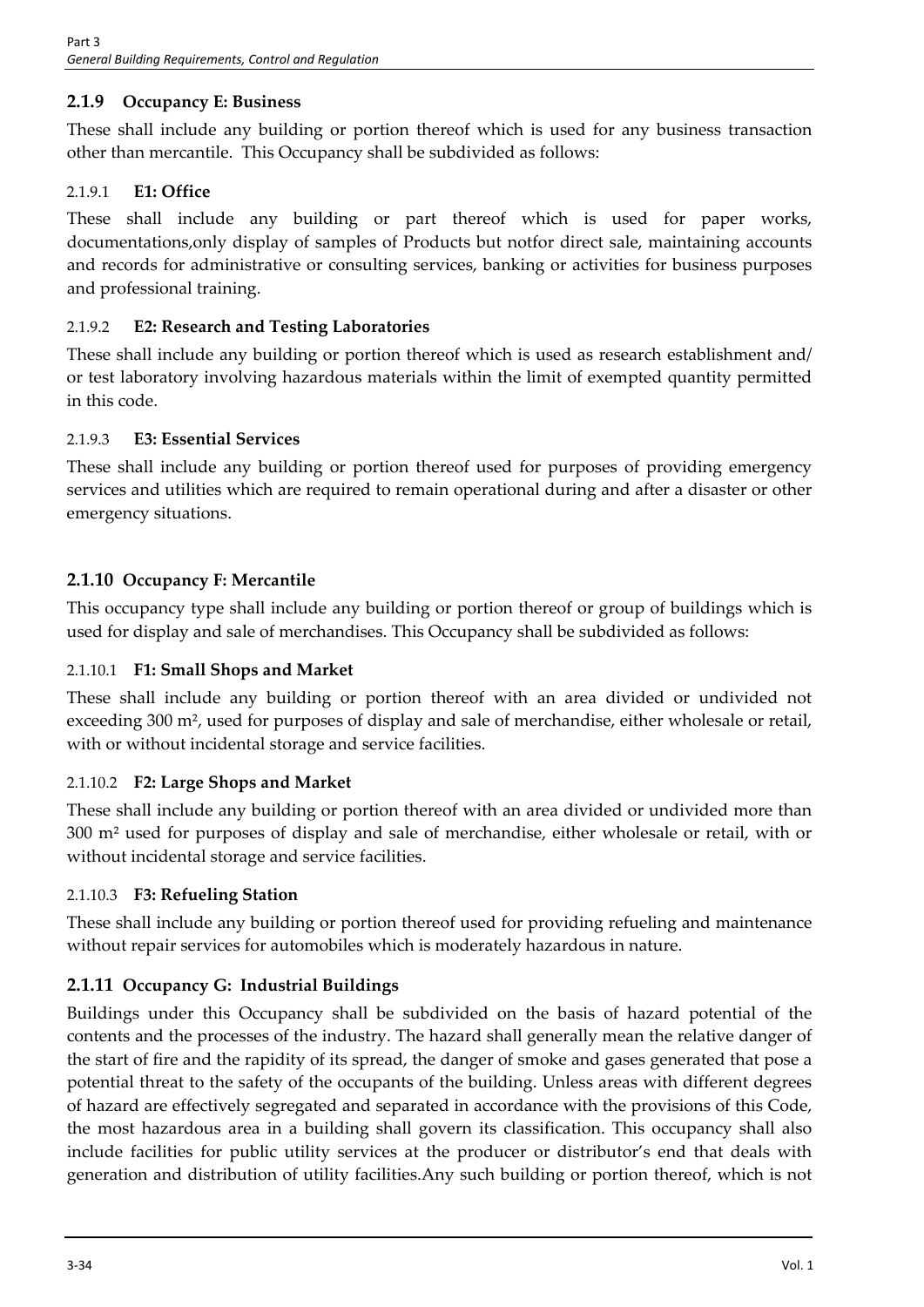using hazardous material quantified and categorized in occupancy group J, shall be subdivided as follows:

# 2.1.11.1 **G1: Low Hazard Industry**

These shall include any industrial building in which the contents are of such low combustibility and the processes conducted therein are of such low hazardous nature that danger of self-ignition and self-propagation of fire is nonexistent, the only danger being an onset of fire from external sources with the resulting danger to life and property.

# 2.1.11.2 **G2: Moderate Hazard Industry**

These shall include any industrial building in which the contents are moderately combustible and the industrial processes conducted therein are liable to give rise to a fire which will spread with moderate rapidity, giving off considerable smoke.

# **2.1.12 Occupancy H: Storage Buildings**

Buildings under this Occupancy group shall include any building or portion thereof used primarily for storage or sheltering of goods, wares, merchandises, vehicles or animals. Any such building or portion thereof, which is not used for storing hazardous material quantified and categorized in occupancy group J, shall be subdivided as follows:

# 2.1.12.1 **H1: Low Fire-risk Storage**

These shall include any building or portion thereof which is used for storage of materials or other contents which do not constitute the danger of self-ignition, and in the event of fire the rate of burning shall be less than moderate rapidity.

# 2.1.12.2 **H2: Moderate Fire-risk Storage**

These shall include any building or portion thereof which is used for storage of materials which do not constitute the danger of self-ignition but which in the event of fire will burn with moderate rapidity.

Items which shall be deemed to render a building hazardous are specified in Sec 2.14.3along with the exempted amount for each item.

# **2.1.13 Occupancy I: Assembly**

Buildings under this Occupancy group shall include any building or portion thereof in which groups of people congregate or assemble for recreation, amusement, social, religious, political, cultural, travel and similar purposes. This Occupancy shall be subdivided as follows:

# 2.1.13.1 **I1:Large Assembly with Fixed seats**

This occupancy shall include a building or a portion thereof for assembly in a space provided with fixed seats for 1000 or more persons. Assembly buildings under this subdivision may be for theatrical, operatic performances or cinema projection having or not a raised stage, proscenium curtains, scenery loft or projection screen, lighting equipment, projection booth and necessary theatrical and mechanical equipment.

# 2.1.13.2 **I2: Small Assembly with Fixed seats**

This occupancy type shall include any building or portion thereof primarily meant for use as described for buildings under Occupancy I1, but with fixed seats for less than 1000 persons in a space. These assembly buildings may or may not be provided with a legitimate theatrical stage or related accessories or equipment.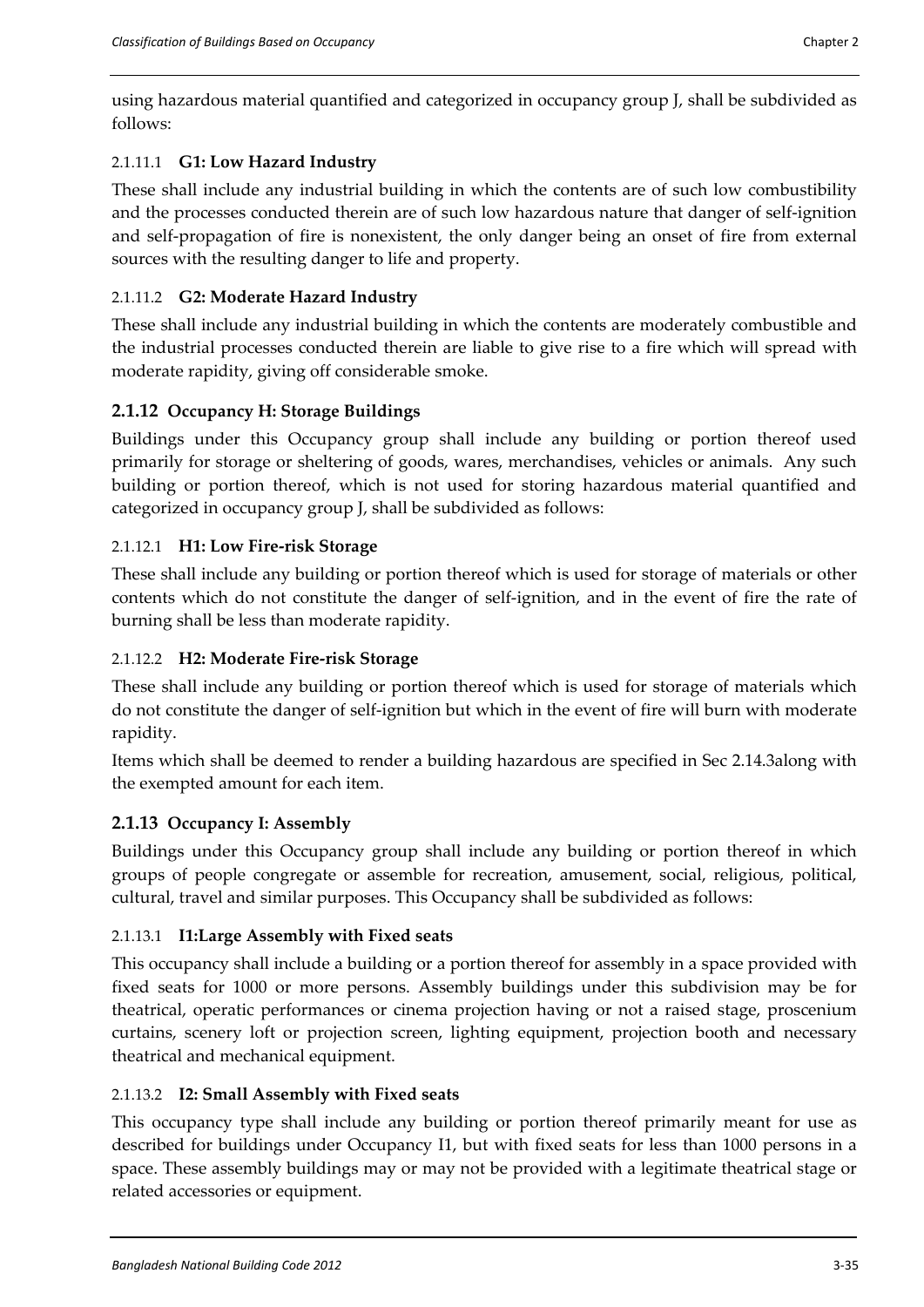# 2.1.13.3 **I3:Large Assembly without Fixed seats**

This occupancy type shall include any building or portion thereof for assembly in a space, in which there are no fixed seats, which may or may not be provided with a legitimate stage or theatrical accessories, and which has accommodation for 300 or more persons.

# 2.1.13.4 **I4:Small Assembly without Fixed seats**

This occupancy type shall include any building or portion thereof primarily intended for use as described in Occupancy I3, but with accommodation for less than 300 persons in a space.

# 2.1.13.5 **I5:Sports Facilities**

This occupancy type shall include any building or portion thereof meant for assembly of spectators for recreational and amusement purpose mainly related to sports.

# **2.1.14 Occupancy J : Hazardous Buildings**

Any Building or portion thereof used as storage, industrial, research and other facilities dealing with hazardous material in excess of exempted quantity defined in the table 3.2.5 or any microbiological facilities shall be categorized in this Occupancy group.

Definition of hazard and the amount of such materials which shall be deemed to render a building hazardous are set forth in Sec 2.14.3.This Occupancy shall be subdivided as follows:

# 2.1.14.1 **J1: Explosion Hazard Buildings**

These shall include any building or portion thereof which is used for storage, handling, processing or manufacture of explosive materials and products that have explosion hazard.

# 2.1.14.2 **J2: Chemical Hazard Buildings**

These shall include any building or portion thereof which is used for storage, handling, processing or manufacture of materials and products that are highly corrosive, toxic, poisonous and physically harmful including corrosive and toxic alkalis, acid or other liquids or chemicals, producing flame, fumes, radiation, and explosive, poisonous, irritant and corrosive gases.

# 2.1.14.3 **J3: Biological Hazard Buildings**

These shall include any building or portion thereof which is used for storage, handling, processing or manufacture of materials and products that use biological processes and in which the risk of harmful biological threat to the occupants exist.

# 2.1.14.4 **J4: Radiation Hazard Buildings**

These shall include any building or portion thereof which is used for storage, handling, processing or manufacture of materials and products that use nuclear and radioactive processes and in which the risk of radioactive contamination exists.

# **2.1.15 Occupancy K : Garage**

These occupancy types shall include any building or portion thereof used one or more vehicles having containers of flammable liquid or compressed gas or carrying power or combination of any of these as a supply source for self-propelling are kept for use, sale, rental purpose, storage, repair, exhibition and all those floors of a building or portion thereof in which such vehicles are not separated by suitable cutoff to prevent fire spreading.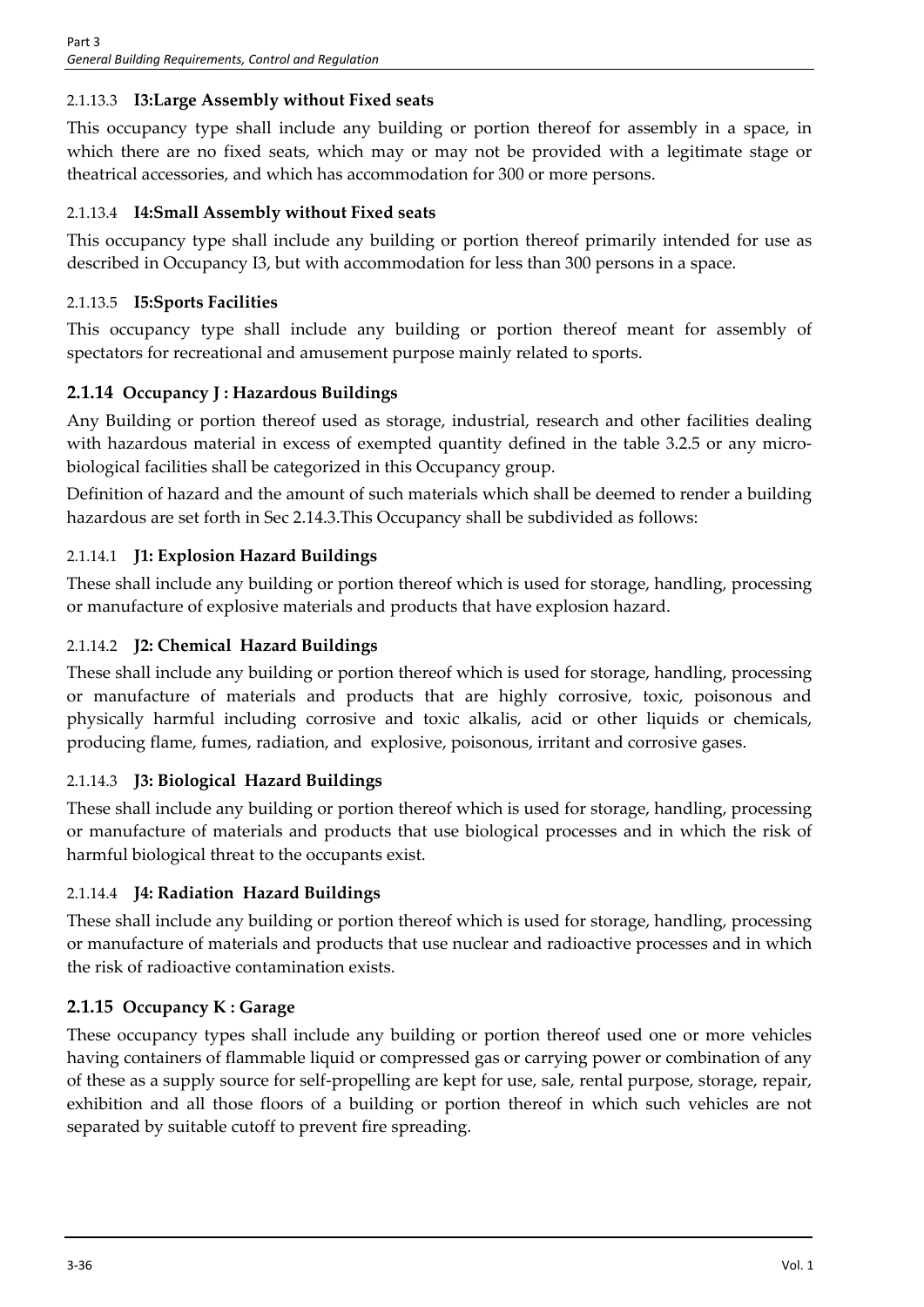# 2.1.15.1 **K1: Parking Garage**

This occupancy type shall include any building or portion thereof used solely for parking Motor Vehicles for a limited period of time.

# 2.1.15.2 **K2: Private Garage**

This occupancy type shall include any building or portion thereof used as store of owner's or tenant's Motor Vehicles for private use for unlimited period of time.

# 2.1.15.3 **K3: Repair Garage and Showrooms**

This occupancy type shall include any building or portion thereof wherein repair of electrical or mechanical system or denting or painting works of body is performed on any type of vehicles and includes associated floor spaces used as office, showrooms, incidental store and parking.

# **2.1.16 Occupancy L : Utility**

This occupancy type shall include any building or portion thereof used to install any type of equipment to provide support service to any building or portion thereof or group of buildings of all occupancy groups and with special provisions for occupancy J.

This shall also include all public and private utility facilities of the consumer's end that are located within the consumer's site and all installations are required special care to ensure life and property safety as per provisions of this code.

# **2.1.17 Occupancy M : Miscellaneous**

Buildings under this Occupancy group shall include special buildings not covered in other Occupancy groups. These Occupancies shall be subdivided as follows:

# 2.1.17.1 **M1: Special Structure**

Any building or structure which is neither listed in the A-Z list nor covered in any occupancy groupprovided in this code but unique in character may be categorized in this occupancy by the Board of Appeals. Each and every individual M1 Structure shall be complied with NFPA or equivalent standards for the life and fire safety.

# 2.1.17.2 **M2: Fences, Tanks and Towers**

These shall include fences and boundary walls over 1.5 m high, standalone structures for gravity water tank and towers for telecommunication, power distribution, air-traffic control terminal or observation towers.

# **2.2 Change of Use**

**2.2.1** Without prior permission from the Authorities having jurisdiction no change shall be made in the type of occupancy or use of any building that would place it in a different occupancy group or in a different subdivision of the same occupancy group. Such changes shall be permitted only when the land use and the building complied with the provisions of this Code and the laws of the land for such group of Occupancy.

# **2.3 Mixed Occupancy**

The following occupancies shall not be required to designate as a separated occupancy classification from uses to which they are accessory any occupancy Group other than Occupancy Group J

a) Assembly rooms having a floor area not more than 75 m².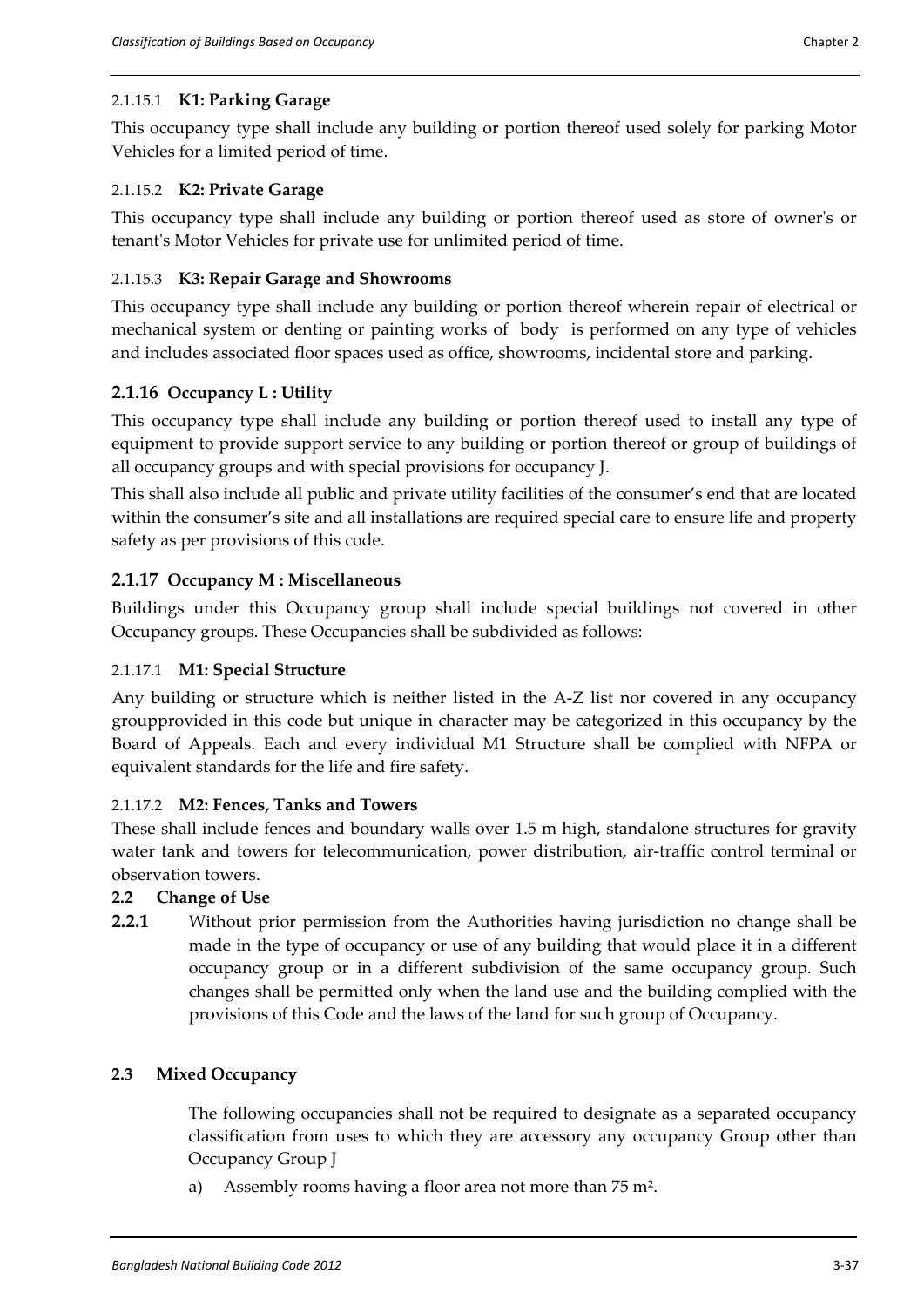- b) The administrative and clerical offices and similar offices not exceeding 25 per cent of the floor area of the major occupancy and not related to Hazardous Buildings as defined in Occupancy J.
- c) Administrative offices, gift shops and other similar uses in Occupancy A provided the uses do not exceed 10 per cent of the floor area of the major occupancy.
- d) Kitchens associated with a dining area.
- e) Carports having at least two sides entirely open associated with Occupancy A.



# **2.3.1 Forms of Occupancy Separations**

A building is permitted to have multiple occupancytype, each type of occupancy shall be in groups, which may have combination of different occupanciesand shall be separatedhorizontally or vertically or bothaccordingly as specified in the Table 3.2.1.

# **2.3.2 Types of Occupancy Separation**

The occupancy separations shall be classified as follows:

a) Four Hour Fire Resistive: The four hour fire resistive separation wall or slab shall have no unprotected openings therein and shall provide a fire resistance for at least three hour.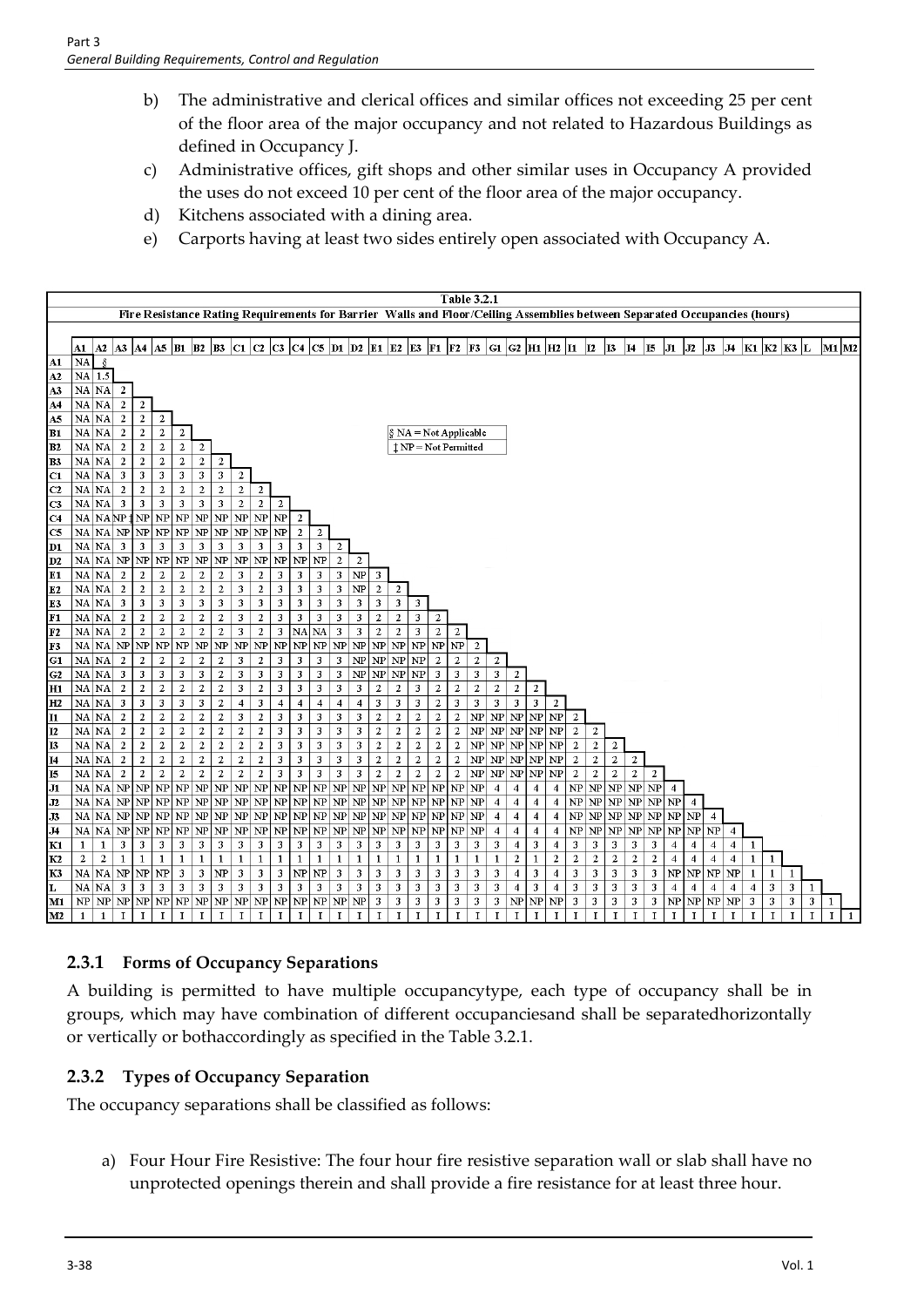b) Three Hour Fire Resistive: The three hour fire resistive separation wall or slab shall provide a fire resistance of not less than three hour. The total width of all openings inseparation wall of any one storey shall not exceed 25 per cent of the length of that wall in that storey and no single opening shall have an area greater than 12 m<sup>2</sup>. The openings shall be protected with a fire resistance assembly doors or windows providing fire resistance of at least three hour.

In case of a floor slab having three hour fire resistance rating, the openings on floor slab shall be protected by vertical enclosures extended above and below such floor openings. The walls of such vertical enclosures shall be at least two hour of fire resistance. All openings in such enclosuresshall be protected with fire assembly door or window having fire resistance rating of at least one and one-half hour.

- c) Two Hour Fire Resistive: The two hour fire resistive separation shall be of a construction having a fire resistance rating of not less than two hour. All openings in such separations shall be protected with a fire assembly door or window of a fire protection rating of at least one and one-half hour.
- d) One Hour Fire Resistive: The one hour fire resistive separation shall be of at least one hour fire protection construction. All openings in such separations shall be protected with a fire protection assembly door or window of at least one-half hour fire resistance.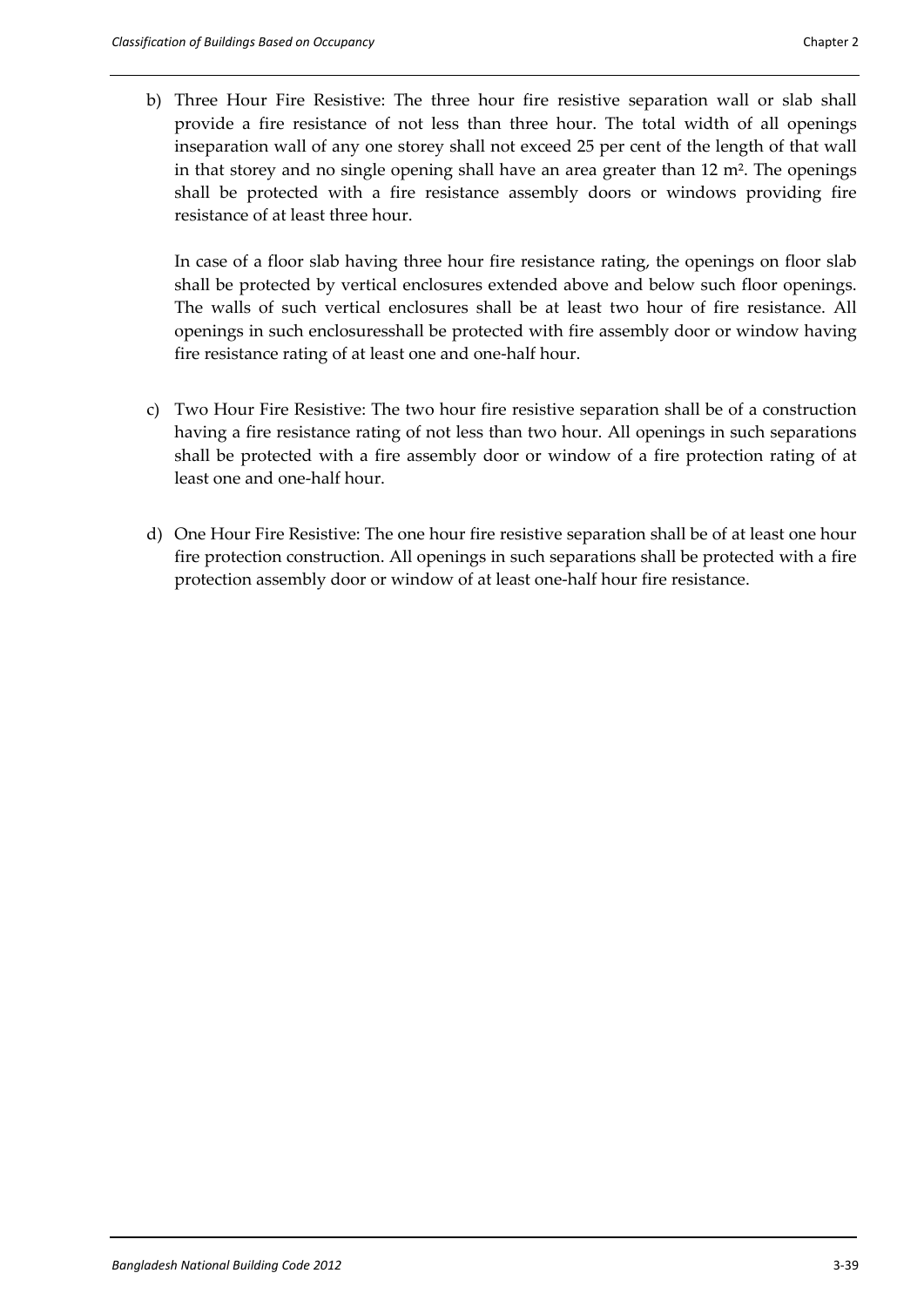# **2.4 General Requirements of all Occupancies**

# **2.4.1 Location on Property**

- 2.4.1.1 All plots for building construction shall have access to a public road from atleast one side.
- 2.4.1.2 Fire separation distance shall be measured from the face of peripheral wall of a building to the adjacent property line. For the purpose of this section, if a public road adjoining all along a property line shall get the benefit of half of Road width as a part of Fire separation distance. For two or more buildings on the same plot, distances of imaginary lines equidistant from all side of buildings shall be considered as the required fire separation distances.
- 2.4.1.3 The exterior walls of a building shall have a fire resistance and opening protection as specified in Tables 3.3.1 (a), 3.3.1 (b) and 3.2.3.
- 2.4.1.4 Any outward projected elements from theperipheral wall of a building line shall be limited to the sunshade line.
- 2.4.1.5 When openings in exterior walls are required to be protected due to distance from the property line, the aggregate area of such openings shall not exceed 50 per cent of the total area of the wall in each storey.
- 2.4.1.6 Dwellings separation walls in semi-detached or row type development shall comply with sec. 2.4.3.

## **2.4.2 Allowable Floor Areas**

- 2.4.2.1 The total area of the building shall comply with Sec 1.8.3. of Chapter 1 of this Part**.**
- 2.4.2.2 The floor area of the mezzanines shall be included in the area of the main floor where the mezzanines are located.
- 2.4.2.3 Floor area calculation shall be divided in to two: a) All Floor areas at and above the formation level which shall be generally included in the FAR calculation. b) Floor areas below the formation level which shall be generally excluded in the FAR calculation provided the Occupancy classifications remain within Utility or Private Garages.

#### **Table 3.2.2**

#### **Fire Resistance Ratings in hours of Exterior Walls for Various Occupancy Groups**

|                                  |                                | Occupancy                                          |                                                                  |               |  |
|----------------------------------|--------------------------------|----------------------------------------------------|------------------------------------------------------------------|---------------|--|
| <b>Fire Separation Distance</b>  | A1, A2, K2<br>, M <sub>2</sub> | A3, A4, A5,<br><b>B,C, D, E1,</b><br>F1, F2, G1, I | E <sub>2</sub> , F <sub>3</sub> , F <sub>4</sub> ,<br>E3, G2, H1 | H2, J         |  |
| Up to $1.5 \text{ m}$            |                                | $\mathcal{P}$                                      | 3                                                                | 4             |  |
| Greater than 1.5 m and up to 3 m | N                              |                                                    | $\mathcal{P}$                                                    | 3             |  |
| Greater than 3 m and up to 4.5 m | N                              | N                                                  |                                                                  | $\mathcal{P}$ |  |
| Greater than 4.5 m and up to 9 m | N                              | N                                                  | N                                                                |               |  |
| Greater than 9 m                 | N                              | N                                                  | N                                                                | N             |  |
|                                  | N= No requirements             |                                                    |                                                                  |               |  |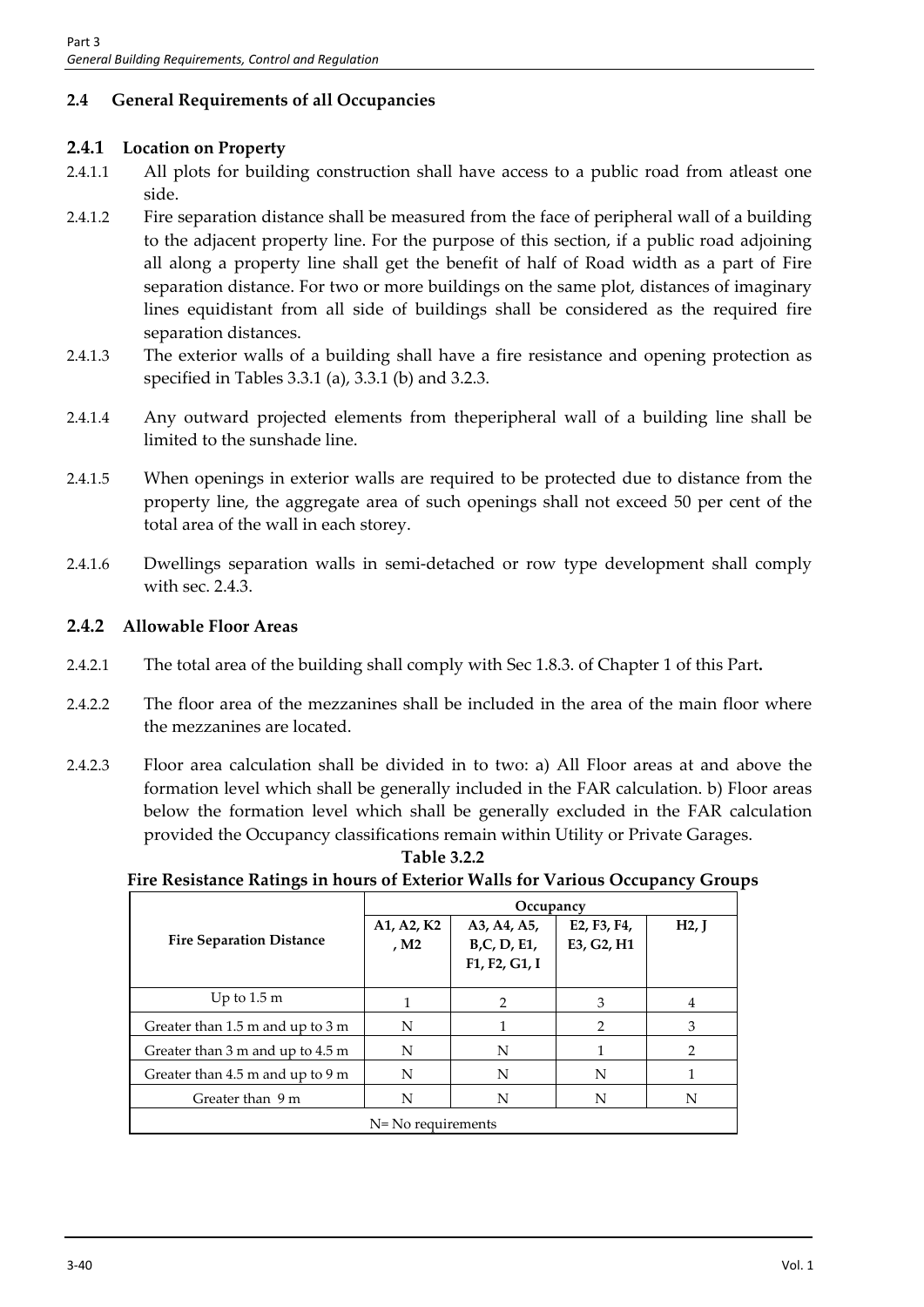| Resistance Rating of Exterior Walls.                           |                                                                   |  |  |
|----------------------------------------------------------------|-------------------------------------------------------------------|--|--|
| <b>Fire Resistance Ratings of Exterior</b><br>Walls (in hours) | <b>Fire Resistance Ratings for Opening</b><br>Assembly (in hours) |  |  |
|                                                                | Not permitted                                                     |  |  |
|                                                                | 3.0                                                               |  |  |
|                                                                | 1.5                                                               |  |  |
|                                                                | 0.5                                                               |  |  |
|                                                                | No requirements                                                   |  |  |

#### **Table 3.2.3 Requirements for Opening Protection Assembly Based on Fire Resistance Rating of ExteriorWalls.**

#### **2.4.3 Permitted Types of Construction**

- 2.4.3.1 The types of construction for any occupancy shall conform to the specifications set forth in Table 3.2.4.
- 2.4.3.2 Common walls in semi-detached or row type developmentshall not have any unprotected openingsand shall beType I-A construction and all such wall shall comply with requirements of Party wall or Fire wall or Separation wall.
- 2.4.3.3 Groundfloor or basement of a building used for car parking and utilities within the barriers by at least three hour fire resistive construction shall be considered as non-separated occupancy provided the building accommodate one or more of the following occupancies:
	- i. A3, A5
	- ii. I2, I3, I4
	- iii. E1, F1, F2
- 2.4.3.4 Entry lobbies, mechanical and electrical rooms and other similar uses incidental to the operation of the building may be provided in the car parking floors provided that the total area of such uses remains within ⅓ of the parking floor area.

| Occupancy                                                                             | <b>Permitted Types of Construction</b> | <b>Fire Zones</b> |
|---------------------------------------------------------------------------------------|----------------------------------------|-------------------|
| A                                                                                     |                                        |                   |
| B                                                                                     |                                        |                   |
| C                                                                                     |                                        |                   |
| D                                                                                     |                                        | 1                 |
| E1                                                                                    | Group I and Group II*                  |                   |
| F1, F2                                                                                |                                        |                   |
| I                                                                                     |                                        |                   |
| K1, K2, M2                                                                            |                                        |                   |
| E2, E3, F3, K3, M1                                                                    |                                        |                   |
| G                                                                                     | Group I or Group II*                   | 2                 |
| Н                                                                                     |                                        |                   |
|                                                                                       | Group I                                | 3                 |
| *Fire resistance rating of a building shall be credited in case of the mixed type of  |                                        |                   |
| constructionon the basis of lower rated construction elements among the same group or |                                        |                   |
| same type used thereof.                                                               |                                        |                   |
|                                                                                       |                                        |                   |

**Table 3.2.4 Permitted types of Construction and fire Zones for Various Occupancy Groups**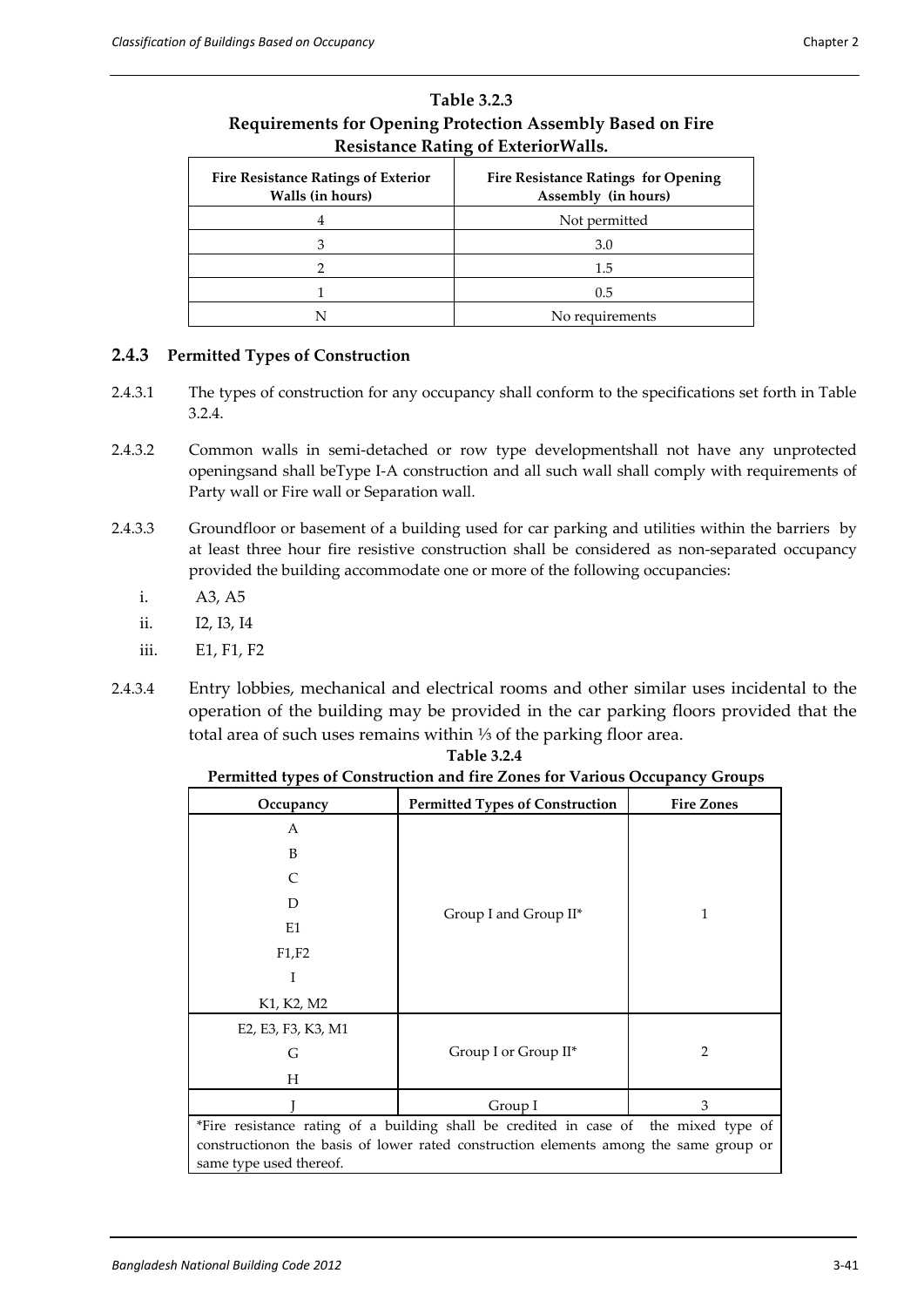# **2.4.4 General provision for High-Rise Buildings**

For the purpose of this Code, a building of any class of Occupancy will be considered as high-rise when it has floors used for human occupancy located more than 23 m from ground level or the lowest level of fire department vehicle access. The provisions of 2.9.6 shall be applicable to all such buildings.

## 2.4.4.1 **Maintenance and Inspection**

All fire protection systems shall be maintained and inspected on a regular basis to keep them in operative condition. The maintenance inspection shall be performed quarterly.

All plumbing installations shall be maintained and inspected periodically to keep them in operative conditions.

# 2.4.4.2 **Type of Construction**

All high-rise buildings shall be of Type I-Aor I-B construction.

## 2.4.4.3 **Fire detection, Alarm , Evacuation and Extinguishment system**

All high-rise buildings shall conform to regulations set forth in Part 4 of this code

## **2.4.5 Helipads**

## 2.4.5.1 **General**

Helipads on the roof top of a building or other locations shall be constructed in accordance with this section.

#### 2.4.5.2 **Size**

The minimum dimension of the landing area for helicopters weighing less than 1600 kg shall be 6 m x 6 m. There shall be an average clearance of 4 m surrounding and at the level of the landing area which shall not be less than 2 m at any point.

#### 2.4.5.3 **Construction**

Helicopter landing areas and supports shall be constructed with non-combustible material.

#### 2.4.5.4 **Aviation Approval**

Before helipads start operating formal approval shall be obtained from the civil aviation authority.

#### **2.4.6 Universal Accessibility**

- 2.4.6.1 All Building (except Occupancies G, H, M and J) shall have universal accessibility as per provisions of this code.
- 2.4.6.2 Buildings have universal accessibility shall have accessible egress system.

#### **2.5 Requirements for Occupancy A - Residential Buildings**

Buildings shall be classified as Occupancy A in accordance with Sec 2.1.5.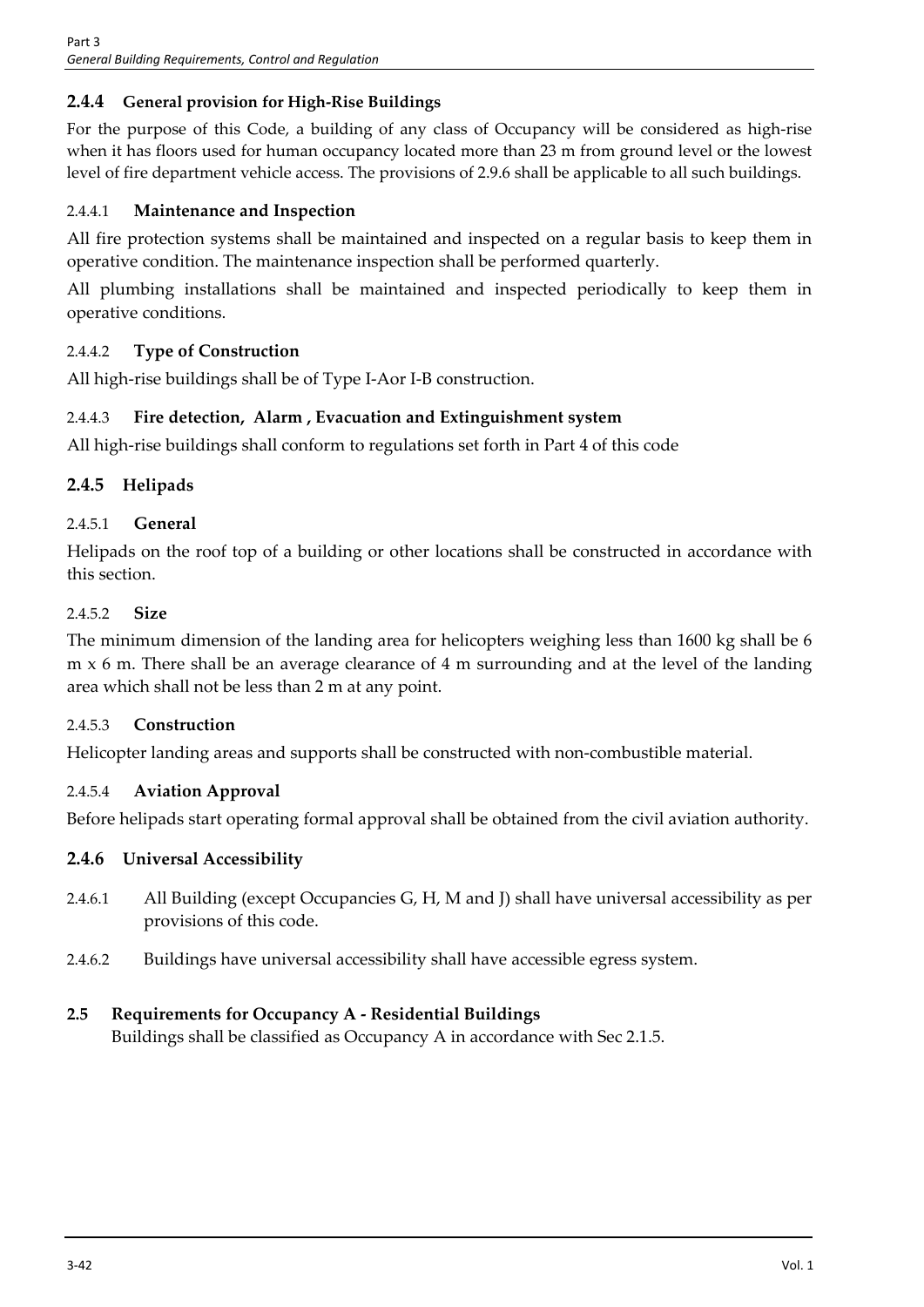- 2.5.1.1 Buildingsor parts thereof classified as Occupancy A shall be limited to the type of construction set forth in Table 3.2.4 and shall not exceed in area or height as specified in Sec 1.8 and 2.4.2 of this part.
- 2.5.1.2 Walls and floors separating dwelling units in the same building shall not be less than Type I-D construction.
- 2.5.1.3 Storage or laundry rooms in Occupancy A2, A3, A4 or A5 that are used in common by the occupants shall be at least Type I-D construction.
- 2.5.1.4 When a basement or a ground floor of a building of Occupancy A3 or A5 is used for parking or storage of private cars of the occupants, the parking floor shall be of at least Type I-B construction.
- 2.5.1.5 When the basement or ground floor of a building of Occupancy A is used wholly or partly for generator or electrical substation, the walls and floors surrounding such use shall be of at least Type I-B construction.

# **2.5.2 Location on Property**

Buildings of Occupancy A shall comply with the requirements for location on property and fire resistive exterior walls and openings as specified in this code.

## **2.5.3 Access and Exit Facilities and Egress system**

- 2.5.3.1 Facilities for access and exit and egress or escape shall comply with the provisions set forth in this code.
- 2.5.3.2 Every sleeping room in ground, first and second floors shall have at least one operable window or door for emergency escape which shall open directly into the exterior or an interior courtyard. The units shall be openable from the inside without the use of any tool to provide a minimum clear opening of 500 mm width by 600 mm height with a maximum sill height of 1 m above the floor.

# **2.5.4 Lighting and Ventilation**

All buildings or part of a building classified as Occupancy A shall conform to the provisions of Part 3and Part 8, Chapters 1 and 3.

# **2.5.5 Sanitation**

Sanitation facilities provided in all Occupancy A buildings shall conform to this Part and Part 8, Chapter 7.

#### **2.5.6 Minimum dimension of Habitable and Non-habitable Rooms**

The minimum dimensions of habitable and non-habitable rooms are specified in Sec 1.12.2 of Chapter 1, Part 3.

Fire detection, Alarm, Evacuation and Extinguishment

All buildings shall conform to regulations set forth in Part 4 of this code.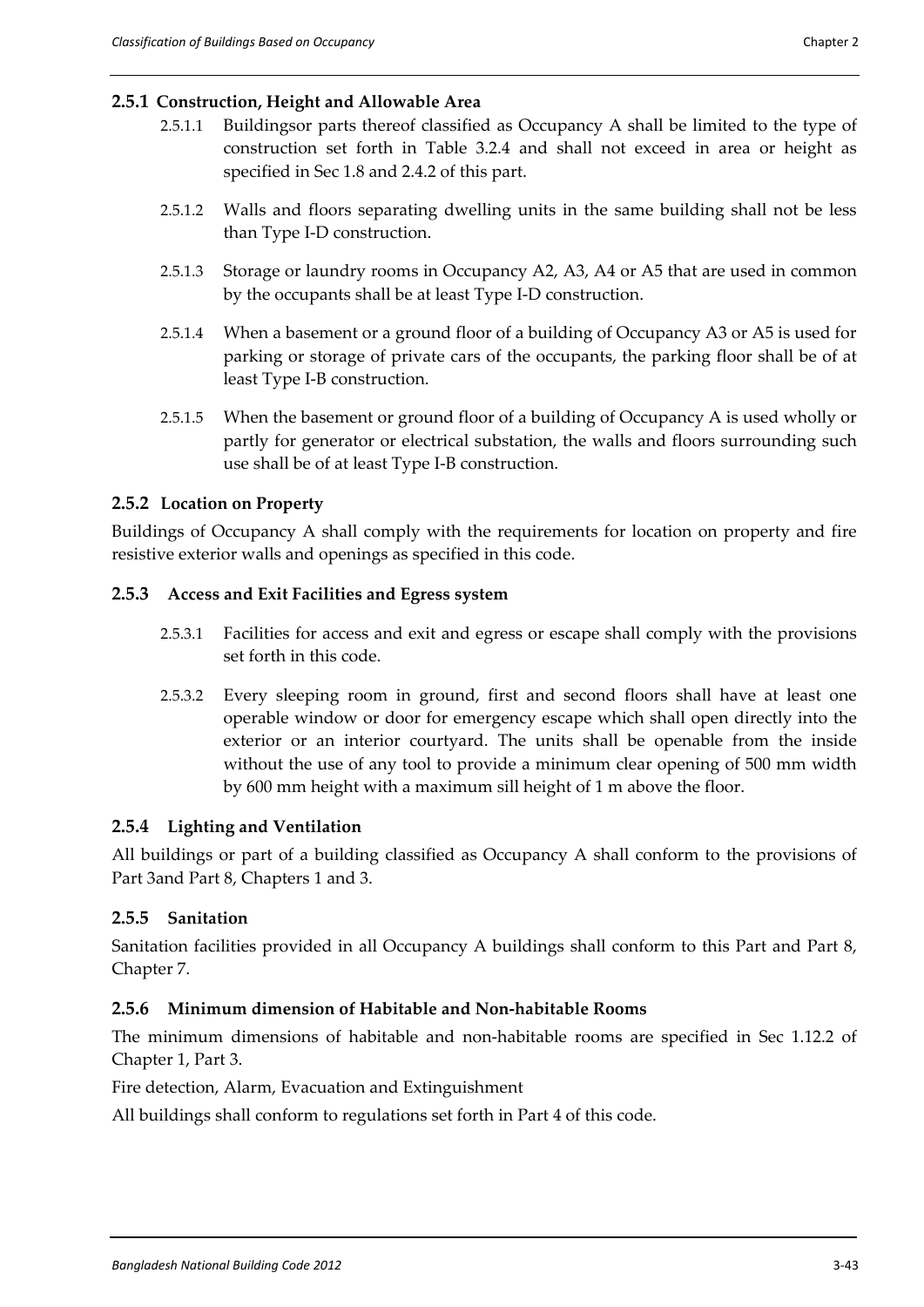# **2.5.7 Shaft and Exit Enclosure**

Elevator shafts, vent shafts and other vertical openings shall be enclosed with a construction as specified in Part 4. Exit requirements shall comply with Part 4 of this code.

# **2.6 Requirements for Occupancy B - Educational Buildings**

Buildings shall be classified as Occupancy B in accordance with Sec 2.1.6.

# **2.6.1 Construction, Height and Allowable area**

Buildings or parts of buildings classified as Occupancy B shall be limited to type of construction set forth in Table 3.2.4 and comply with the provisions of Part 3, Chapter 1, Sec 1.8 and 2.4.2, to meet the requirements of height and area limitations.

- 2.6.1.1 Rooms or groups of rooms sharing a common space where flammable liquids, combustible dust or hazardous materials are used, stored, developed or handled in an amount exceeding that specified in Sec 2.14.3 shall be classified as Occupancy J. Such rooms or groups of rooms shall comply with the requirements of fire protection as specified in Part 4, Chapters 4 and 5.
- 2.6.1.2 Rooms or groups of rooms, sharing a common space or having separate spaces, served by a common corridor or passage with less than 20 per cent outdoor opening of wall in a building of height 11 m or less, or three storeys or less, need not be provided with smoke detectors and standpipe or sprinkler system for fire protection provided it conforms with the access and exit requirements specified in Part 3, Chapter 1, Sec 1.6 and Part 4, Chapters 4 and 5.
- 2.6.1.3 Buildings of Occupancy B situated outside the jurisdiction of any municipality shall have a construction of at least two hours fire resistance.

# **2.6.2 Location on Property**

Buildings of Occupancy B shall comply with the requirements for location on property and fire resistive exterior walls and openings as specified in Sec 2.4.1.

# **2.6.3 Access and Exit facilities and Egress system**

Facilities for access and exit and Egress system shall comply with the provisions set forth in Part 3, Chapter 1, Sec 1.6 and Part 4, Chapter 3.

# **2.6.4 Lighting, Ventilation and Sanitation**

Lighting, ventilation and sanitation facilities provided in Occupancy Group B buildings shall conform to Part 3, Chapter 1, Sec 1.16 and Part 8, Chapters 1 and 3.

# **2.6.5 Minimum Dimensions of Class Rooms, Common Toilets and Staircases**

The dimension of a class room shall be not less than 4 m on any side and shall have an area of not less than 0.75 m² per student. Other provisions for minimum dimensions shall comply with the requirements set forth in Sec 1.8. Chapter 1, Part 3.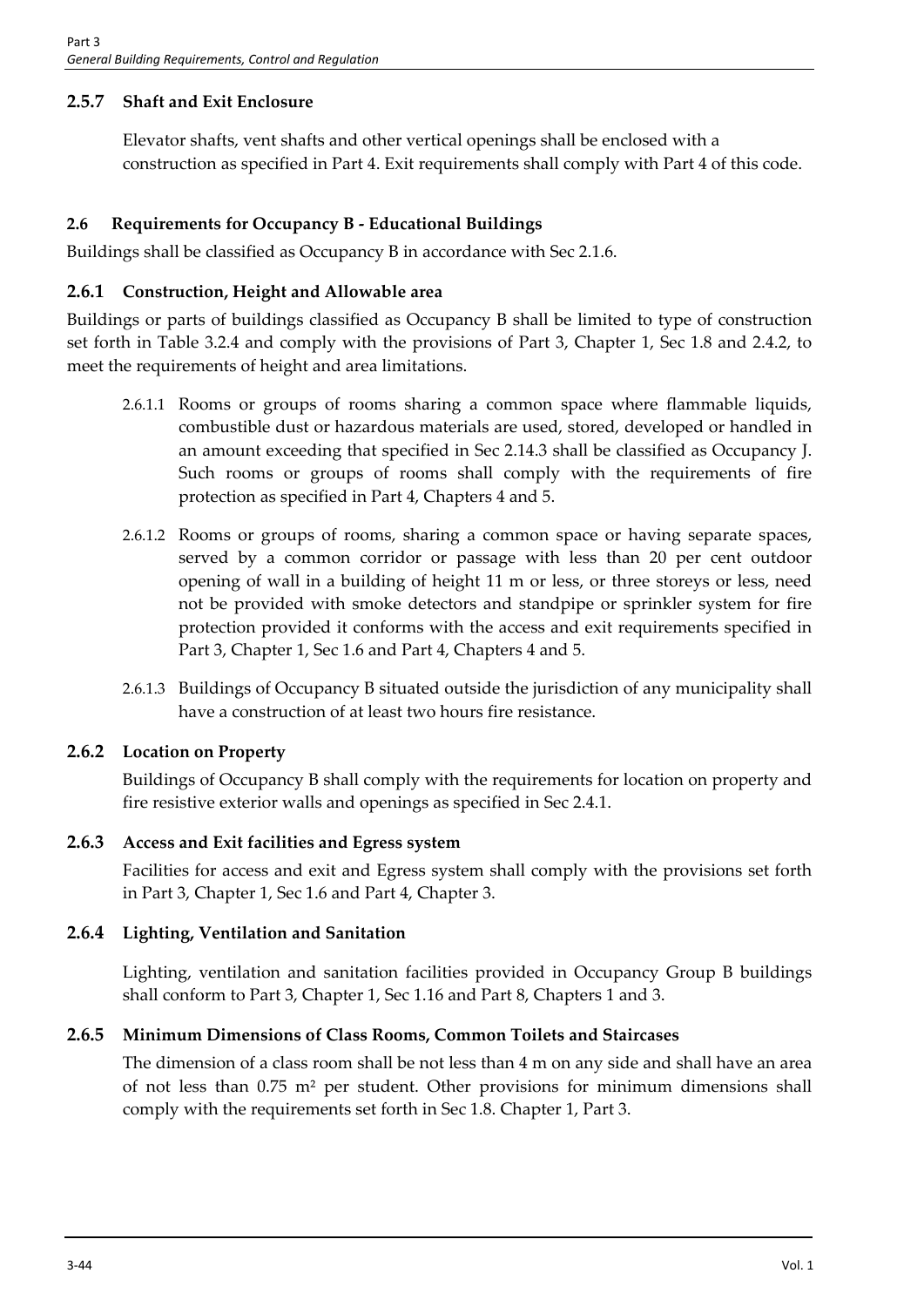## **2.6.6 Shaft and Exit Enclosure**

Elevator shafts, vent shafts and other vertical openings shall be enclosed with a construction of at least 3 hour fire resistance. Exit requirements shall comply with Chapter 3 Part 4.

#### **2.6.7 Fire detection, Alarm, Evacuation and Extinguishment system**

All buildings shall conform to regulations set forth in Part 4 of this code

## **2.7 Requirements for Occupancy C - Institutional Buildings**

Buildings shall be classified as Occupancy C in accordance with Sec 2.1.7.

## **2.7.1 Construction, Height and Allowable Area**

The buildings or parts thereof classified as Occupancy C shall be limited to the type of construction set forth in Table 3.2.4 and shall comply with the provisions of Sec 1.8 Chapter 1 Part 3 and 2.4.2 to meet the requirements of height and area limitations.

## **2.7.2 Location On Property**

Buildings of Occupancy C shall comply with the requirements for location on property and fire resistive exterior walls and openings as specified in Sec 2.4.1.

## **2.7.3 Access and Exit Facilities and Egress system**

Facilities for access and exit and egress system shall comply with the provisions set forth in Sec 1.6, Chapter 1 Part 3 and Chapter 3, Part 4.

# **2.7.4 Lighting, Ventilation and Sanitation**

All buildings or part of a building classified as Occupancy C shall conformwith the provisions of Sec 1.16, Chapter 1 Part 3 and Chapters 1 and 3, Part 8.

#### **2.7.5 Shaft and Enclosure**

Elevator shafts, vent shafts and other vertical openings shall be enclosed with a construction of at least 4 hour fire resistance. Exit requirements shall comply with Chapter 3, Part 4.

#### **2.7.6 Fire detection, Alarm, Evacuation and Extinguishment system**

All buildings shall conform to regulations set forth in Part 4 of this code

#### **2.8 Requirements for Occupancy D–Health Care Facilities**

Buildings shall be classified as Occupancy D in accordance with Sec 2.1.8.

# **2.8.1 Construction, Height and Allowable Area**

The buildings or parts thereof classified as Occupancy D shall be limited to the type of construction set forth in Table 3.2.4 and shall comply with the provisions of Sec 1.8 Chapter 1 Part 3 and 2.4.2 to meet the requirements of height and area limitations.

#### **2.8.2 Location On Property**

Buildings of Occupancy D shall comply with the requirements for location on property and fire resistive exterior walls and openings as specified in Sec 2.4.1.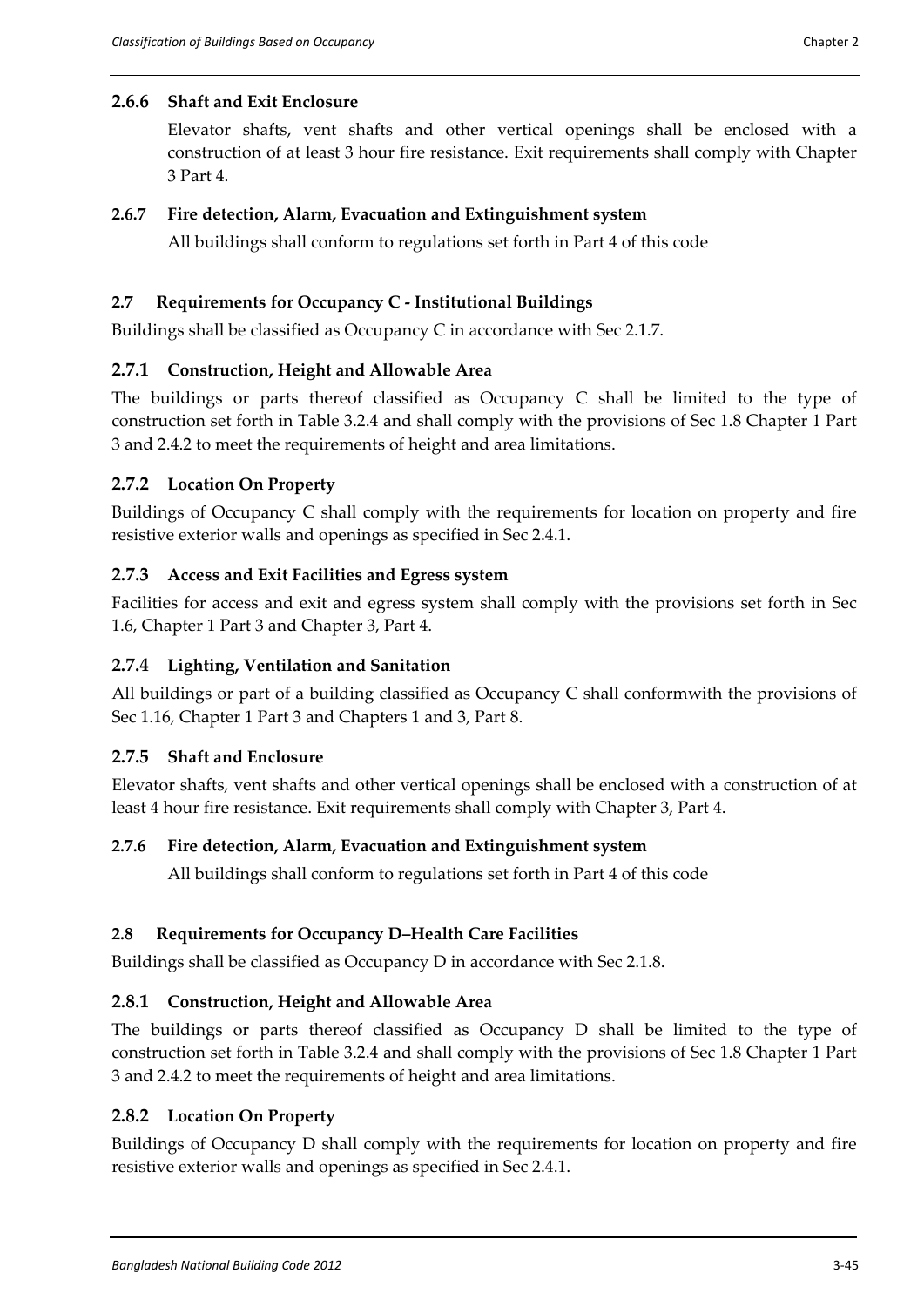# **2.8.3 Access and Exit Facilities and Egress system**

Facilities for access and exit and egress system shall comply with the provisions set forth in Sec 1.6 Chapter 1 Part 3; Chapter 3 of Part 4.

# **2.8.4 Lighting, Ventilation and Sanitation**

All buildings or part of a building classified as Occupancy D shall conform to the provisions of Sec 1.16 Chapter 1 Part 3, Chapters 1 and 3 of Part 8.

# **2.8.5 Shaft and Enclosure**

Elevator shafts, vent shafts and other vertical openings shall be enclosed with a construction of at least three hour fire resistance. Exit requirements shall comply with Chapter 3 of Part 4.

# **2.8.6 Fire detection, Alarm, Evacuation and Extinguishment system**

All buildings shall conform to regulations set forth in Part 4 of this code

# **2.9 Requirements for Occupancy E–Business**

Buildings shall be classified as Occupancy E in accordance with Sec 2.1.9

# **2.9.1 Construction, Height and Allowable Area**

The buildings or parts thereof classified as Occupancy E shall be limited to the type of construction set forth in Table 3.2.4 and shall comply with the provisions of Sec 1.8, Chapter 1 Part 3 and 2.4.2 to meet the requirements of height and area limitations.

# **2.9.2 Location On Property**

Buildings of Occupancy E shall comply with the requirements for location on property and fire resistive exterior walls and openings as specified in Sec 2.4.1.

# **2.9.3 Access and Exit Facilities and Egress system**

Facilities for access and exit and egress system shall comply with the provisions set forth in Sec 1.6 Chapter 1 Part 3; Chapter 3 of Part 4.

# **2.9.4 Lighting, Ventilation and Sanitation**

All buildings or part of a building classified as Occupancy E shall conformto the provisions of Sec 1.16 Chapter 1 Part 3; Chapters 1 and 3 of Part 8.

# **2.9.5 Shaft and Enclosure**

Elevator shafts, vent shafts and other vertical openings shall be enclosed with a construction of at least 3 hour fire resistance. Exit requirements shall comply with Chapter 3, Part 4.

# **2.9.6 Fire detection, Alarm, Evacuation and Extinguishment system**

All buildings shall conform to regulations set forth in Part 4 of this code

# **2.10 Requirements for Occupancy F–Mercantile Buildings**

Buildings shall be classified as Occupancy F in accordance with Sec 2.1.10.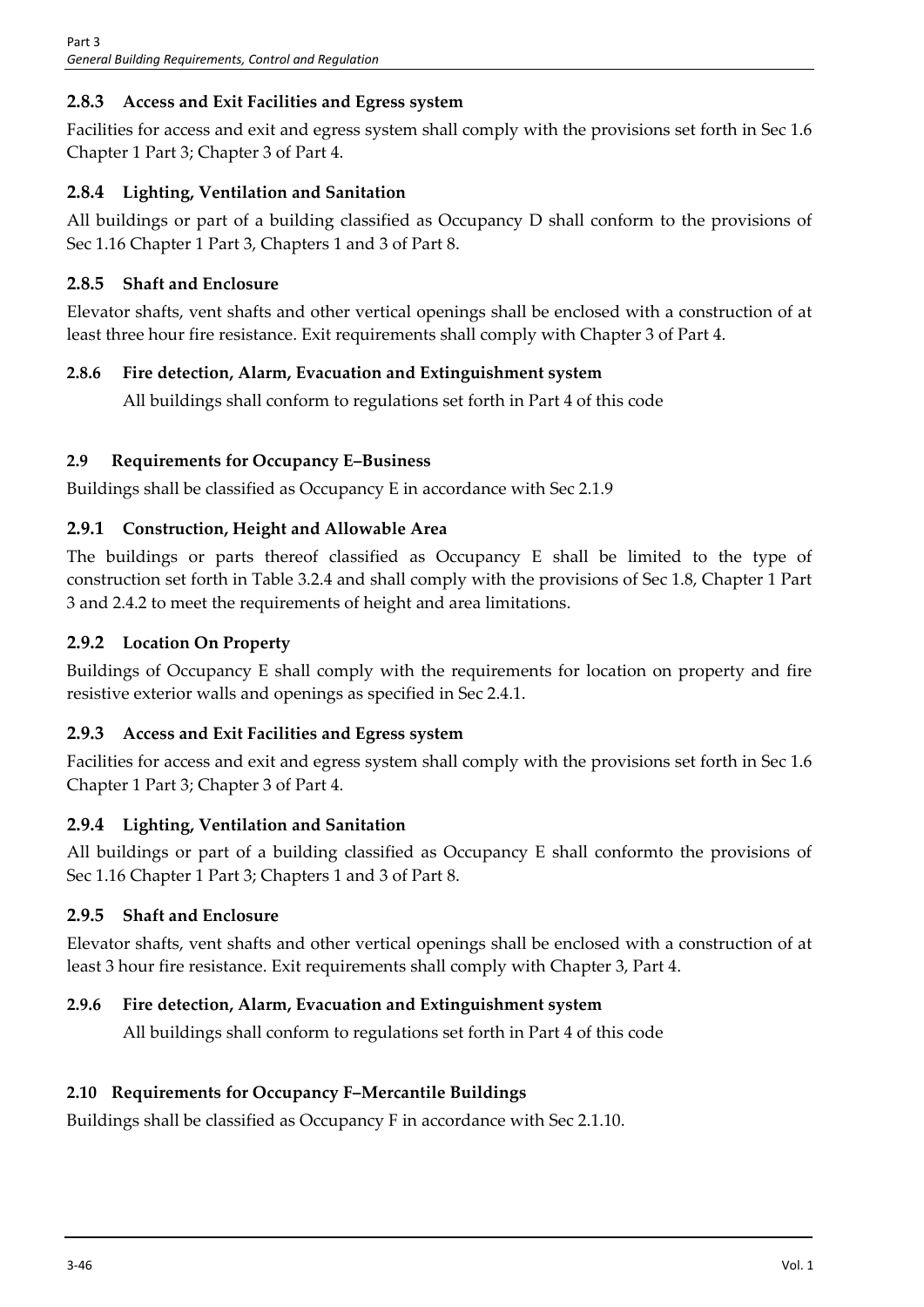## **2.10.1 Construction, Height and Allowable Area**

The buildings or parts thereof classified as Occupancy F shall be limited to the type of construction set forth in Table 3.2.4 and shall comply with the provisions of Sec 1.8, Chapter 1 of Part 3 and 2.4.2 to meet the requirements of height and area limitations.

## **2.10.2 Location On Property**

Buildings of Occupancy F shall comply with the requirements for location on property and fire resistive exterior walls and openings as specified in Sec 2.4.1.

#### **2.10.3 Access and Exit Facilities and Emergency Escapes**

Facilities for access and exit and emergency escape shall comply with the provisions set forth in Sec 1.6 Chapter 1 Part 3; Chapter 3, Part 4.

## **2.10.4 Lighting, Ventilation and Sanitation**

All buildings or part of a building classified as Occupancy F shall conform with the provisions of Sec 1.16 Chapter 1 Part 3; Chapters 1 and 3, Part 8.

#### **2.10.5 Shaft and Enclosure**

Elevator shafts, vent shafts and other vertical openings shall be enclosed with a construction of at least 4 hour fire resistance. Exit requirements shall comply with Chapter 3, Part 4.

## **2.10.6 Fire detection, Alarm, Evacuation and Extinguishment system**

All buildings shall conform to regulations set forth in Part 4 of this code

## **2.10.7 Special Hazards**

Installations which are discharging exhaust, heating apparatus, boiler, central heating or airconditioning plant shall conform to the provisions of this Code as specified in this code.

#### **2.11 Requirements for Occupancy G–Industrial Buildings**

Buildings shall be classified as Occupancy G in accordance with Sec 2.1.11. A non-exhaustive and indicative list of low hazard and moderate hazard industrial uses are listed in A to Z list. Storage and use of hazardous materials shall not exceed the exempt amount specified in Sec 2.14.3.

#### **2.11.1 Construction, Height and Allowable Area**

The buildings or parts thereof classified as Occupancy G shall be limited to the type of construction set forth in Table 3.2.4 and shall comply with the provisions of Sec 1.8 of Chapter 1, Part 3 and Sec 2.4.2 to meet the requirements of height and floor area limitations.

The ceiling height of the production area, shall confirm to the minimum volume required per workers as specified by the Bangladesh Labour Act, 2006 and other laws of the land.In any case the ceiling height and the head room clearance of a production floor shall not be less than 3.3 meter and 2.286 meter respectively.

#### **2.11.2 Location On Property**

Buildings of Occupancy G shall comply with the requirements for location on property and fire resistive exterior walls and openings as specified in Sec 2.4.1.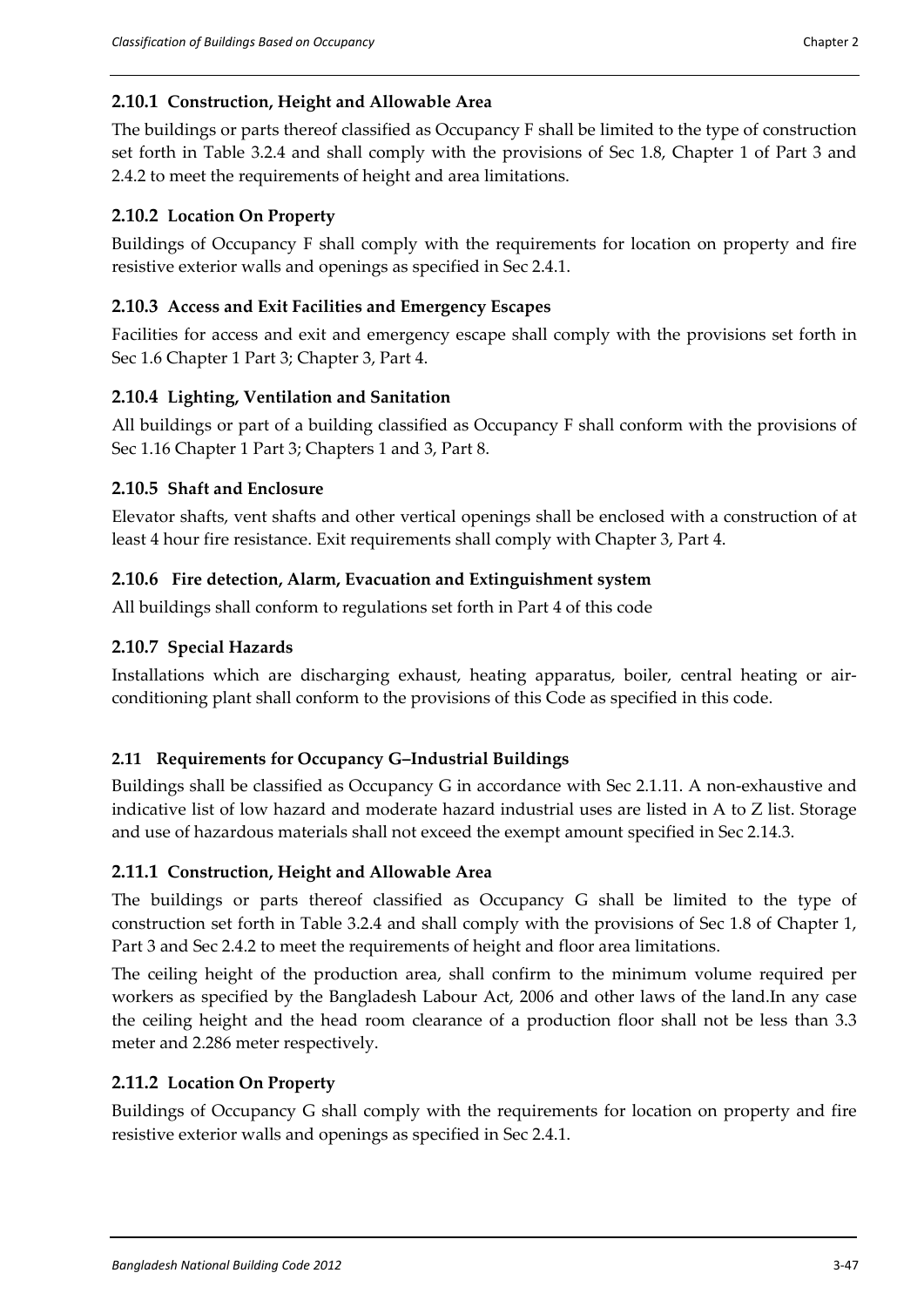# **2.11.3 Access and Exit Facilities and Egress system**

Facilities for access and exit and emergency escape shall comply with the provisions set forth in Sec 1.6 Chapter 1, Part 3 and Chapter 3, Part 4.

# **2.11.4 Lighting, Ventilation and Sanitation**

All buildings or part of a building classified as Occupancy G shall conform to the provisions of Sec 1.16 Chapter 1, Part 3 and Chapters 1 and 3, Part 8.

Special provisions: Industrial buildings having roof opening for day lighting and natural ventilation shall comply with the following requirements:

- i. The aggregate opening in roof and external windows shall not be less than 10 per cent of the floor area.
- ii. For natural ventilation by means of exterior window openings, the operable window area shall not be less than 5 per cent of the total floor area.

Exception:

Industrial buildings wherein artificial lighting and mechanically operated ventilation systems of approved quality are installed need not be provided with natural ventilation or natural lighting.

## **2.11.5 Shaft and Enclosure**

Elevator shafts, vent shafts and other vertical openings shall be enclosed with a construction of at least 4 hour fire resistance. Exit requirements shall comply with Chapter 3, Part 4.

# **2.11.6 Fire detection, Alarm, Evacuation and Extinguishment system**

All buildings shall conform to regulations set forth in Part 4 of this code

# **2.11.7 Special Hazards**

Chimneys, vents and ventilation ducts shall be constructed with noncombustible materials. Every bailer, central heating plants, electrical rooms, or hot water supply boiler shall be separated from the rest of the occupancy or use by not less than two hour fire resistive construction.

# **2.12 Requirements for Occupancy H–Storage Buildings**

Buildings shall be classified as Occupancy H in accordance with Sec 2.1.12.

# **2.12.1 Construction, Height and Allowable Area**

The buildings or parts thereof classified as Occupancy H shall be limited to the type of construction set forth in Table 3.2.4 and shall comply with the provisions of Sec 1.8 of Chapter 1, Part 3 and Sec 2.4.2 to meet the requirements of height and area limitations.

# **2.12.2 Location On Property**

The location on property for Occupancy H shall conform with Sec 2.4.1.

# **2.12.3 Access and Exit Facilities and Egress system**

Facilities for access and exit and egress system shall comply with the provisions set forth in Sec 1.6 of Chapter 1, Part 3 and Chapter 3, Part 4.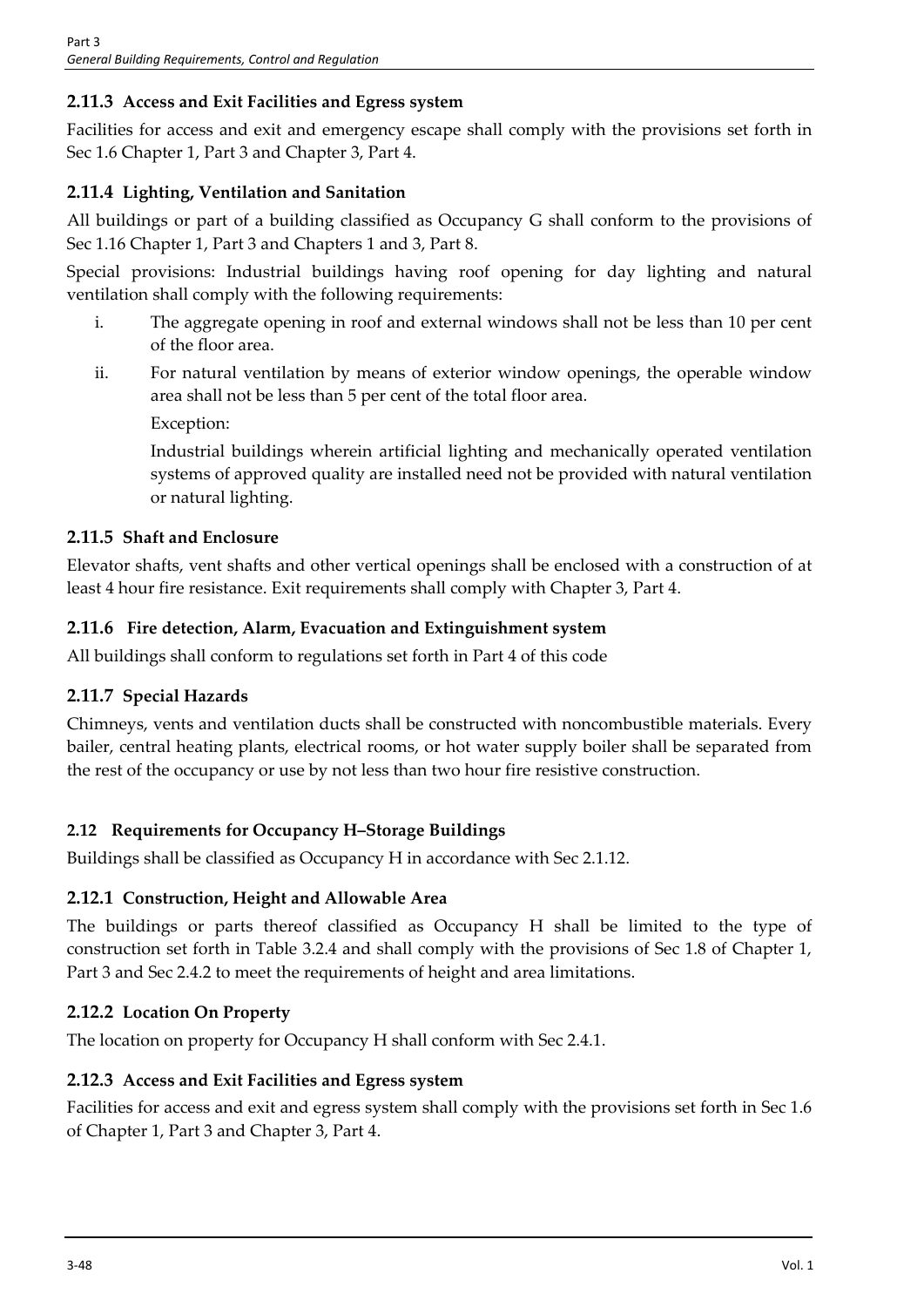# **2.12.4 Lighting, Ventilation and Sanitation**

All buildings or part of a building classified as Occupancy H shall conform with the provisions of Sec 1.16 of Chapter 1, Part 3; Chapters 1 and 3, Part 8.

- 2.12.4.1 Special Provision: The provisions of Sec 1.16, does not apply to non-habitable spaces of H1 and H2 occupancies unless otherwise required by this Code. Ventilators of size not less than 0.25 m² shall be provided where suitable 0.30 m above the floor level for floor level ventilators and 0.30 m below the roof level for roof level ventilators. There shall be one floor level ventilator and one roof level ventilator for every 0.25 m² of the floor area. Mechanized ventilation system of approved quality shall be installed where required.
- 2.12.4.2 Though inhabitable, the minimum air quality of such indoor spaces shall be maintained in a way that it does not pose any health hazard to the occasional users of that space.

# **2.12.5 Shaft and Enclosure**

Elevator shafts, vent shafts and other vertical openings shall be enclosed with a construction of at least 4 hour fire resistance. Exit requirements shall comply with Chapter 3, Part 4.

## **2.12.6 Fire detection, Alarm, Evacuation and Extinguishment system**

All buildings shall conform to regulations set forth in Part 4 of this code

## **2.12.7 Special Hazards**

The storage of hazardous materials shall not exceed the exempt amount as specified in Table 3.2.5. The storage of moderate and low hazardous materials shall be separated at least by a two hour fire resistive construction.

# **2.13 Requirements for Occupancy I–Assembly Buildings**

Buildings shall be classified as Occupancy I in accordance with Sec 2.1.13.

# **2.13.1 Construction, Height and Allowable Area**

The buildings or parts thereof classified as Occupancy I shall be limited to the type of construction set forth in Table 3.2.4 and shall comply with the provisions of Sec 1.8 Chapter 1 Part 3 and 2.4.2 to meet the requirements of height and area limitations.

# **2.13.2 Location On Property**

Buildings of Occupancy I shall comply with the requirements for location on property and fire resistive exterior walls and openings as specified in Sec 2.4.1.

# **2.13.3 Access and Exit Facilities and Egress system**

Facilities for access and exit and Egress system shall comply with the provisions set forth in Sec 1.6, Chapter 1 of Part 3 and Chapter 3 of Part 4 and universally accessibility as per provisions of this code.

# **2.13.4 Lighting, Ventilation and Sanitation**

All buildings or part of a building classified as Occupancy I shall conform to the provisions of Sec 1.16 Chapter 1 Part 3, Part 3 and Chapters 1 and 3, Part 8.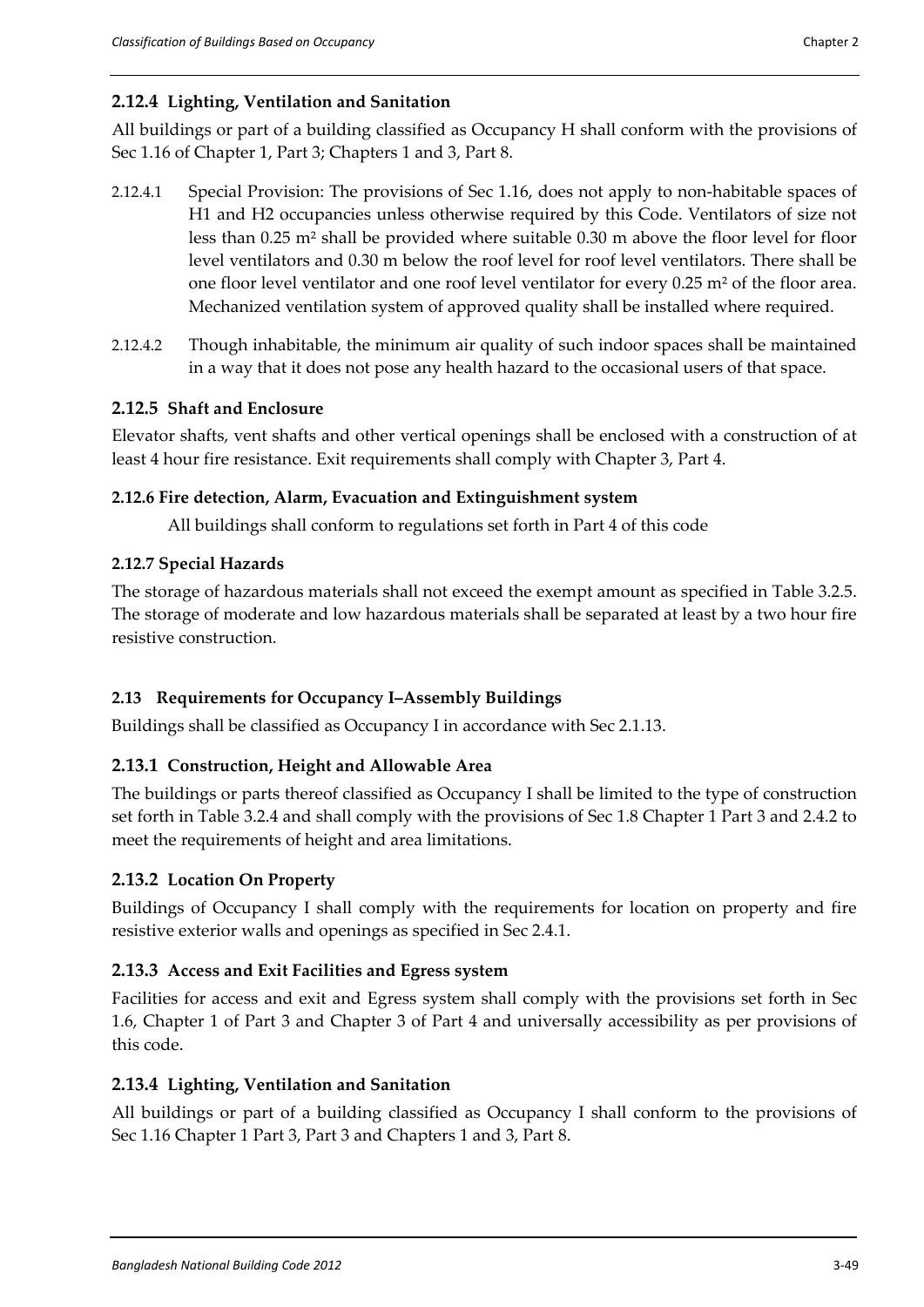# **2.13.5 Shaft and Enclosure**

Elevator shafts, vent shafts and other vertical openings shall be enclosed with a construction of at least 4 hour fire resistance. Exit requirements shall comply with Chapter 3, Part 4.

# **2.13.6 Fire detection, Alarm, Evacuation and Extinguishment system**

All buildings shall conform to regulations set forth in Part 4 of this code.

# **2.13.7 The specification of this section shall apply to all parts of buildings and structures that contain stages or platforms and other similar appurtenances as herein defined.**

- a) Stages: A stage is a three side enclosed or partially enclosed portion of a building which is designed or used for presentation of plays or lectures or other entertainment. A stage shall be further classified as legitimate stage, regular stage and thrust stage.
- b) Stage, Legitimate: A stage wherein curtains, drops, leg drops, scenery, lighting devices or other stage effects are adjustable horizontally or vertically or suspended overhead.
- c) Stage, Regular:A stage wherein curtains, fixed drops, valances, scenery and other stage effects are suspended and are not adjustable or retractable.
- d) Stage, Thrust: A stage or platform extended beyond the proscenium line and into the audience.

# 2.13.5.1 **Stage, Legitimate:**

Legitimate stage shall be constructed as specified in Part 4, specifying the type of construction but shall not be less than construction Type I-C. The position of the legitimate stage extending beyond the proscenium opening line shall be permitted to be constructed with two hour fire-resistive materials.

The floor of the stage may be constructed with one hour fire rating materials. Thickness of a wooden floor shall not be less than 50 mm.

# 2.13.5.2 **Stage, Regular and Thrust:**

Regular stages and thrust stages shall be constructed by not less than two hour fire resistive materials. Wooden floor when required in a stage shall not be less than 50 mm in thickness with one hour fire resistive rating.

# 2.13.5.3 **Trap Doors**

All trap doors and any other opening in stage floors shall be equipped with tight fitting solid wood trap doors with thickness not less than 50 mm.

# 2.13.5.4 **Stage Rigging Loft**

The grid iron frame in the loft, housing lighting and audio equipment, all the machinery for flying scenery and fly galleries, along with their installations, shall be constructed of approved noncombustible materials.

# 2.13.5.5 **Foot Lights and Stage Electrical Equipment**

Foot lights and border lights shall be installed in a protective cover constructed of noncombustible materials.

# 2.13.5.6 **Trim, Finish and Decorative Hangings**

All materials used in moulding and decoration around the proscenium shall be of approved noncombustible materials.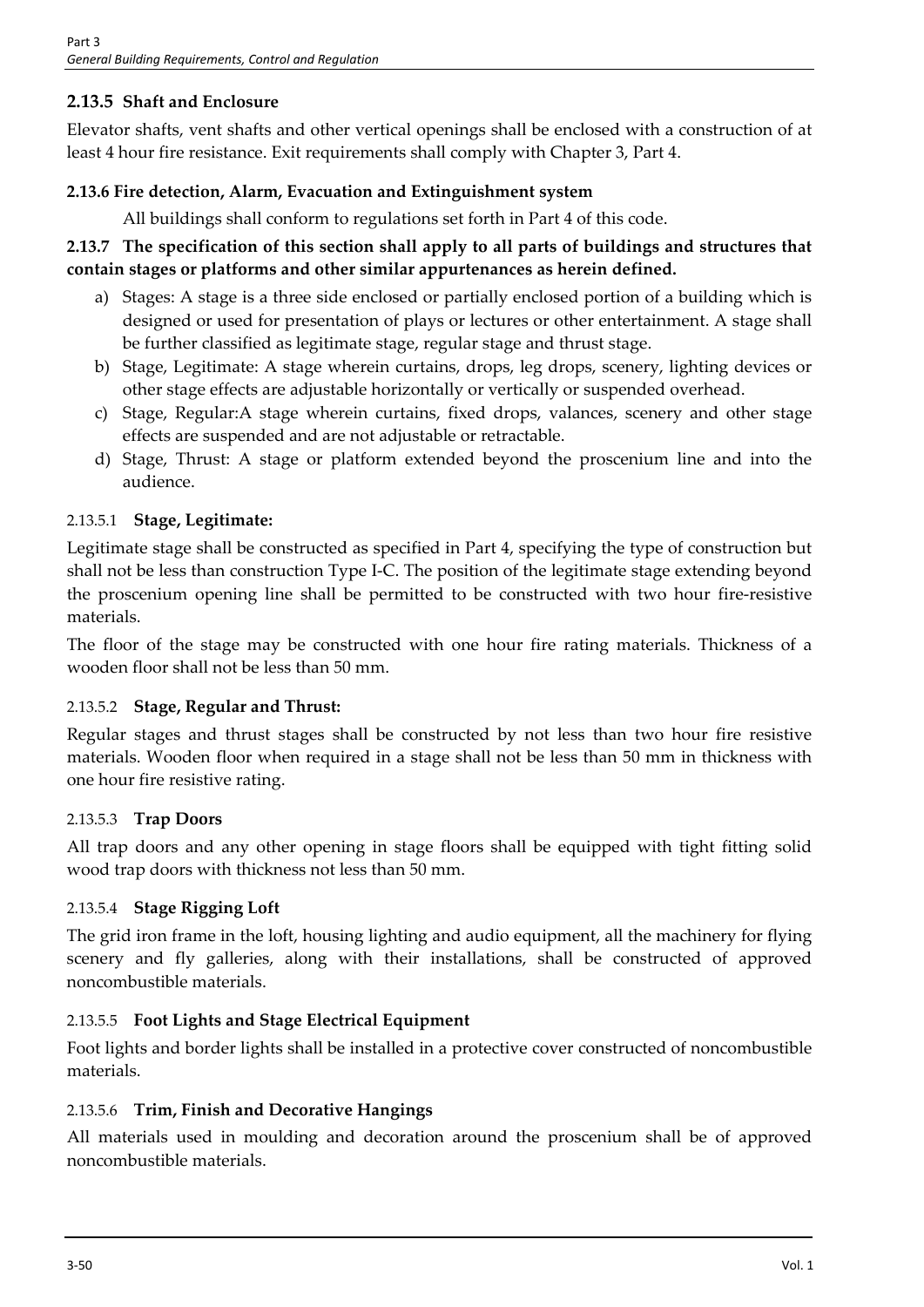The proscenium curtain shall be of approved fire retardant material and shall protect against passage of flame and smoke for at least 30 minutes.

## **2.13.6 Motion Picture Projection Rooms**

- 2.13.6.1 Every projection room shall be constructed in conformity with the construction requirements for the type of the building in which the projection room is located. The wall opening required for projection need not have a fire protection assembly but shall be closed with glass or other approved materials.
- 2.13.6.2 The floor area of a projection room shall not be less than 8 m<sup>2</sup> for a single machine. The working space between the machines when more than one machine is used shall not be less than 0.75 m.
- 2.13.6.3 The height of the projection room shall have a minimum clear space of 2.5 m.

## **2.13.7 Sports Facilities**

## 2.13.7.1 **Vomiters, Aisles and Exits of Seating Galleries**

Tunnels, aisles and exits of galleries shall be constructed conforming to the following requirements.

- a) There shall be a minimum of two exits remotely located from each other immediately to the outside for each balcony or tier. There shall be at least three exits when seating capacity exceeds 1000 persons and four exits when it exceeds 4000 persons.For every additional 1000 persons the exit shall be designed to accommodate provision (f) given below.
- b) There shall be at least 0.6  $m<sup>2</sup>$  of space per person in the gallery. Minimum width considered for a seat in the gallery shall be 0.45 m.
- c) There shall be a maximum of 33 seats on each side of any aisle. Minimum width of the main aisles and the secondary aisles shall be 1.0 m and 0.7 m respectively.
- d) Entrance and exits shall be protected by safety railings.
- e) Back to back space between two rows of seats shall not be less than 0.80 m.
- f) The evacuation time in the galleries shall not be more than 10 minutes.
- g) All tunnels, aisles and exits shall conform to safety guidelines for means of escape set forth in Part 4, Fire.
- h) One percent of the total seat capacity shall have provisions for accommodation with universal accessibility at the approach or exit level.

#### 2.13.7.2 **Swimming Pools**

Any swimming pool used or constructed for exclusive use by Occupancy A1 and is available only to the occupants and private guests shall be classified as a private swimming pool. Any swimming pool other than private swimming pool shall be classified as a public swimming pool. Swimming pools, will be constructed in conformity with the following requirements.

- a) There shall be at least 1.5 m space between any side of a swimming pool and a rear or side property line. For street property lines, this distance shall be at least 2.0 m.
- b) Swimming pools shall be provided with overflow provision to remove scum and other materials from the surface of the water. When water skimmers are used for private pools there shall be one skimming device for each  $50 \text{ m}^2$  of surface area or fraction thereof.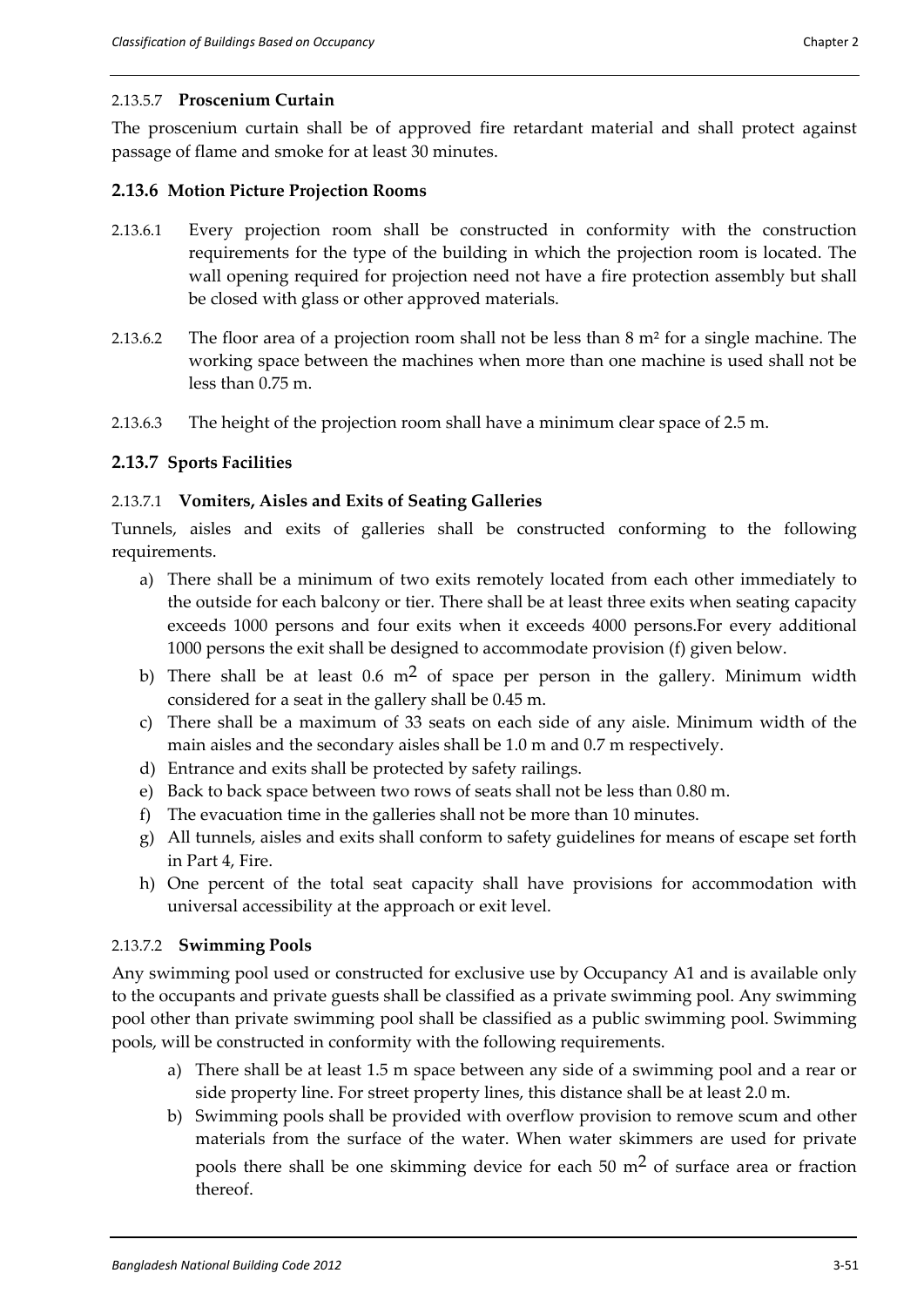- c) The overflow gutters shall not be less than 75 mm deep and shall be pitched to slope of one unit vertical to 50 units horizontal (1:50) toward drains.
- d) Public swimming pools shall be so designed that the pool water turnover is at least once every 8 hours.
- e) Private swimming pools shall be designed so that there is a pool water turnover at least once every 18 hours.
- f) Public swimming pools shall be equipped with filters, the capacity of which shall be controlled to filter 140 litres per minute per m<sup>2</sup> of surface area. Private swimming pool filters shall not filter more than 230 litres per minute per  $m<sup>2</sup>$  of the surface area.
- g) The acidity and alkalinity of the pool water shall be between 7.0 and 7.5.
- h) All recirculating systems shall be equipped with an approved hair and lint strainer installed in the system ahead of the pump.
- i) All swimming pool and equipment shall be designed to be emptied completely of water and the discharged water shall be disposed in an approved manner and shall not create problems in the neighbouring property.
- j) Pumps, filters and other mechanical and electrical equipment shall be placed in enclosed spaces and shall not be accessible to the bathers.
- k) Used water from the pool when being discarded shall be reused as grey water for the building and its premises as per provision of Appendix G.

# **2.13.8 Amusement Building Fire protection system**

As per provisions of this code.

# **2.14 Requirements for Occupancy J–Hazardous Buildings**

Buildings shall be classified as Occupancy J in accordance with Sec 2.1.14

# **2.14.1 General**

The plans for buildings and structures accommodating Occupancy J shall clearly indicate the type and intended use of materials and its processing or handling methods so as to reflect the nature of use of each portion of such buildings.

# 2.14.1.1 **Occupancy J1**

Any building or portion thereof containing any of the followingitems more than exempted quantity shall be classified as Occupancy J1.

- a. Combustible dusts and any similar solid material sufficiently comminuted for suspension in still air which, when so suspended, is capable of self-sustained combustion.
- b. Combustible liquids Any liquid having a flash point at or above 40°C shall be known as class II and class III liquids. Combustible liquids shall be classified as follows:
	- i. Liquids having flash point at or above 40°C and below 60°C.
	- ii. Liquids having flash points at or above 60°C and below 95°C.
- c. Cryogenic liquids (flammable or oxidizing): Any liquid that has a boiling point below -130°C.
- d. Flammable Gases : Any gas when mixed with air in a proportion of 13% (by volume) forms a flammable mixture under atmospheric temperature and pressure.
- e. Flammable Liquids : Any liquid that has a flash point below 40°C and has a net vapour pressure exceeding 275 kPa at 40°C. Flammable liquids shall be known as Class I liquid and shall be further classified as follows:
	- i. Liquids having flash point below 25°C and having a boiling point below 40°C.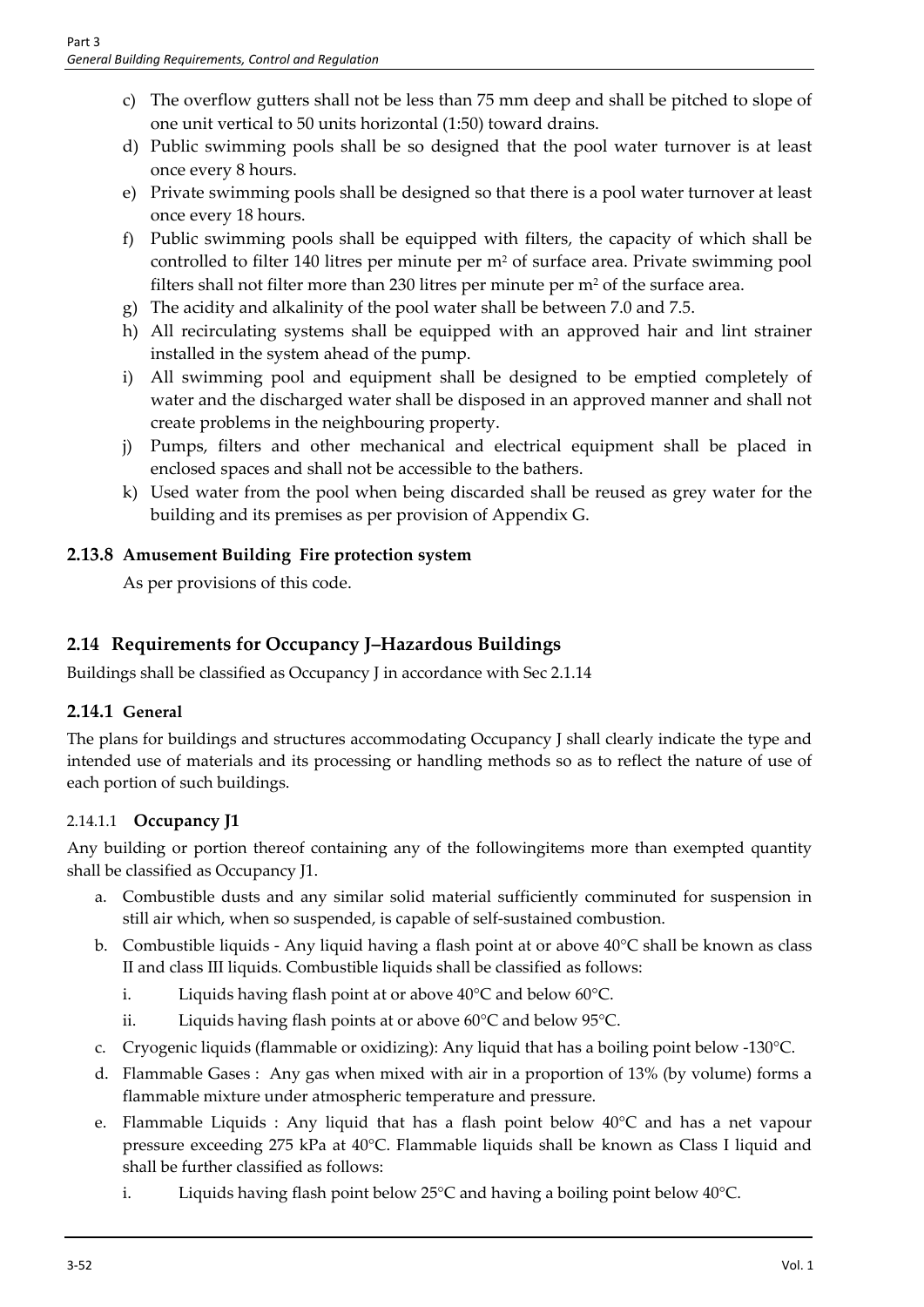- ii. Liquids having flash point below  $25^{\circ}$ C and having a boiling point at or above  $40^{\circ}$ C.
- iii. Liquids having flash points at or above 25°C and below 40°C.
- f. Oxidizers class 3: As determined in accordance with NFPA 43A.
- g. Oxidizing gases: As determined in accordance with NFPA 43C.
- h. Pyrophoric liquids, solids and gases that will ignite spontaneously in air at a temperature of 55°C or below.
- i. Unstable (reactive) materials class 3, non-detonable as determined in accordance with NFPA 704.
- j. Combustible fibres: Includes readily ignitable fibres like cotton, sisal, jute hemp, tow, cocoa fibre, oakum, baled waste, baled waste paper, kapok, hay, straw, excelsior, Spanish moss and other similar materials.
- k. Flammable solid: Any solid including blasting agent or explosive that is liable to cause fire through absorption of moisture, spontaneous chemical change or retained heat from manufacturing or processing, or which when ignited burns so vigorously and persistently as to create a serious hazard.
- l. Organic peroxides, Class II and Class III as determined in accordance with NFPA 43B.
- m. Oxidizers Class I and Class II as determined in accordance with NFPA 43A.
- n. The bulk storage of unstable (reactive) materials Class 1 and Class 2 as determined in accordance with NFPA 704, water reactive materials, Class 2 and Class 3 which react with water to release a gas that is either flammable or present a health hazard as determined in accordance with NFPA 704.

#### 2.14.1.2 **Occupancy J2**

Any building or portion thereof containing the following shall be classified as Occupancy J2:

- a. Corrosives: Any substance that causes visible destruction of or irreversible alteration in living tissues by chemical action at the site of contact.
- b. Highly toxic materials: The materials falling in this category are as follows:
	- i. Oral Toxicity: A chemical that has a median lethal dose of 50 mg or less per kg of body weight when administered orally to albino rats weighing between 200 and 300 gms each.
	- ii. Toxicity of Inhalation: A chemical that has a median lethal concentration in air of 200 ppm or less by volume of gas or vapour, or 2 mg per litre or less of mist, fume or dust, when administered by continuous inhalation for 1 hour (or less if death occurs within 1 hour) to albino rats weighing between 200 and 300 grams each.
	- iii. Toxicity by Skin Absorption : A chemical that has median lethal dose of 200 mg or less per kg of body weight when administered by continuous contact for 24 hours (or less if death occurs within 24 hours) with the bare skin of albino rabbits weighing between 2 and 3 kg each.
	- iv. Irritants: Any noncorrosive chemical or substance which causes a reversible inflammatory effect on living tissues by chemical action at the site of contact.
	- v. Radioactive Material: Any material or combination of materials that spontaneously emit ionizing radiation.
	- vi. Sensitizers: A chemical or substance that causes a substantial proportion of exposed people or animals to develop an allergic reaction in normal tissue after repeated exposure to the chemical.
- c. The Occupancy J2 shall also include among others the followings:
	- i. Dry cleaning establishments using flammable solvents.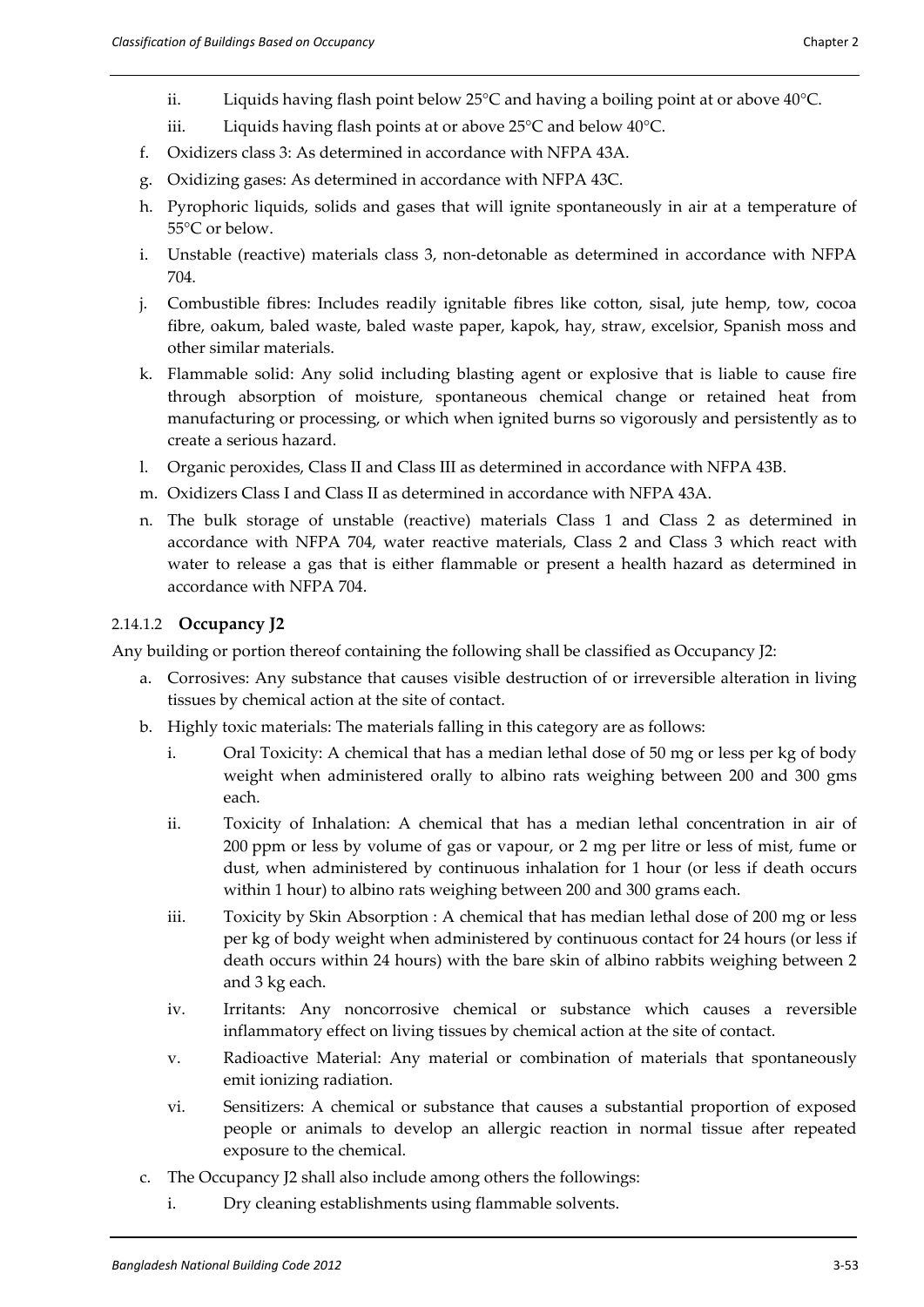- ii. Explosive manufacturing.
- iii. Paint or solvent manufacturing (flammable base).
- iv. Pyrexin plastic manufacturing.
- v. Sodium nitrate or ammonium nitrate
- vi. Storage of combustible film.

## 2.14.1.3 **Occupancy J3**

Any building or portion thereof which is used for storage, handling, processing or manufacture of materials and products that use biological processes and in which the risk of harmful biological threat to the occupants exist, shall comply with the guidelines specified by the Department of Health.

## 2.14.1.4 **Occupancy J4**

Any building or portion thereof which is used for storage, handling, processing or manufacture of materials and products that use nuclear and radioactive processes and in which the risk of radioactive contamination exists, shall comply with the guidelines specified by Bangladesh Atomic Energy Commission.

## **2.14.2 Special Provisions**

The following shall not be included in Occupancy J but shall be classified in the occupancy group which they most nearly resemble and such classification shall be approved by the Authority:

- i. All buildings and structures and parts thereof which contain less than the exempt quantities as specified in Table 3.2.5, when such buildings comply with the fire protection provisions of this Code.
- ii. Rooms containing flammable liquid in lightly closed containers of 4 litre capacity or less for retail sales or private use on the premises and in quantities not exceeding 820 litre/ $m<sup>2</sup>$  of room area.
- iii. Retail paint sales rooms with quantities not exceeding 820 litre/m<sup>2</sup> of room area.
- i. Closed systems housing flammable or combustible liquids or gases used for the operation of machinery or equipment.
- ii. Cleaning establishments.
- iii. Liquor stores and distributors without bulk storage.
- iv. Tyre storage containing less than 10,000 vehicle tyres.
- v. The storage or use of materials for agricultural purposes for use on the premises.
- vi. Pyrophoric solids or liquids not exceeding 3 m3 in storage cabinet located in a building that is equipped throughout with an automatic sprinkler system provided in accordance with the fire protection provisions of this Code.
- vii. Pyrophoric solids or liquids not exceeding 3 kg in storage cabinet located in a building that is provided with an automatic sprinkler system installed in accordance with the fire protection provisions in accordance to Part 4 of this Code.
- viii. Class 2 water reactive materials not exceeding 100 kg in an approved storage cabinet located in a building that is provided with automatic sprinkler installed in accordance with the fire protection provisions in accordance to Part 4 of this Code.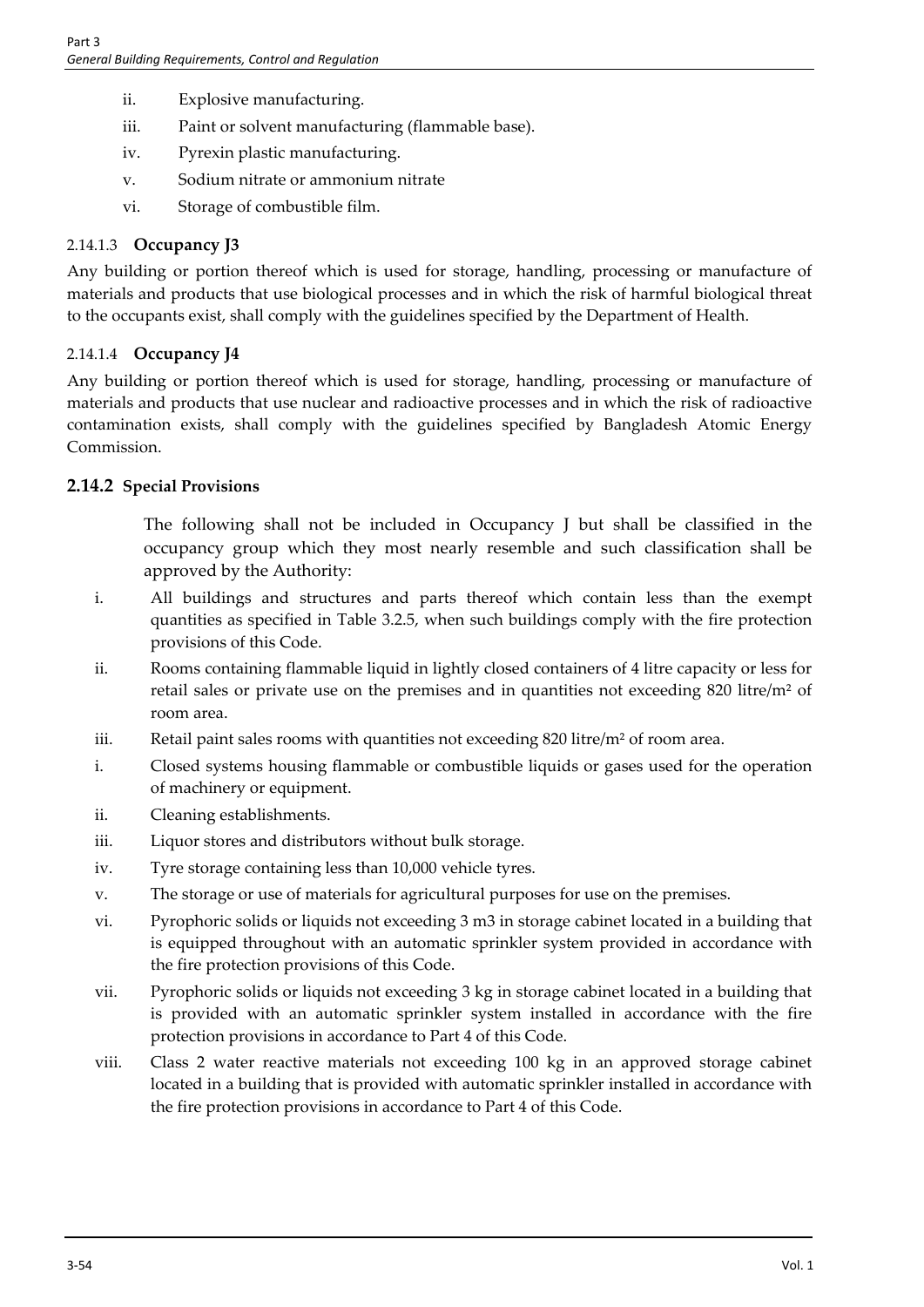#### **2.14.3 Construction, Height and Allowable Area**

- 2.14.3.1 The buildings or parts thereof classified as Occupancy J shall be limited to the type of construction set forth in Table 3.2.4 and shall comply with the provisions of Sec 1.8 of Chapter 1, Part 3 and 2.4.2 to meet the requirements of height and area limitations.
- 2.14.3.2 Floors: The floors and spaces containing hazardous materials and in areas where motor vehicles, boats, helicopters or airplanes are stored, repaired or operated shall be of noncombustible, liquid-tight construction.

Exception**:** In floors and areas where no repair works are carried out may be surfaced or waterproofed with asphaltic paving materials.

**Table 3.2.5**

#### **Exempted amount of Hazardous materials in terms Physical Hazard in a control Area**

|                |                                     |                                            | Maximum quantities in                                            |                                                                     |                                           |
|----------------|-------------------------------------|--------------------------------------------|------------------------------------------------------------------|---------------------------------------------------------------------|-------------------------------------------|
|                | Material                            | Class/State                                | <b>Storage Limit</b>                                             | Use closed                                                          | <b>Use Open</b>                           |
|                |                                     |                                            |                                                                  | systems                                                             | systems                                   |
|                |                                     | Class I-A                                  | 115 litres*                                                      | 115 litres $*$                                                      | 38 litres                                 |
| $\mathbf{1}$   | Flammable liquids                   | Class I-B & Class I-<br>$\mathsf{C}$       | 454 litres*                                                      | 454 litres*                                                         | 115 litres                                |
|                |                                     | Class-II                                   | 454 litres*                                                      | 454 litres*                                                         | 114 litres                                |
| $\overline{2}$ | Combustible liquids                 | $Class-III-A$                              | 1249 litres*                                                     | 1249 litres*                                                        | 320 litres                                |
|                |                                     | Class-III-B                                | 49962 litres*                                                    | 49962 litres*                                                       | 12490 litres                              |
| 3              | Combination of<br>flammable liquids | Class I-A, Class I-B,<br>Class I-C         | 454 litres*                                                      | 454 litres*                                                         | 113 litres*                               |
| 4              | Flammable gases                     | Gaseous                                    | $28 \text{ m}^3$ at NTP<br>(Natural Temperature<br>and Pressure) | $28 \text{ m}^3$ at NTP<br>(Natural<br>Temperature and<br>Pressure) | Not<br>applicable                         |
|                |                                     | Liquefied                                  | 113 litres                                                       | 113 litres                                                          | Not<br>applicable                         |
|                |                                     | Class I-A                                  | 113 litres                                                       | 113 litres                                                          | 38 litres                                 |
| 5              | Liquefied flammable                 | Class I-B and Class<br>$I-C$               | 454 litres                                                       | 454 litres                                                          | 113 litres                                |
| 6              | Combustible fibres                  | Loose                                      | $2.832 \text{ m}^3$                                              | $2.832 \text{ m}^3$                                                 | $0.57 \text{ m}^3$                        |
|                |                                     | Baled                                      | $28.32 \text{ m}^3$                                              | $28.32 \text{ m}^3$                                                 | $5.7 \text{ m}^3$                         |
|                |                                     | Pigs, ingots, heavy<br>castings            | 454 kg                                                           | 454 kg                                                              | 454 kg                                    |
| 7              | Flammable solids                    | Light castings, light<br>metallic products | 57 kg                                                            | 57 kg                                                               | 57 kg                                     |
|                |                                     | Scraps, shavings,<br>powders, dusts        | $0.454$ kg                                                       | $0.454$ kg                                                          | $0.454$ kg                                |
| 8              | Unstable (reactive)                 | Class 4                                    | 0.454kg or 0.28m <sup>3</sup><br>(NTP)                           | 0.113 kg or<br>0.057m <sup>3</sup> (NTP)                            | 0.454kg or<br>0.28m <sup>3</sup><br>(NTP) |
|                | detonable                           | Class 3                                    | 0.454kg or 0.28m <sup>3</sup><br>(NTP)                           | 0.113 kg or<br>0.057m <sup>3</sup> (NTP)                            | 0.454kg or<br>0.28m <sup>3</sup><br>(NTP) |
| 9              | Unstable (reactive)                 | Class 4                                    | 0.454kg or 0.28m <sup>3</sup><br>(NTP)                           | 0.113 kg or<br>0.057m <sup>3</sup> (NTP)                            | 0.454kg or<br>0.28m <sup>3</sup><br>(NTP) |
|                | detonable                           | Class 3                                    | 2.27 kg or 1.42m <sup>3</sup><br>(NTP)                           | 0.454kg or<br>$0.2832m3$ (NTP)                                      | 0.454kg                                   |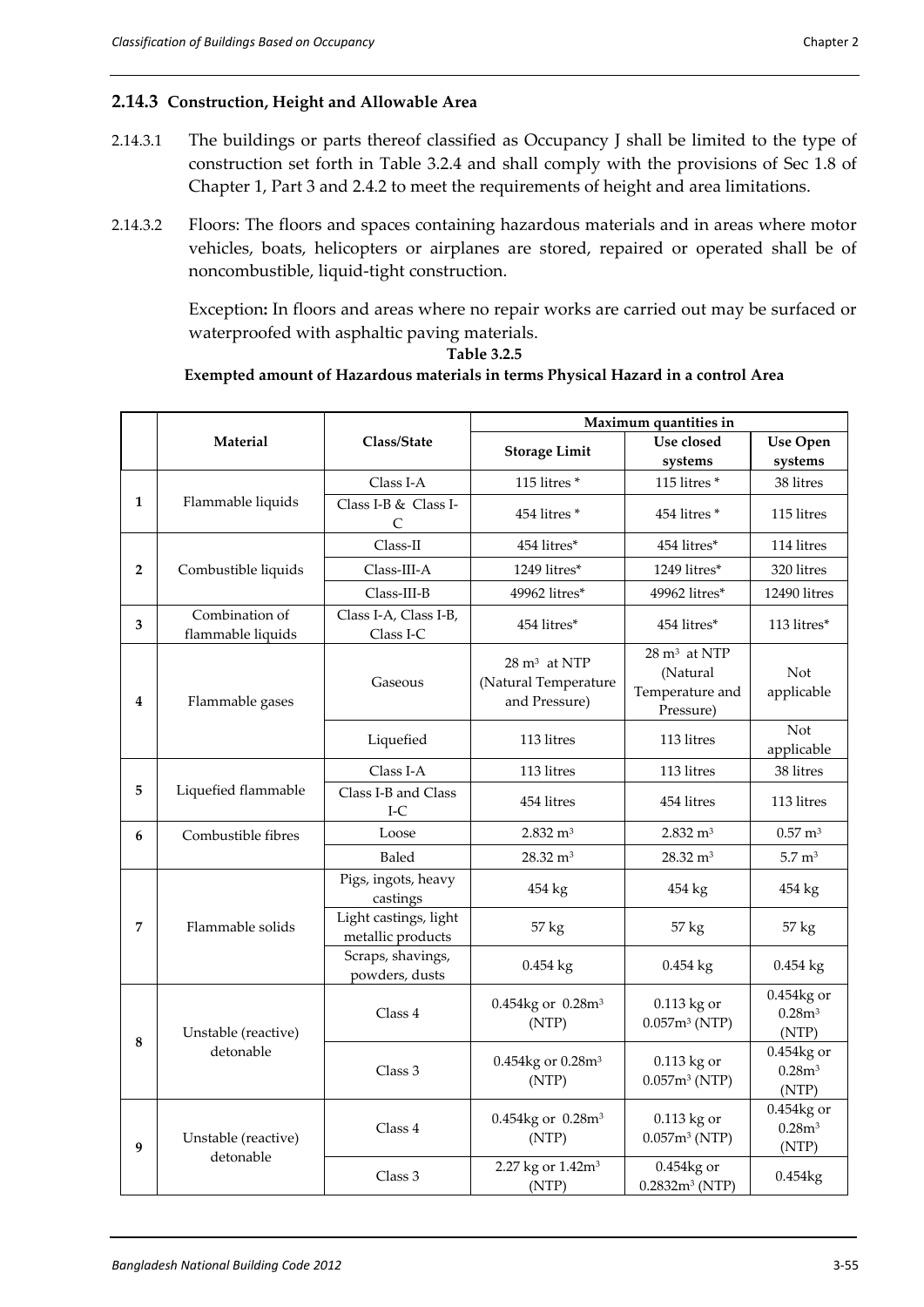|        |                                                                                                               | Class 2        | 22.7kg or 70.8 m <sup>3</sup><br>(NTP)      | 22.7kg or 70.8m <sup>3</sup><br>(NTP) | 4.54 kg                  |
|--------|---------------------------------------------------------------------------------------------------------------|----------------|---------------------------------------------|---------------------------------------|--------------------------|
|        |                                                                                                               | Class 1        | Not limited or<br>21.24m <sup>3</sup> (NTP) | Not limited                           | Not limited              |
| 10     | Water-reactive                                                                                                | 3              | $0.454$ kg                                  | 11.25 kg                              | 11.25 kg                 |
|        | detonable                                                                                                     | $\overline{2}$ | $0.454$ kg                                  | 11.25 kg                              | 11.25 kg                 |
|        |                                                                                                               | 3              | 2.27 kg                                     | 2.27 kg                               | $0.454$ kg               |
| 11     | Water-reactive<br>nondetonable                                                                                | $\overline{c}$ | 22.7 kg                                     | 22.7 kg                               | 4.54 kg                  |
|        |                                                                                                               | $\mathbf{1}$   | Not Limited                                 | Not Limited                           | Not Limited              |
|        |                                                                                                               | Class 4        | $0.454$ kg,                                 | 0.1135kg                              | 0.1135kg                 |
| 12     |                                                                                                               | Class 3        | 4.54 kg                                     | $0.227$ $kg$                          | 0.227kg                  |
|        | <b>Oxidizing Materials</b>                                                                                    | Class 2        | 113 kg                                      | 113 kg                                | 113 kg                   |
|        |                                                                                                               | Class 1        | 1816 kg                                     | 1816 kg                               | 1816 kg                  |
| 13     |                                                                                                               | Gaseous        | 42.48 m <sup>3</sup> (NTP)                  | 42.48 m <sup>3</sup> (NTP)            | Not<br>applicable        |
|        | Oxidizing Gas                                                                                                 | Liquefied      | 56.78 litres                                | 56.78 litres                          | Not<br>applicable        |
| 14     | Pyrophoric Material<br>detonable                                                                              | Not applicable | 0.454 kg or 0.056 m <sup>3</sup><br>(NTP)   | $0.056$ m <sup>3</sup> (NTP)          | $\boldsymbol{0}$         |
| $15\,$ | Pyrophoric Material<br>nondetonable                                                                           | Not applicable | 1.8 kg. or 1.4 m <sup>3</sup> (NTP)         | $0.28m3$ (NTP)                        | $\boldsymbol{0}$         |
|        |                                                                                                               | Division 1.1   | $0.454$ kg                                  | $0.1135$ kg                           | $0.1135$ kg              |
|        |                                                                                                               | Division 1.2   | 0.454 kg                                    | 0.1135 kg                             | 0.1135 kg                |
|        |                                                                                                               | Division 1.3   | 2.27 kg                                     | $0.454$ kg                            | $0.454$ kg               |
| 16     | Explosives**                                                                                                  | Division 1.4   | 22.7 kg                                     | 22.7 kg                               | <b>Not</b><br>applicable |
|        |                                                                                                               | Division 1.4G  | 56.75 kg                                    | Not applicable                        | Not<br>applicable        |
|        |                                                                                                               | Division 1.5   | $0.454$ kg                                  | 0.1135 kg                             | 0.1135 kg                |
|        |                                                                                                               | Division 1.6   | $0.454$ kg                                  | Not applicable                        | Not<br>applicable        |
|        | * The maximum quantities may be increased by 100 per cent in greas not accessible to the public in buildings. |                |                                             |                                       |                          |

**a)**

The maximum quantities may be increased by 100 per cent in areas not accessible to the public in buildings provided with automatic sprinkler system.

\*\*see :Explosive control act .

**Table 3.2.5-b**

#### **Exempted amounts of Hazardous materials in terms Health Hazard in a controlArea**

| <b>Material</b>     | Class/State | Maximum quantities in           |                                |                    |
|---------------------|-------------|---------------------------------|--------------------------------|--------------------|
|                     |             | Single storage                  | Closed systems                 | Open systems       |
| Corrosive           | <b>Not</b>  | 2270 kg or 1892                 | 227kg or 1892                  | 454kg or 379       |
|                     | applicable  | litres or 23 m <sup>3</sup> NTP | litres or 23 m <sup>3</sup>    | litres             |
|                     |             |                                 | <b>NTP</b>                     |                    |
| <b>Highly toxic</b> | <b>Not</b>  | 4.54 kg or 0.57 m <sup>3</sup>  | 4.54 kg or 0.57 m <sup>3</sup> | $1.362$ kg         |
|                     | applicable  | <b>NTP</b>                      | <b>NTP</b>                     |                    |
| Toxic               | <b>Not</b>  | 227 kg or 23 m <sup>3</sup> NTP | 227 kg                         | $56.75 \text{ kg}$ |
|                     | applicable  |                                 |                                |                    |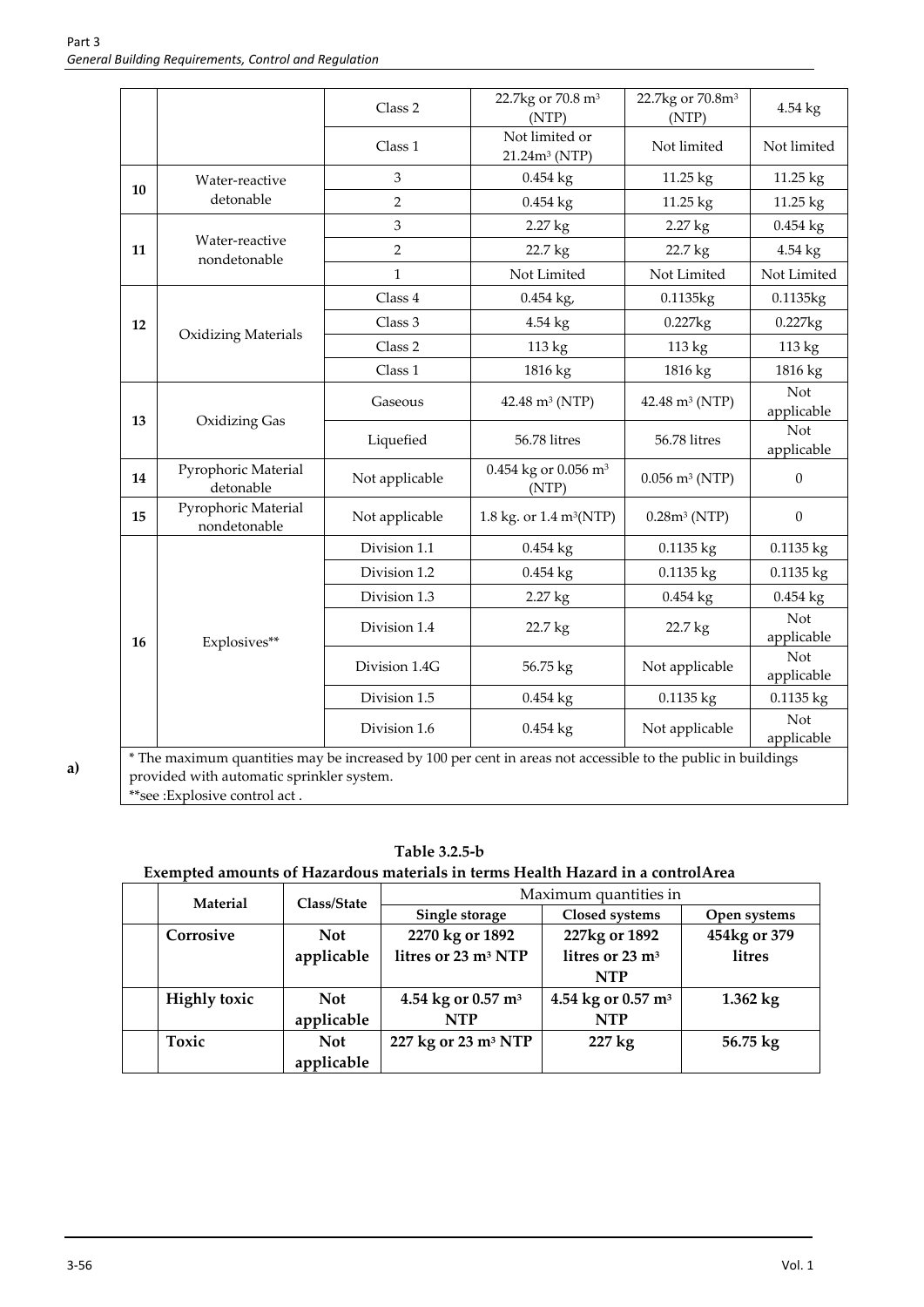|                    |                                                                      |                                                          |                | Fire Resistance Rating of Barriers in hours |                                |
|--------------------|----------------------------------------------------------------------|----------------------------------------------------------|----------------|---------------------------------------------|--------------------------------|
| <b>Grade Level</b> | Floor Level <sup>1</sup>                                             | <b>Number of Control</b><br>Areas per Floor <sup>2</sup> | Walls          | Floors                                      | Floor<br>Supporting<br>Members |
|                    | Higher than 9                                                        | 5                                                        |                | $\overline{2}$                              | 2                              |
|                    | $7-9$                                                                | 5                                                        | $\overline{2}$ | $\overline{2}$                              | 2                              |
|                    | 6                                                                    | 12.5                                                     | 2              | 2                                           | 2                              |
|                    | 5                                                                    | 12.5                                                     | $\overline{2}$ | $\overline{2}$                              | $\overline{2}$                 |
| Above              | $\overline{4}$                                                       | 12.5                                                     | 2              | $\overline{2}$                              | $\overline{2}$                 |
|                    | 3                                                                    | 50                                                       | 2              | 1                                           | $\overline{2}$                 |
|                    | 2                                                                    | 75                                                       | 3              | 1                                           | $\overline{2}$                 |
|                    | $\mathbf{1}$                                                         | 100                                                      | 4              | 1                                           | $\overline{2}$                 |
|                    | 1                                                                    | 75                                                       | 3              | 1                                           | $\overline{2}$                 |
| Below              | $\overline{2}$                                                       | 50                                                       | 2              | 1                                           | $\overline{2}$                 |
|                    | Lower than 2                                                         | Not Allowed                                              | Not Allowed    | Not Allowed                                 | Not applicable                 |
|                    | The maximum allowable quantity per control area shown in table 3.2.5 |                                                          |                |                                             |                                |

**Table 3.2.5-c Location and number of Control Areas**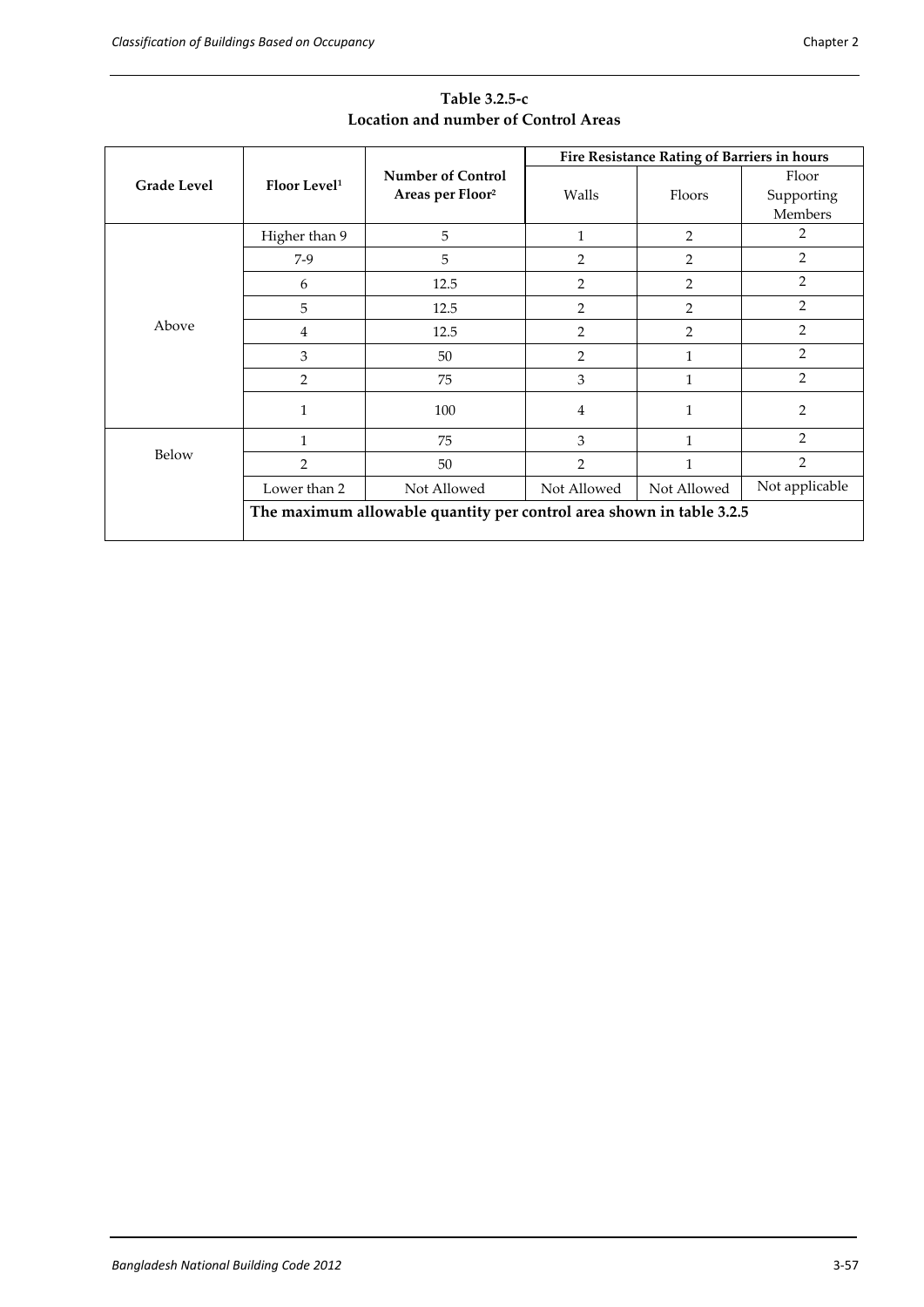- 2.14.3.3 Spill Control: The floors containing hazardous repair or other works shall be recessed a minimum of 100 mm so as to prevent flow of liquids to adjoining areas.
- 2.14.3.4 Drainage: The buildings and areas shall be provided with approved drainage system to direct the flow of liquids to an approved location or room or area designed to provide secondary containment of the hazardous materials and fire protection water.

The drains shall be designed with adequate slope and section to carry the design discharge of the sprinkler system. The material used in the drains shall be suitable for drainage of the storage materials.

Separate drainage system shall be designed for materials which react with each other producing undesirable results. They may be combined when they have been provided with approved means of discharge into the public sewer or natural stream or river.

2.14.3.5 Containment: The outflow from the drains shall be directed to a containment system or other area that provide a secondary storage for the hazardous materials and liquids and fire protection water. The containment capacity shall be capable of containing the outflow from the drains for a period of at least one hour.

> The overflow from secondary containment system shall be directed to a safe location away from the building, adjoining properties and storm drain.

> If the secondary containment storage area is open to rainfall it shall be designed to accommodate 24 hour rainfall or a continuous rainfall of 100 mm per day.

- 2.14.3.6 Smoke and Heat Vents: Smoke and heat vents shall be provided in areas or rooms containing hazardous materials exceeding the exempt amount of Table 3.2.5.
- 2.14.3.7 Standby Power: Standby power shall be provided in the occupancies where Class I, II or III organic peroxides are stored.

# **2.14.4 Location on Property**

The location on property for Occupancy J shall conform to Sec 2.4.1. andPart 4.

# **2.14.5 Access and Exit Facilities and Emergency Escapes**

Facilities for access and exit and emergency escape shall comply with the provisions set forth in Sec 1.6 of Chapter 1 Part 3, and Chapter 3, Part 4.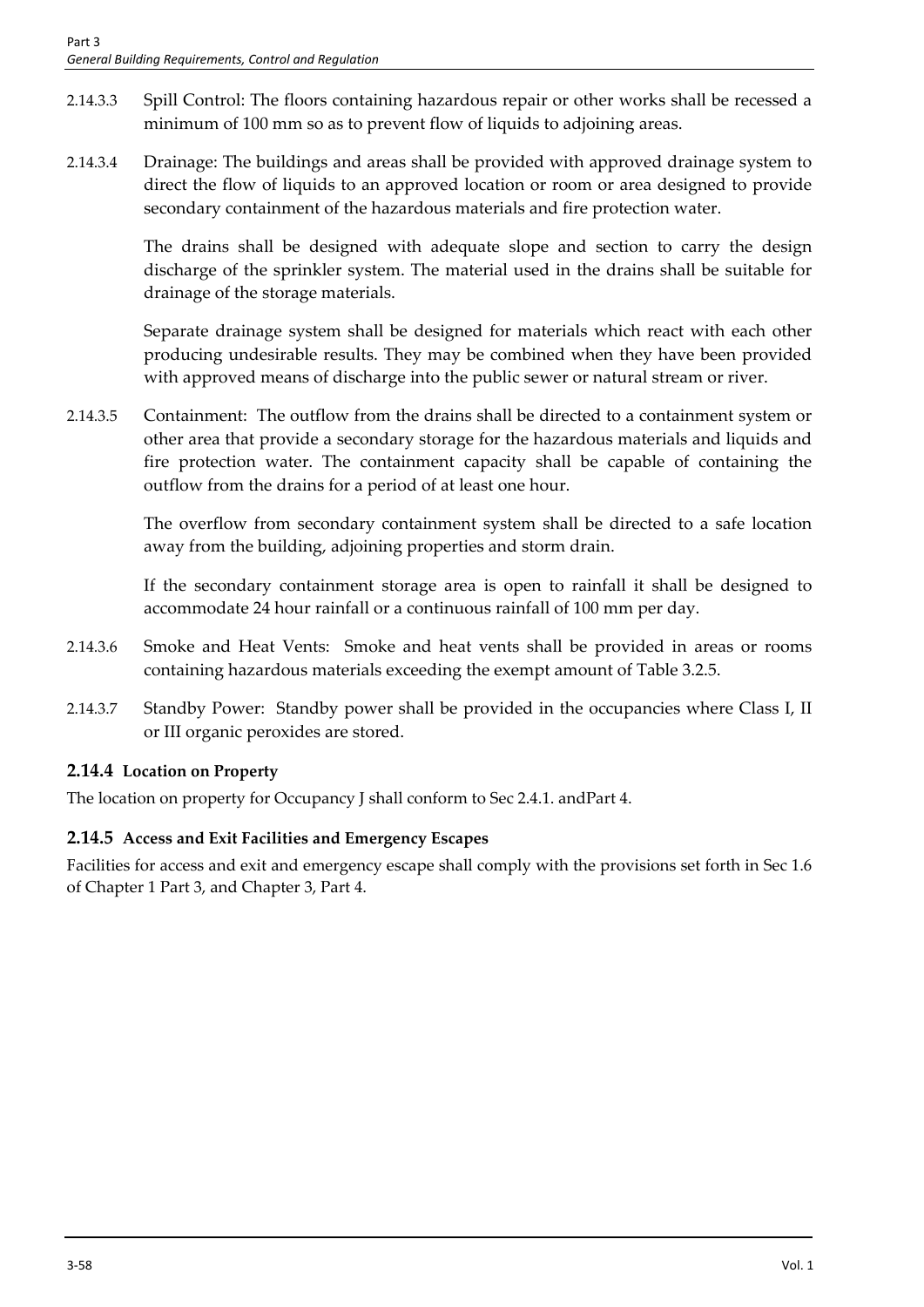#### **2.14.6 Lighting and Ventilation**

- 2.14.6.1 All spaces and rooms customarily occupied by human beings shall be provided with natural light by means of exterior glazing with an area of not less than 10 per cent of the floor area. Such rooms and spaces shall be provided with natural ventilation by means of exterior openings with an openable area not less than 5 per cent of the total floor area or artificial light and mechanically operated ventilation system as per provisions of this Code.
- 2.14.6.2 Ventilation in Hazardous Locations : The rooms, spaces or areas where explosive, corrosive, combustible, flammable or highly toxic dust, mists, fumes, vapours or gases are stored or may be emitted due to the processing, use, handling or storage of materials shall be mechanically ventilated.

The mechanical ventilation of all hazardous uses shall be segregated or separated from the ventilation of other areas. The emissions generated at work areas shall be confined to the area in which they are generated and shall be removed or discharged outside the building and preventive measures against back flow of such hazardous fumes or gases inside the building shall be installed.

2.14.6.3 Ventilation of Toilets : Toilets shall be provided with fully openable exterior window of at least 0.3 m² in area or a vertical duct not less than 62500 mm² in cross-section for the first water closet, with 31250 additional mm² for each additional fixture or a mechanically operated exhaust system equipped to provide a complete change of air in every 15 minutes. Such system shall be connected to the outside air and the point of discharge shall be at least 1.0 m away from any other opening into the building.

Other requirements of water closets are specified in Sec 1.12.4. of Chapter 1, Part 3

#### **2.14.7 Sanitation**

All buildings or part of a building classified as Occupancy J shall conform to the provisions of Sec 1.16 of this chapter and Part 8 of this code.

#### **2.14.8 Shaft and Exit Enclosures**

Elevator shafts, vent shafts and other vertical openings shall be enclosed with a construction of at least 4 hour fire resistance. Exit requirements shall comply with Chapter 3, Part 4.

#### **2.14.9 Fire detection, Alarm, Evacuation and Extinguishment system**

All buildings shall conform to regulations set forth in Part 4 of this code

#### **2.14.10Explosion Control**

Explosion control, equivalent protective devices or suppression systems or barricades shall be installed to control or vent the gases resulting from deflagrations of dusts, gases or mists in a room or area, building or other enclosures to minimize structural or mechanical damage.

Walls, floors and roofs separating a use from explosion exposure shall be designed according to the provisions of Chapter 1, Part 6.

Explosion venting shall be designed in exterior walls or roof only. The venting shall be provided to prevent serious structural damage and production of lethal projectiles. The venting design shall recognize the natural characteristics and behaviours of building materials in an explosion. The vents shall be designed to relieve at a maximum internal pressure of 1 kPa but not less than the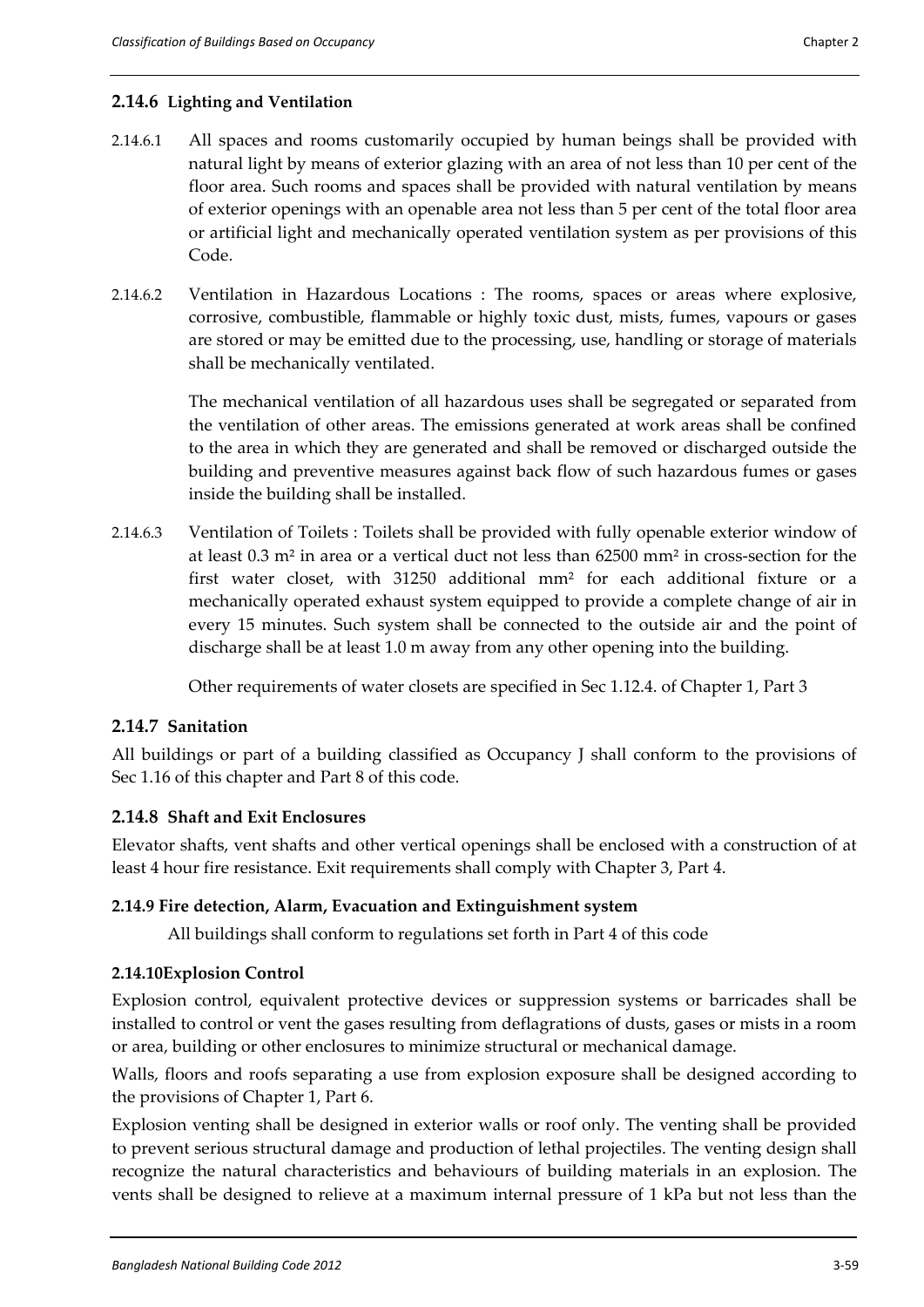loads required by Chapter 2, Part 6. One or more of the following systems shall be installed to relieve explosion, where applicable:

- a. Lightweight materials in walls
- b. Light fastening devices with hatch covers
- c. Light fastening with outward opening swing doors in exterior walls
- d. Nonbearing walls with light ties

The venting devices shall discharge vertically or horizontally directly to an unoccupied yard having a width of not less than 16 m on the same plot.

The releasing devices shall be so located that the discharge end shall not be less than 3 m vertically and 6 m horizontally from window openings or exits in the same or adjoining buildings.

# **2.14.12 Special Hazard**

Chimneys and vents and ventilation ducts shall be of noncombustible materials.

Every bailer, central heating plants, electrical rooms or hot water supply bailer shall be separated from the rest of the occupancies or uses by not less than 2 hour fire resistive construction.

The devices that generate a spark, flame or glow capable of igniting gasoline shall not be installed or used within 0.5 m of the floor.

Equipment or machinery that produces or emits combustible or explosive dust or fibers shall be provided with an approved dust collecting and exhaust system.

The equipment or systems that are used to collect or process or convey combustible dust or fibers shall be installed with explosion venting or containment system.

# **2.15 Requirements for Occupancy K–Garage Buildings**

Buildings shall be classified as Occupancy K in accordance with Sec 2.1.15.

Exception: Non-separated use mentioned in 2.3.1.

# **2.15.1 Construction, Height and Allowable Area**

The buildings or parts thereof classified as Occupancy K shall be limited to the type of construction set forth in Table 3.2.4and 2.4.4.2and shall comply with the provisions of Sec 1.8, Chapter 1 Part 3, Appendix F and 2.4.2 to meet the requirements of height and area limitations. With exception mentioned in Sec 2.4.3, all garage floors shall be constructed with not less than 4 hour fire resistance materials.

- 2.15.1.1 Floors: The floors and spaces where motor vehicles are stored, repaired or operated shall be of noncombustible, liquid-tight construction. Exception**:** In floors and areas where no repair works are carried out may be surfaced or waterproofed with asphaltic paving materials.
- 2.15.1.2 Spill Control: The floors containing hazardous repair or other works shall be recessed a minimum of 100 mm so as to prevent flow of liquids to adjoining areas.
- 2.15.1.3 Drainage: The buildings and areas shall be provided with approved drainage system to direct the flow of liquids to an approved location or room or area designed to provide secondary containment of the hazardous materials and fire protection water.

The drains shall be designed with adequate slope and section to carry the design discharge of the sprinkler system. The material used in the drains shall be suitable for drainage of the storage materials.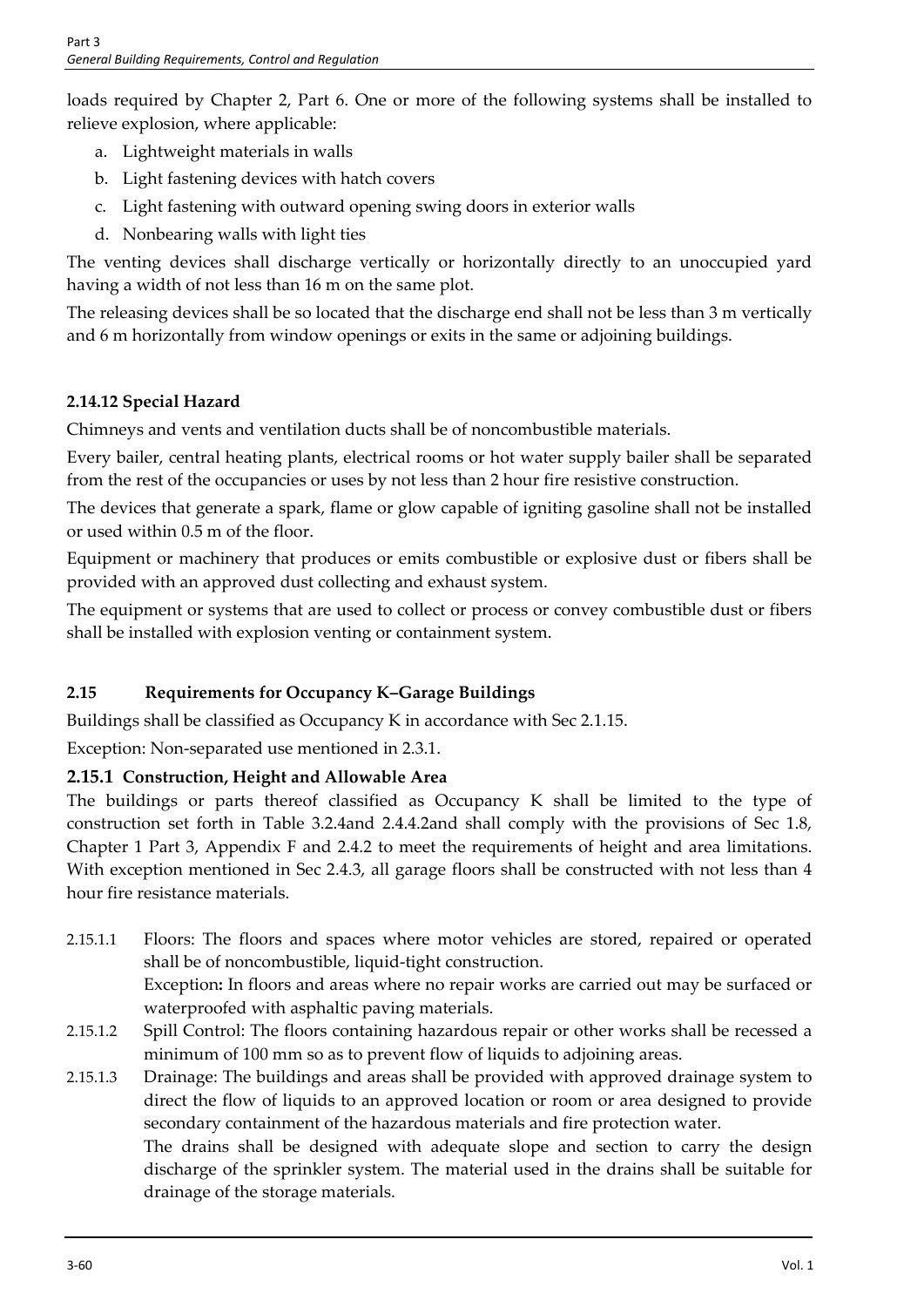The quality of discharged liquids must attain approvedlevelbefore discharging into the public sewer or natural stream or river.

2.15.1.4 Smoke and Heat Vents: Smoke and heat vents shall be provided in areas or rooms containing hazardous materials exceeding the exempt amount of Table 3.2.5.

# **2.15.2 Location On Property**

Buildings of Occupancy K shall comply with the requirements for location on property and fire resistive exterior walls and openings as specified in Sec 2.4.1.

# **2.15.3 Access and Exit Facilities and Emergency Escapes**

Facilities for access and exit and emergency escape shall comply with the provisions set forth in Sec 1.6 Chapter 1 Part 3; Chapter 3, Part 4 and Appendix F.

# **2.15.4 Lighting, Ventilation and Sanitation**

All buildings or part of a building classified as Occupancy K shall conform to the provisions of Sec 1.16 Chapter 1 Part 3; Chapters 1 and 3, Part 8.

# **2.15.5 Shaft and Enclosure**

Elevator shafts, vent shafts and other vertical openings shall be enclosed with a construction of at least 4 hour fire resistance. Exit requirements shall comply with Chapter 3, Part 4.

# **2.15.6 Fire detection, Alarm, Evacuation and Extinguishment system**

All buildings shall conform to regulations set forth in Part 4 of this code

# **2.16 Requirements for Occupancy L – Utility Buildings**

Buildings shall be classified as Occupancy L in accordance with Sec 2.1.16.

# **2.16.1 Construction, Height and Allowable Area**

The buildings or parts thereof classified as Occupancy L shall be limited to the type of construction set forth in Table 3.2.4 and Sec 2.4.3, and shall comply with the provisions of Sec 1.8, Chapter 1 Part 3, and 2.4.2 to meet the requirements of height and area limitations.

# **2.16.2 Location On Property**

Buildings of Occupancy L shall comply with the requirements for location on property and fire resistive exterior walls and openings as specified in Sec 2.4.1.

# **2.16.3 Access and Exit Facilities and Egress system**

Facilities for access and exit and egress system shall comply with the provisions set forth in Sec 1.6 Chapter 1 Part 3; Chapter 3, Part 4.

# **2.16.4 Lighting, Ventilation and Sanitation**

All buildings or part of a building classified as Occupancy L shall conform to the provisions of Sec 1.16 Chapter 1 Part 3; Chapters 1 and 3, Part 8.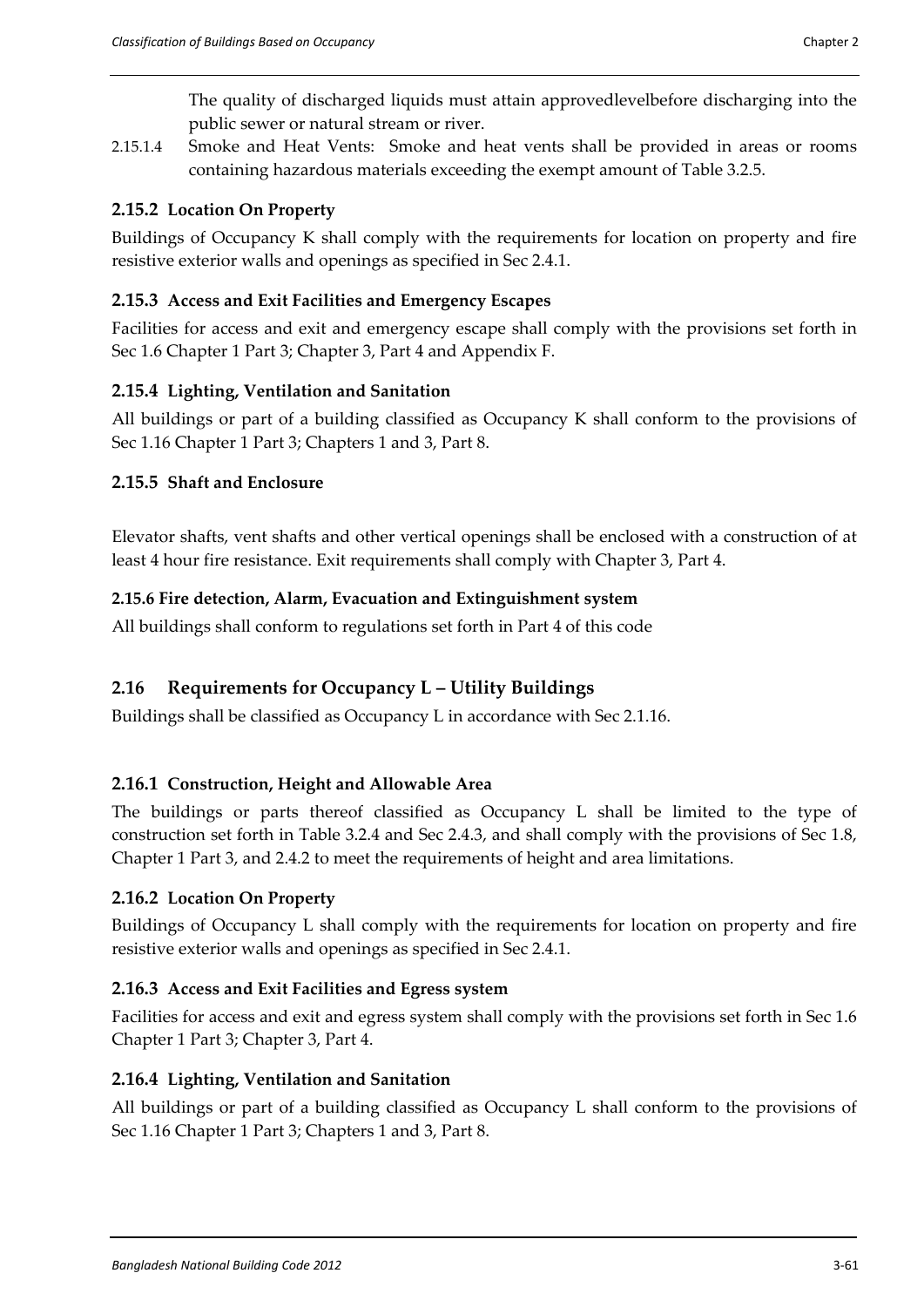# **2.16.5 Shaft and Enclosure**

Elevator shafts, vent shafts and other vertical openings shall be enclosed with a construction of at least 4 hour fire resistance. Exit requirements shall comply with Chapter 3, Part 4.

# **2.16.6 Fire detector, Alarm, Evacuation and Extinguishment system**

All buildings shall conform to regulations set forth in Part 4 of this code

# **2.16.7 Special Hazard**

- 2.16.7.1 Since the nature of use of this occupancy involves hazard, special consideration for maintenance and operational safety must be ensured. Depending upon the degree of hazard involved, this occupancy type may have separate and isolated structure.
- 2.16.7.2 Chimneys and vents and ventilation ducts shall be of noncombustible materials.

Every bailer, central heating plants, electrical rooms or hot water supply boiler shall be separated from the rest of the occupancies or uses by not less than 2 hour fire resistive construction.

The devices that generate a spark, flame or glow capable of igniting gasoline shall not be installed or used within 0.5 m of the floor.

Equipment or machinery that produces or emits combustible or explosive dust or fibers shall be provided with an approved dust collecting and exhaust system.

The equipment or system that is used to collect or process or convey combustible dust or fibers shall be installed with explosion venting or containment system.

# **2.17 Requirements for Occupancy M – Miscellaneous Buildings**

Buildings shall be classified as Occupancy M in accordance with Sec 2.1.17.

# **2.17.1 General**

The buildings or parts thereof classified as Occupancy M shall be limited to the type of construction set forth in Table 3.2.4 and shall comply with the requirements of Sec 1.8 and 2.4.2 to meet the requirements of height and area limitations.

Any building or portion thereof that exceeds the limitations provided in this chapter shall be classified in the occupancy group other than M that it most nearly resembles.

# **2.17.2 Location on Property**

The location on property for Occupancy M shall conform with Sec 2.4.1.

# **2.17.3 Access and Exit Facilities and Emergency Escapes**

Access and exit facilities for Occupancy M shall comply with the specification set forth in Sec 1.6; Chapter 3, Part 4.

# **2.17.4 Lighting, Ventilation and Sanitation**

All buildings or part of a building classified as Occupancy M shall conform to the provisions of Sec 1.16; Chapters 1 and 3, Part 8.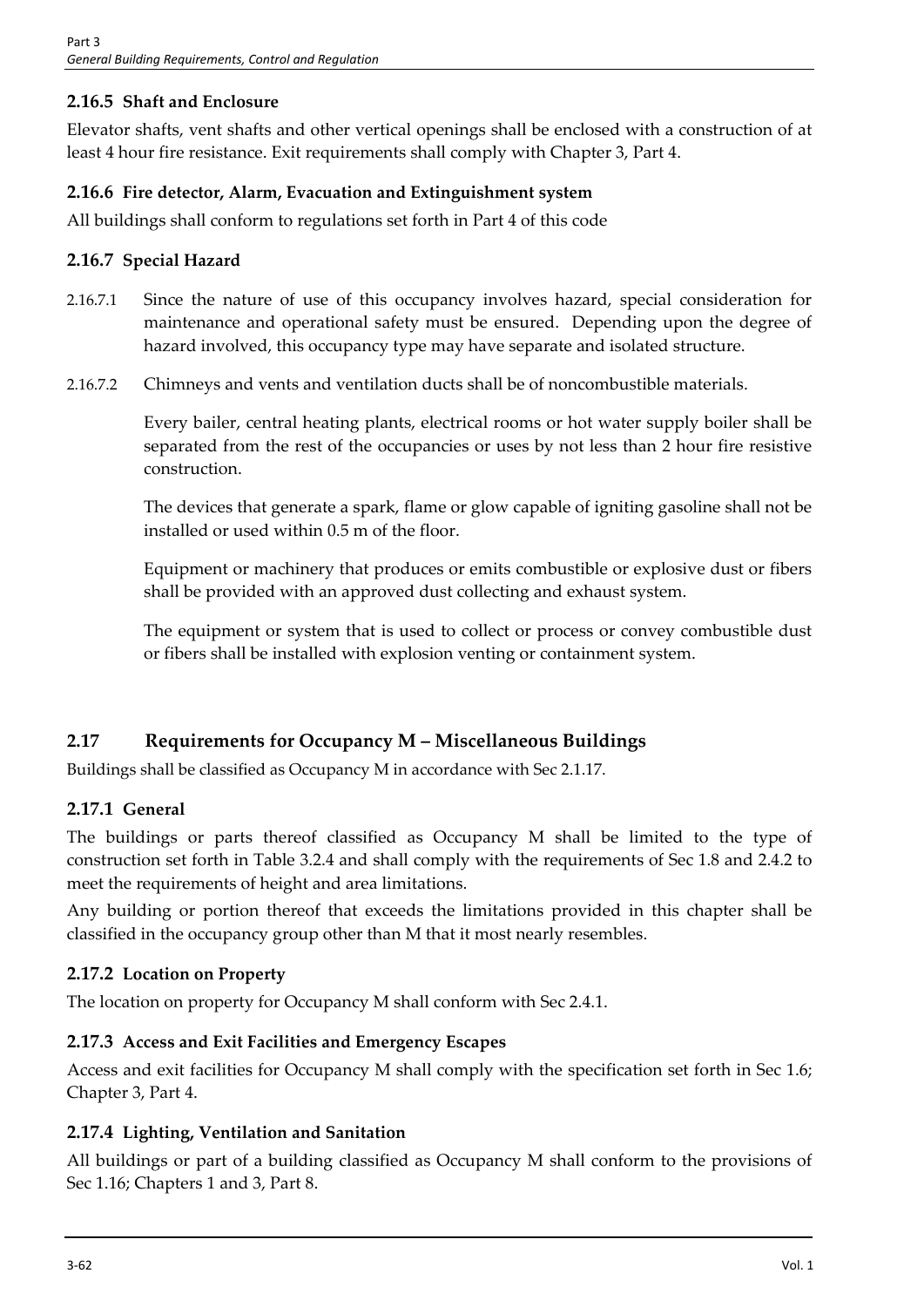# **2.17.5 Shaft and Exit Enclosures**

Elevator shafts, vent shafts and other vertical openings shall be enclosed with a construction of at least 4 hour fire resistance. Exit requirements shall comply with the requirements of Chapter 3, Part 4.

## **2.17.6 Fire detection, Alarm, Evacuation and Extinguishment System**

All buildings shall conform to regulations set forth in Part 4 of this code

| <b>Use or Occupancy</b>                   | <b>Brief description</b>                           | Occupancy class/ sub-class                                         |
|-------------------------------------------|----------------------------------------------------|--------------------------------------------------------------------|
|                                           |                                                    |                                                                    |
|                                           |                                                    |                                                                    |
| Adhesives manufacture                     | Excluding manufacture of basic components          | G or J depending on nature<br>of materials involved                |
| Advertising displays<br>manufacture       |                                                    | ${\bf G}$                                                          |
| Agricultural machinery<br>manufacture,    | Including repairs                                  | G                                                                  |
| Agriculture                               | Without nuisance or sales limitation               | H                                                                  |
| Agricultural                              | Small farm house, (limited to storage quantity)    | F                                                                  |
|                                           | Large farm house, storage quantity unlimited       | H or J                                                             |
|                                           | Small grain processing unit, (limited to quantity) | G                                                                  |
|                                           | Large grain processing unit, quantity<br>unlimited | G or J                                                             |
| Aircraft manufacture (including<br>parts) |                                                    | G or J depending on nature<br>of materials and process<br>involved |
| Airports                                  |                                                    | MIXED USE (depending on<br>detail requirement)                     |
| Amusement parks, children's               | (See children's amusement parks)                   |                                                                    |
| Amusement park activities                 |                                                    | I                                                                  |
| Animal                                    | Animal hospitals                                   | F                                                                  |
|                                           | Animal pound (for stray and lost animal)           | H                                                                  |
|                                           | Animal crematorium                                 | G                                                                  |
|                                           | Killing establishments, for retail sales           | F                                                                  |
|                                           | Slaughtering, processing and packing               | G                                                                  |
| Antique stores                            |                                                    | F                                                                  |
| Apartments                                | (see residential)                                  |                                                                    |
|                                           | in walkup buildings                                | $\boldsymbol{A}$                                                   |
|                                           | inhighrises                                        | A                                                                  |
|                                           | in housing complex                                 | A                                                                  |
| Apartment hotels                          |                                                    | A5                                                                 |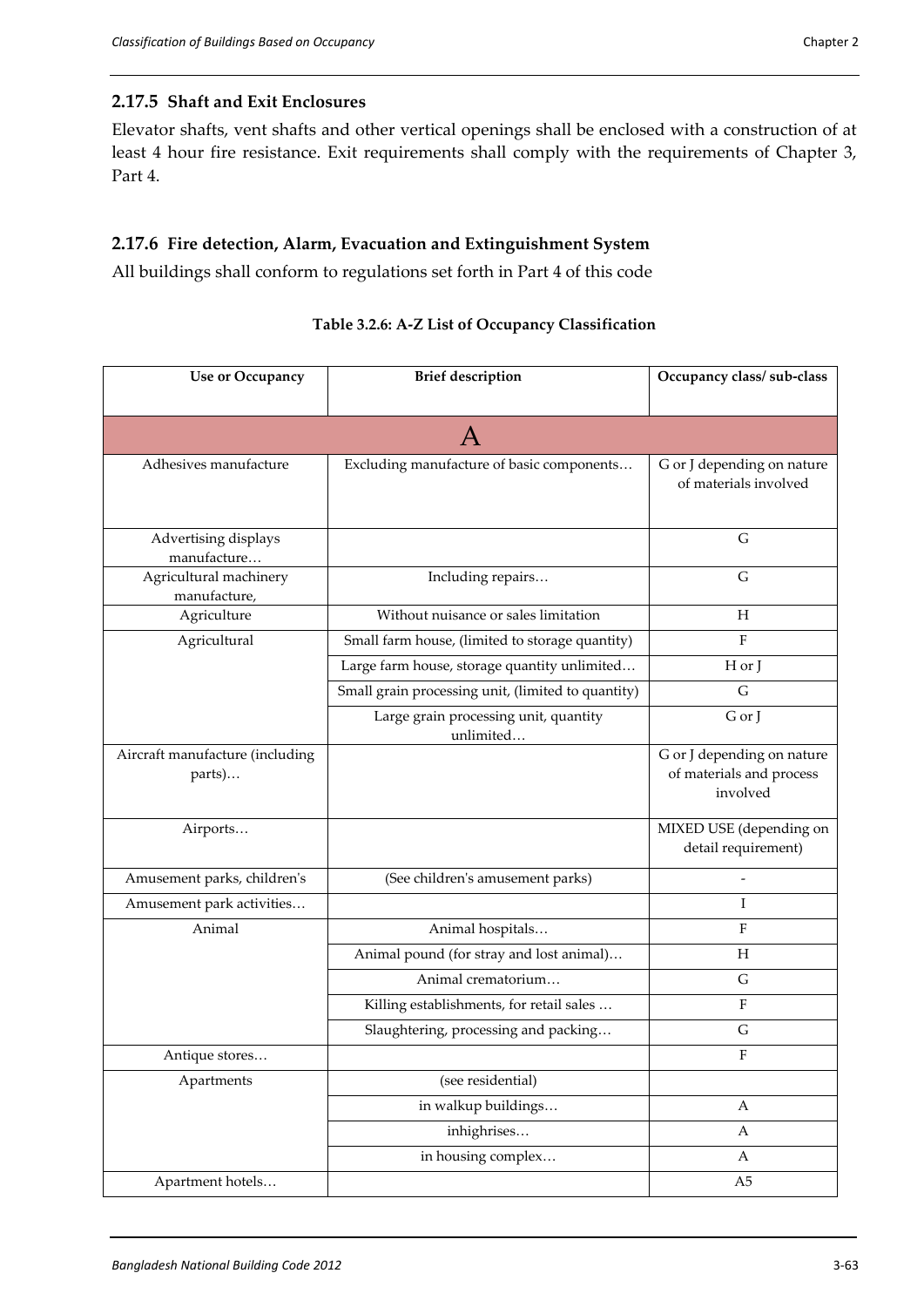| Apparel                                                                               | (See clothing)                                                                              |                                             |
|---------------------------------------------------------------------------------------|---------------------------------------------------------------------------------------------|---------------------------------------------|
| Appliances                                                                            | Electrical appliance Manufacturing                                                          | G                                           |
|                                                                                       | Television, radio, phonograph or household<br>appliance stores, (Limited as to floor areas) | F                                           |
|                                                                                       | Television, radio, phonograph or household<br>appliance stores, (Unlimited)                 | $\rm F$                                     |
|                                                                                       | Household appliance repair shops                                                            | $\rm F$                                     |
| Arenas, auditoriums, or stadiums                                                      | See Assembly (Limited as to capacity)                                                       | I                                           |
|                                                                                       | See Assembly (Unlimited)                                                                    | Ι                                           |
| <b>Art Galleries</b>                                                                  | Commercial (sales included)                                                                 | ${\rm F}$                                   |
|                                                                                       | With exhibition open to public viewing for<br>limited period (sales included)               | I                                           |
| Art goods manufacture, religious<br>temple or church, excluding<br>foundry operations |                                                                                             | $\mathsf G$                                 |
| Art metal craft shops                                                                 |                                                                                             | ${\bf F}$                                   |
| Art needle work                                                                       | Six occupants or less                                                                       | Non-separated use to A1<br>and A2 Occupancy |
|                                                                                       | More than six occupants (see industrial)                                                    | G                                           |
| Artist's supply stores                                                                |                                                                                             | F                                           |
| Asphalt or asphalt products                                                           | Manufacture                                                                                 | J                                           |
| Asssembly                                                                             | Large assembly with fixed seats                                                             | I <sub>1</sub>                              |
|                                                                                       | Small assembly with fixed seats                                                             | I2                                          |
|                                                                                       | Large assembly without fixed seats                                                          | I3                                          |
|                                                                                       | Small assembly without fixed seats                                                          | I4                                          |
|                                                                                       | For sport facilities                                                                        | I5                                          |
| Athletic equipment<br>manufacture                                                     |                                                                                             | $\mathsf G$                                 |
| Athletic goods stores                                                                 |                                                                                             | $\rm F$                                     |
| Auctions rooms, open to                                                               |                                                                                             | Ι                                           |
| public                                                                                |                                                                                             |                                             |
| Auditoriums                                                                           | See assembly                                                                                | Ι                                           |
| Automatic laundries                                                                   |                                                                                             | G                                           |
| Automobiles                                                                           | Dead Storage                                                                                | H                                           |
|                                                                                       | Driving Schools                                                                             | E                                           |
|                                                                                       | Glass or mirror shops                                                                       | ${\bf F}$                                   |
|                                                                                       | Washing                                                                                     | $\rm K$                                     |
|                                                                                       | Manufacture, including parts, or engine<br>rebuilding                                       | J                                           |
|                                                                                       | Rental establishments                                                                       | K                                           |
|                                                                                       | Repairs, body                                                                               | K                                           |
|                                                                                       | Repairs, without body repairs                                                               | ${\bf K}$                                   |
|                                                                                       | Sales, open or enclosed                                                                     | K                                           |
|                                                                                       | Seat cover or convertible top establishments,<br>selling or installation                    | ${\rm F}$                                   |
|                                                                                       | Showrooms, no repair services                                                               | K                                           |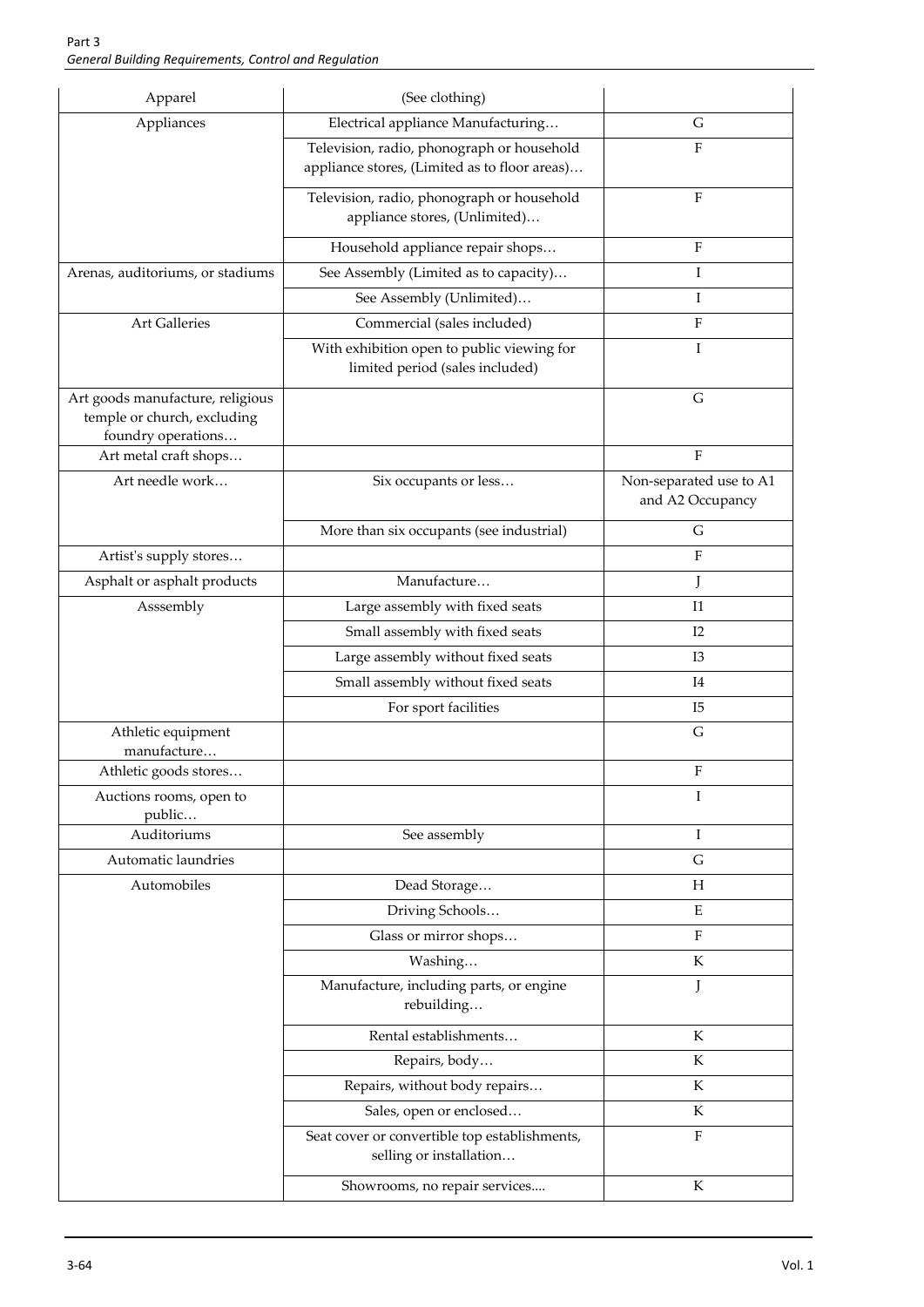|                             | Supply stores, no repair services                                 | $\mathbf{F}$              |
|-----------------------------|-------------------------------------------------------------------|---------------------------|
|                             | Tire sales establishments, limited to quantity                    | $\rm F$                   |
|                             | Tire sales establishments, unlimited                              | J                         |
|                             | Wrecking establishments                                           | G                         |
| Automotive service stations | Limited as to total area                                          | K                         |
|                             | Unlimited                                                         | K                         |
| Awnings                     | Custom shops                                                      | H                         |
|                             | Manufacture, with no limitation on production<br>or on floor area | $\mathsf G$               |
|                             | B                                                                 |                           |
| <b>Bakeries</b>             | Home-made, six or less occupants (baking                          | non-separated use to main |
|                             | included)                                                         | occupancy                 |
|                             | Large scale, more than six occupants (baking<br>included)         | G                         |
|                             | Sales only                                                        | $\rm F$                   |
| Banks,                      | including drive-in banks                                          | $\mathbf E$               |
| Banquet halls               |                                                                   | Ι                         |
| Bar, alcoholic              |                                                                   | I                         |
| Barber shops                |                                                                   | F                         |
| Barns                       |                                                                   | H                         |
| <b>Barracks</b>             | (See residential)                                                 | A4                        |
| Baths, steam                |                                                                   | T                         |
| Beaches, commercial         |                                                                   | Not applicable            |
| Beauty parlors              |                                                                   | F                         |
| Beverages                   | Bottling works                                                    | G                         |
|                             | Manufacture, Alcoholic                                            | J                         |
|                             | Non-alcoholic                                                     | G                         |
| Bicycle                     | Manufacture                                                       | G                         |
|                             | Rental or repair shops                                            | $\rm F$                   |
|                             | Sales                                                             | $\rm F$                   |
| <b>Billiard</b> parlors     |                                                                   | Ι                         |
| Blacksmith shops            | small scale (limited to six occupants), repair or<br>making       | $\rm F$                   |
|                             | unlimited                                                         | G                         |
| Blueprinting establishments | drawing printing                                                  | G                         |
| Boarding houses             | (See residential)                                                 | A                         |
| <b>Borstals</b>             |                                                                   | $\mathsf C$               |
| <b>Boatels</b>              |                                                                   | А                         |
| Boats or ships              | Bailer works at port or dock                                      | J                         |
|                             | <b>Breaking</b>                                                   | J                         |
|                             | Building or repair, for boats less than 200 ft. in<br>length      | J                         |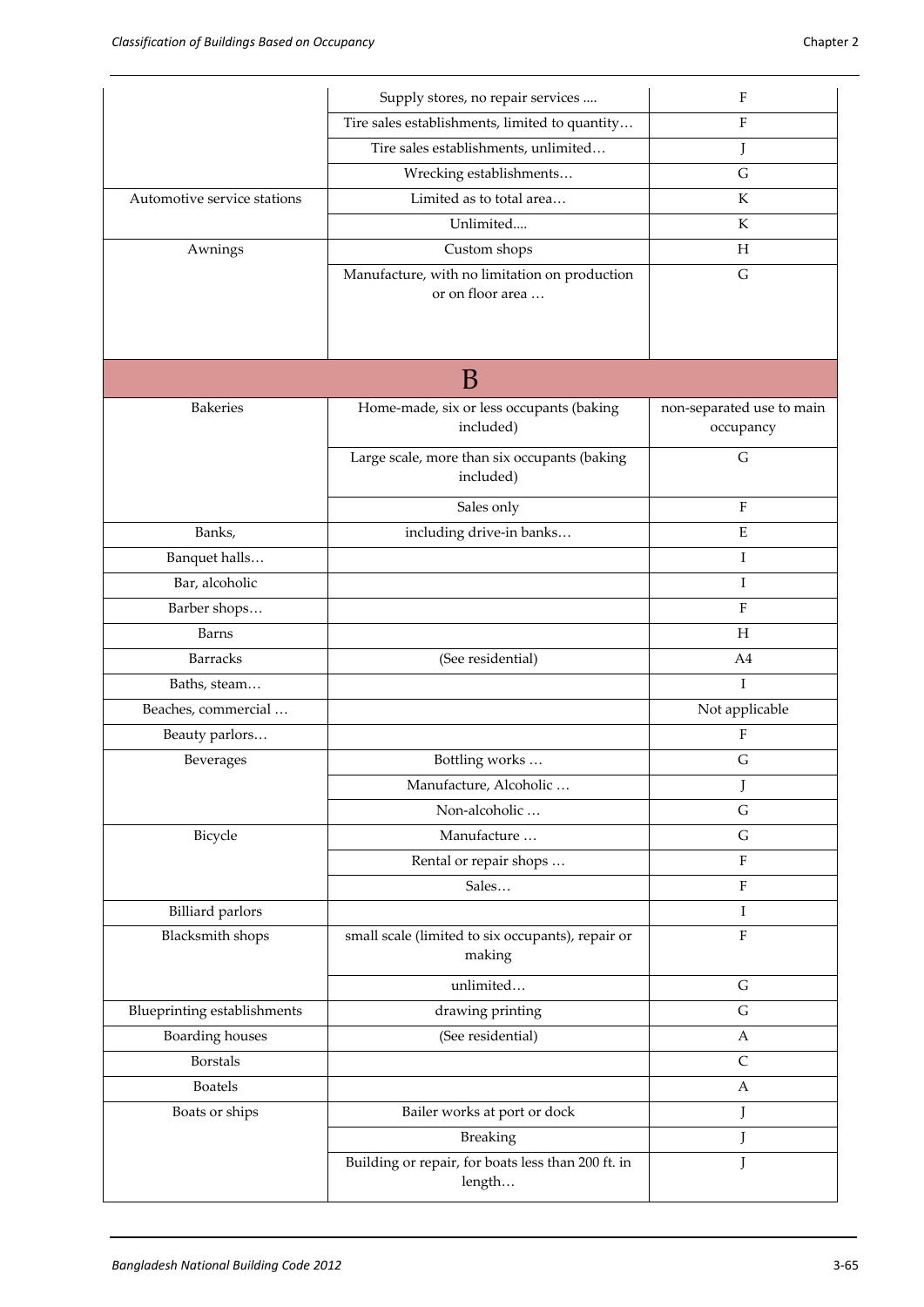|                                      | Building or repair, for boats 200 ft. or more in<br>length                                                                                              |                                                              |
|--------------------------------------|---------------------------------------------------------------------------------------------------------------------------------------------------------|--------------------------------------------------------------|
|                                      | Docks, for small pleasure boats                                                                                                                         | Not applicable                                               |
|                                      | Fuel sales, open or enclosed                                                                                                                            |                                                              |
|                                      | Un-restricted as to location                                                                                                                            | $\mathbf F$                                                  |
|                                      | Restricted as to location                                                                                                                               | J                                                            |
|                                      | Rentals, opened or enclosed                                                                                                                             | $\rm F$                                                      |
|                                      | Sales, opened or enclosed                                                                                                                               | $\rm F$                                                      |
|                                      | Showrooms, with no repair services                                                                                                                      | $\mathbf{F}$                                                 |
|                                      | Storage, repair, or painting, including the<br>incidental sales of boats, boat parts, or<br>accessories, with restrictions on boat size and<br>setbacks | G                                                            |
| Bone distillation                    |                                                                                                                                                         | G or J depending on<br>process or material used              |
| Botanical garden structures          |                                                                                                                                                         | M                                                            |
| <b>Book</b>                          | Binding (see printing)                                                                                                                                  |                                                              |
|                                      | Hand binding or tooling                                                                                                                                 | G                                                            |
|                                      | Store                                                                                                                                                   | $\mathbf{F}$                                                 |
| Bottling works, for all<br>beverages |                                                                                                                                                         | G                                                            |
| Bowling alleys                       | Limited as to number of lanes                                                                                                                           | Ι                                                            |
|                                      | Unlimited                                                                                                                                               | I                                                            |
| Breweries                            |                                                                                                                                                         | G                                                            |
| Brick manufacture                    |                                                                                                                                                         | J                                                            |
| Brush or broom manufacture           |                                                                                                                                                         | G                                                            |
| Building materials sales             | open or enclosed, limited as to lot area                                                                                                                | ${\bf F}$                                                    |
|                                      | Yards, for sales, storage, or handling, open or<br>enclosed, unlimited as to lot area except in the<br>case of lumber yards                             | F                                                            |
| Bungalow                             | (See residential)                                                                                                                                       | А                                                            |
| <b>Business</b>                      | Offices                                                                                                                                                 | <b>B1</b>                                                    |
|                                      | Research and testing laboratories                                                                                                                       | B2                                                           |
|                                      | <b>Essential services</b>                                                                                                                               | B <sub>3</sub>                                               |
| Bus stations                         | With less than 10 berths                                                                                                                                | K (bus area) and I<br>(passenger area)                       |
|                                      | With 10 or more berths                                                                                                                                  | MIXED (as per detail<br>requirement including K<br>and $I$ ) |
| Bus stops                            | see Bus stations                                                                                                                                        |                                                              |
| <b>Business machines</b>             | Manufacture                                                                                                                                             | G                                                            |
|                                      | Small, repair shops                                                                                                                                     | $\mathbf{F}$                                                 |
|                                      | Stores, sales, or rentals                                                                                                                               | $\mathbf F$                                                  |
| Business schools or colleges         |                                                                                                                                                         | B                                                            |
| Buying house (garments)              | storage restricted to sample                                                                                                                            | E                                                            |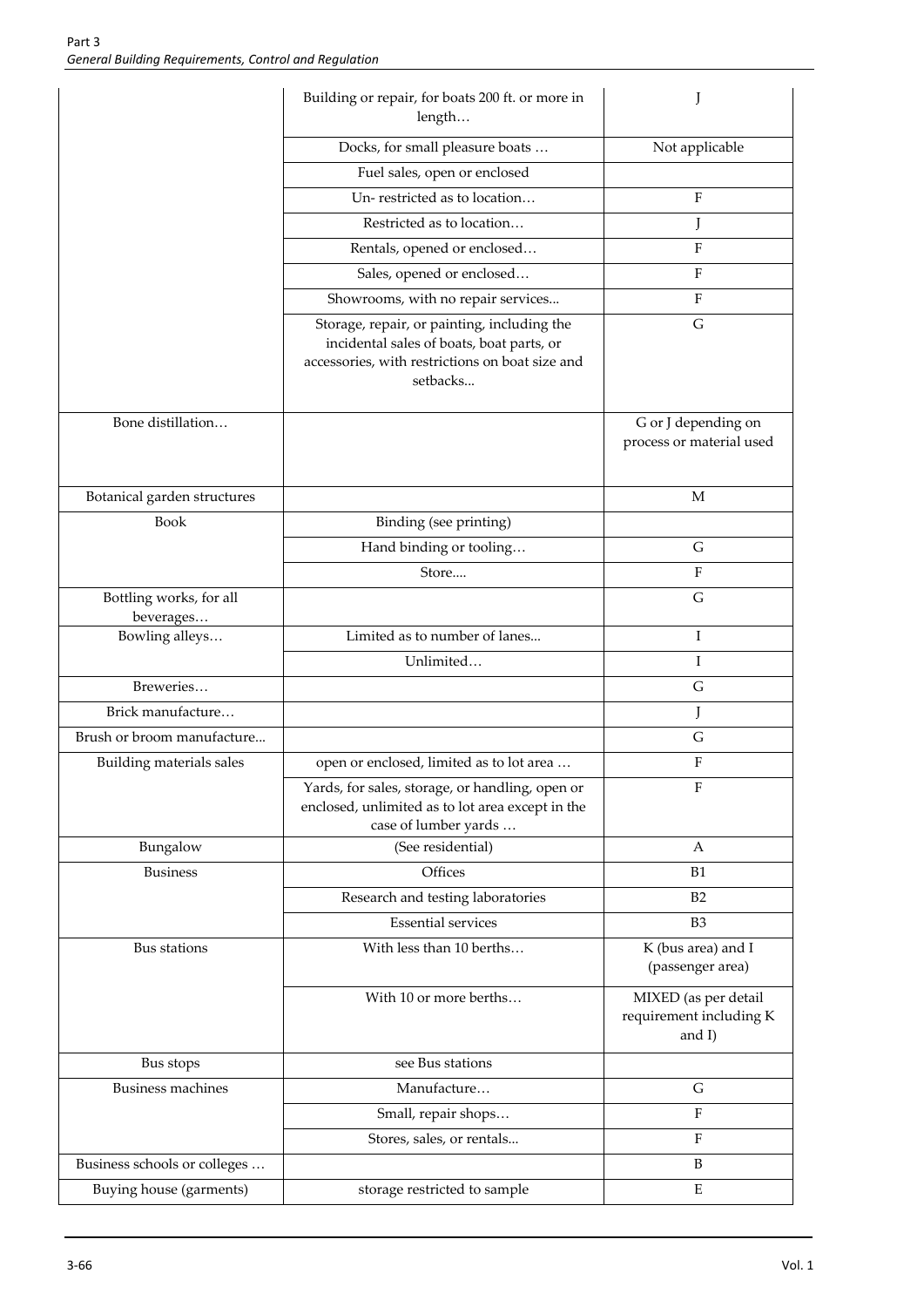| Café                                     | Six persons or less                                               | Non-separated use to main<br>Occupancy                      |
|------------------------------------------|-------------------------------------------------------------------|-------------------------------------------------------------|
|                                          | More than six persons (see mercantile)                            | F                                                           |
| Cafeteria                                | With commercial kitchen                                           | MIXED (G and I)                                             |
|                                          | Without commercial kitchen                                        | Ι                                                           |
| Camera and photo equipment               | manufacture                                                       | G                                                           |
| Camps, overnight or outdoor day          |                                                                   | MIXED (A, I and other<br>depending on the nature of<br>use) |
| Candy stores                             |                                                                   | F                                                           |
| Canneries, including food<br>products    |                                                                   | J                                                           |
| Canteen                                  | With or without cooking facility                                  | Ι                                                           |
| Canvas or canvas products<br>manufacture |                                                                   | G <sub>2</sub>                                              |
| Cargo terminal                           | containing low fire-risk materials                                | H                                                           |
|                                          | containing moderate fire-risk materials                           | H                                                           |
|                                          | containing high fire-risk materials                               | J                                                           |
| Carnivals, temporary                     |                                                                   | I5                                                          |
| Carpentry shops                          |                                                                   | G                                                           |
| Carpet                                   | Cleaning establishments                                           | J or G depending on the<br>nature of materials<br>involved  |
|                                          | Manufacture                                                       | G                                                           |
|                                          | Carpet, rug, linoleum or other floor covering<br>stores Unlimited | $\rm F$                                                     |
| Carport                                  | Roofed wallless shelter for car                                   | K or H depending on the<br>nature of use                    |
|                                          | Automated mechanichal parking                                     | K or H depending on the<br>nature of use                    |
| Catering establishments                  | Commercial kitchen                                                | G                                                           |
|                                          | Office                                                            | E                                                           |
|                                          | Storage, open or enclosed                                         | Н                                                           |
|                                          | Storage for temporary structure's fabrication<br>material         | J                                                           |
| Cattle shed, stables                     |                                                                   | H                                                           |
| Cement manufacture                       |                                                                   | G <sub>2</sub>                                              |
| Cemeteries                               |                                                                   | H                                                           |
| Ceramic products                         | Manufacture                                                       | G or J based on nature of<br>material used                  |
|                                          | Display and sales                                                 | F                                                           |
| Chamber, doctors' or dentists',          | 50 or less occupants                                              | E                                                           |
| (outpatient only)                        | above 50 occupants                                                | D                                                           |
| Charcoal manufacture                     |                                                                   | G                                                           |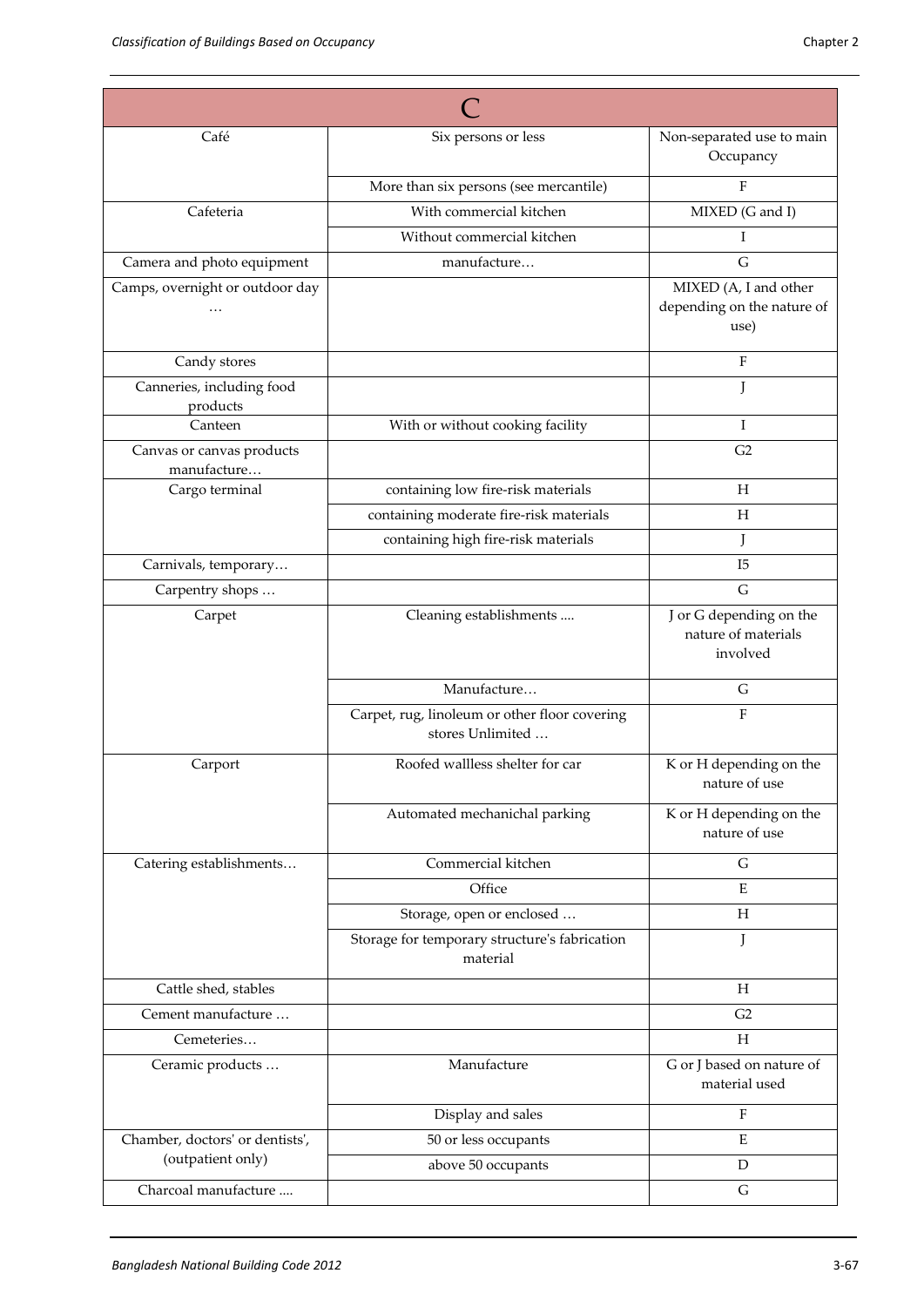| Chemicals                                         | Compounding or packaging                                                      | G or J depending on nature<br>of materials involved                 |
|---------------------------------------------------|-------------------------------------------------------------------------------|---------------------------------------------------------------------|
|                                                   | Manufacture                                                                   | G or J depending on nature<br>of materials involved                 |
| Child care home                                   |                                                                               | C                                                                   |
| Child care institution                            |                                                                               | $\mathsf{C}$                                                        |
| Children's amusement parks                        | Small                                                                         | Ι                                                                   |
|                                                   | Medium size                                                                   | I                                                                   |
|                                                   | Large size                                                                    | I                                                                   |
|                                                   | Unlimited as to size                                                          | I                                                                   |
| Churches, with fixed pews                         | (See Assembly with fixed seats)                                               | I                                                                   |
| Cigar stores                                      |                                                                               | $\mathbf{F}$                                                        |
| Cinema hall                                       | (See Assembly with fixed seats)                                               | Ι                                                                   |
| Cineplex                                          | (See Assembly with fixed seats)                                               | I                                                                   |
| Circuses, temporary                               | (See Assembly)                                                                | I                                                                   |
| Class room                                        | School, college or university                                                 | B                                                                   |
| Clay manufacture                                  |                                                                               | G                                                                   |
| Clay pits                                         |                                                                               | Not applicable                                                      |
| Cleaning or cleaning and dyeing<br>establishments | (See dry cleaning)                                                            |                                                                     |
| Clinics                                           | With inpatient                                                                | $\mathbf D$                                                         |
|                                                   | Only outpatient, limited to quantity (see<br>chambers, doctors' or dentists') |                                                                     |
|                                                   | Only outpatient, unlimited                                                    | D                                                                   |
|                                                   | With diagnostic facilities (see diagnostic<br>facilities)                     |                                                                     |
|                                                   | Government community clinic                                                   | ${\bf E}$                                                           |
| Coaching centre                                   | (See educational facilities)                                                  | B                                                                   |
| Cold storage                                      |                                                                               | $H_{\rm}$                                                           |
| Composit textile mill                             |                                                                               | G or J depending on nature<br>of material and process<br>used       |
| Cottage industries                                | Small, fifty or less workers(see industrial<br>facilities)                    | G <sub>1</sub>                                                      |
|                                                   | Large, more than fifty workers (see industrial<br>facilities)                 | G1 or G2 depending on the<br>nature of material and<br>process used |
| Clock                                             | Manufacture                                                                   | ${\cal G}$                                                          |
|                                                   | Stores or repair shops                                                        | $\boldsymbol{\mathrm{F}}$                                           |
| Clothing                                          | Accessory stores                                                              | F                                                                   |
|                                                   | Custom manufacture or altering for retail                                     | $\rm F$                                                             |
|                                                   | Manufacture                                                                   | G or J depending on nature<br>of the material involved              |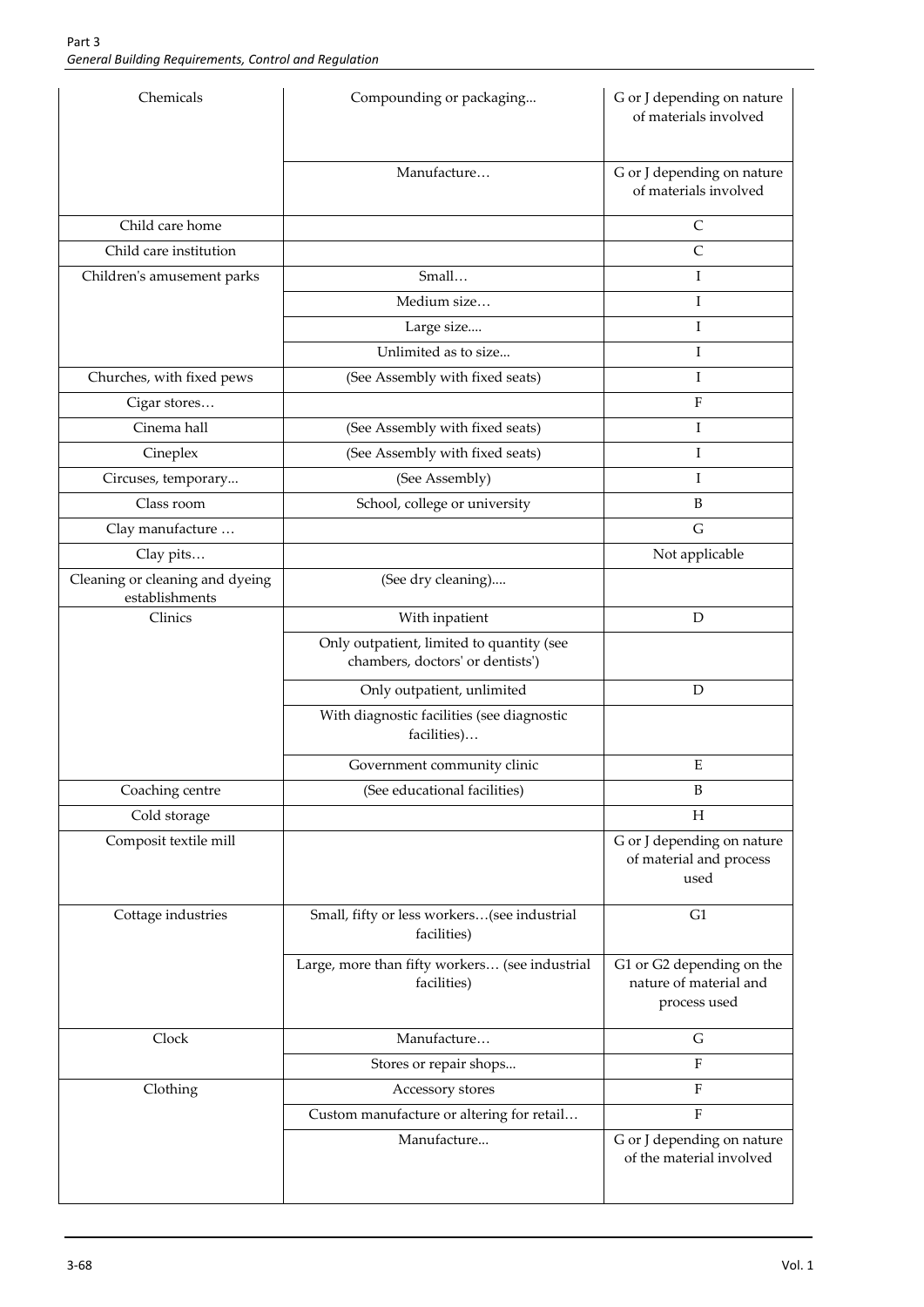|                                          | Rental establishments                                                                       | F                                                                                         |
|------------------------------------------|---------------------------------------------------------------------------------------------|-------------------------------------------------------------------------------------------|
|                                          | Store, Limited as to floor area                                                             | F                                                                                         |
|                                          | Store, Unlimited                                                                            | F                                                                                         |
| Clubs Non-commercial                     | Including accommodation                                                                     | MIXED (A and I)                                                                           |
| (members only)                           | Night-club                                                                                  | T                                                                                         |
|                                          | All types except those with outdoor swimming<br>pools                                       |                                                                                           |
| Clubs, for public use                    | Excluding accommodation                                                                     | I                                                                                         |
|                                          | Including accommodation                                                                     | MIXED (I and A or other<br>occupancies depending<br>upon nature of use)                   |
| Clubs, Sporting                          |                                                                                             | MIXED (I and A or other<br>occupancies depending<br>upon nature of use)                   |
| Coal                                     | Products manufacture                                                                        | J                                                                                         |
|                                          | Sales, open or enclosed, Limited as to plot area                                            | J                                                                                         |
|                                          | Unlimited (see coal storage)                                                                | J                                                                                         |
|                                          | Storage, open or enclosed                                                                   | J                                                                                         |
| Coin stores                              |                                                                                             | $\rm F$                                                                                   |
| Condensed and powdered milk              | Manufacture                                                                                 | J                                                                                         |
| Coke products                            | Manufacture                                                                                 | J                                                                                         |
| Colleges or universities                 | See educational facilities                                                                  | B                                                                                         |
| Colony, government or non-<br>government |                                                                                             | MIXED (A and other<br>occupancies depending on<br>use)                                    |
| Commercial building                      | (see business and/ or mercantile)                                                           |                                                                                           |
| Commercial parking garages or<br>plots   | (See garages)                                                                               | К                                                                                         |
|                                          |                                                                                             |                                                                                           |
| Community centers                        | With commercial kitchen                                                                     | MIXED (G and I)                                                                           |
|                                          | Without commercial kitchen                                                                  | L                                                                                         |
| Concrete batching                        |                                                                                             | G                                                                                         |
| Concrete products manufacture            |                                                                                             | G                                                                                         |
| Construction machinery                   | Manufacture, including repairs                                                              | G                                                                                         |
| Container terminal                       |                                                                                             | H or J (According to the<br>hazard classification<br>regulation of the port<br>authority) |
| Contractors' establishments              | Electrical, glazing, heating, painting, paper<br>hanging, plumbing, roofing, or ventilating | $\rm F$                                                                                   |
|                                          | Contractors' yards                                                                          | Not applicable                                                                            |
| Convalescent homes                       | (See nursing homes)                                                                         |                                                                                           |
| Convents                                 |                                                                                             | MIXED (A, B and I)                                                                        |
| Cork products                            | Manufacture                                                                                 | $\mathsf G$                                                                               |
| Cosmetics or toiletries                  | Manufacture                                                                                 | L                                                                                         |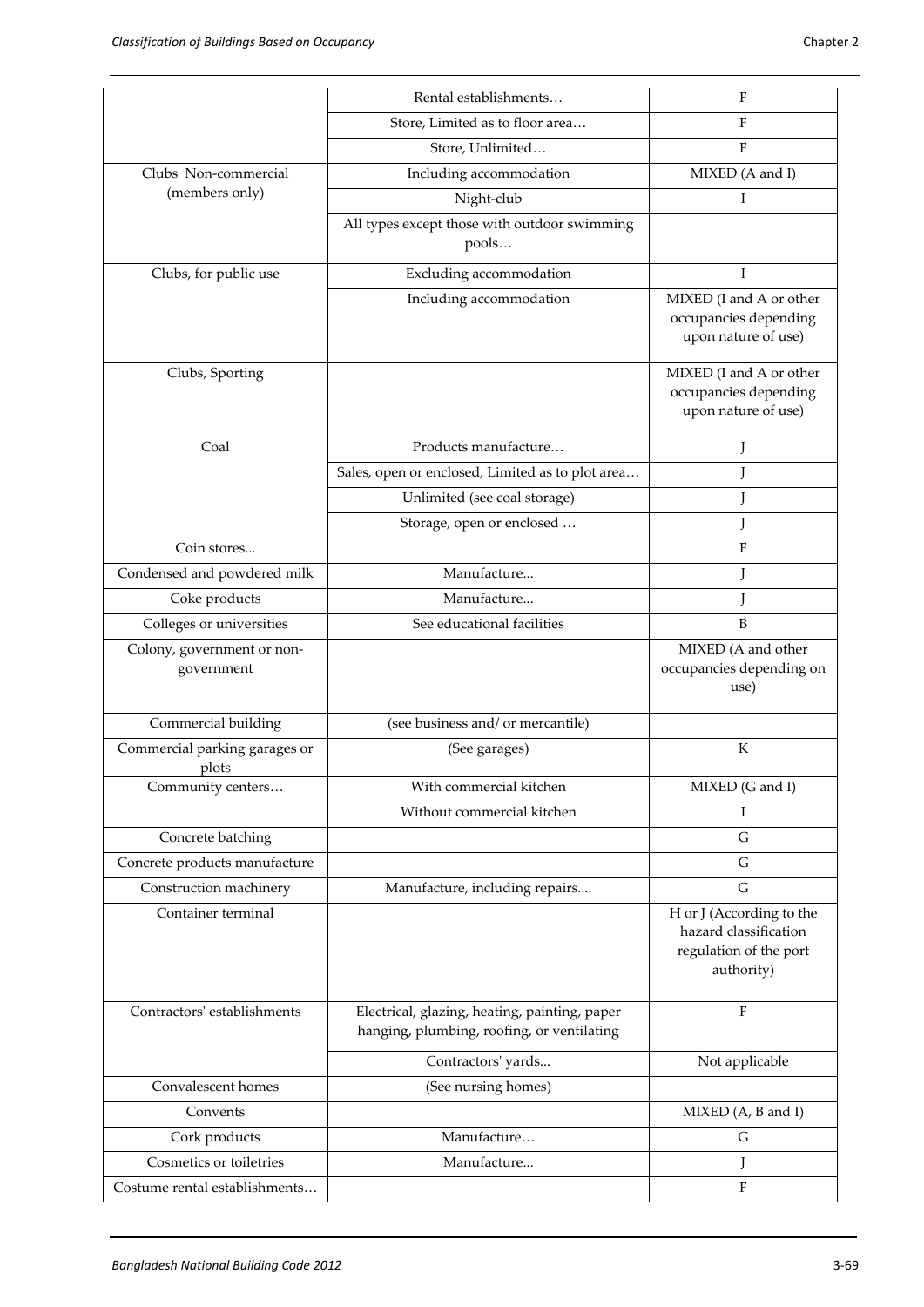| Cottage, tourist                                                 | (See residential)                                          | A5                                                                  |
|------------------------------------------------------------------|------------------------------------------------------------|---------------------------------------------------------------------|
| Cotton ginning or cotton<br>wadding or liner manufacture         |                                                            | J                                                                   |
| Court houses                                                     |                                                            | T                                                                   |
| Crate manufacture                                                |                                                            | G or J depending on the<br>material and process<br>involved         |
| Crematoriums                                                     | Animals.                                                   | L                                                                   |
|                                                                  | Human.                                                     | MIXED (J and I)                                                     |
| Cultural center                                                  |                                                            | Mixed (depending on<br>detail requirement)                          |
|                                                                  |                                                            |                                                                     |
| Dance halls                                                      | Public                                                     | Ι                                                                   |
| Dance School                                                     |                                                            | А                                                                   |
| Dance studios                                                    | (see studios)                                              |                                                                     |
| Day camps, outdoor                                               |                                                            | I                                                                   |
| Day care Centre                                                  | With six or less children                                  | Non-separated use to<br>Residential Occupancy                       |
|                                                                  | More than six children                                     | $\mathsf{C}$                                                        |
| Decorator's establishment                                        | Office                                                     | E                                                                   |
|                                                                  | Storage, separated                                         | H or J depending upon the<br>material involved                      |
| Defense Buildings, for critical<br>national defense capabilities |                                                            | Not Applicable                                                      |
| Delicatessen stores                                              | (See food stores)                                          | $\rm F$                                                             |
| Dental                                                           | Instruments manufacture                                    | $\mathsf G$                                                         |
|                                                                  | Laboratories (See laboratories, medical or dental)         |                                                                     |
| Department stores                                                | not exceeding 300 m <sup>2</sup>                           | F1                                                                  |
|                                                                  | more than 300 m <sup>2</sup>                               | F <sub>2</sub>                                                      |
| Diagnostic facilities, medical                                   | Outpatients only                                           | D                                                                   |
| Diaper supply establishments                                     |                                                            | $H_{\rm}$                                                           |
| Disinfectants manufacture                                        |                                                            | $\mathsf G$                                                         |
| Dispensaries                                                     | Attached to hospital                                       | L                                                                   |
|                                                                  | See drug store                                             | $\mathbf F$                                                         |
| Dormitories                                                      | Universities or colleges (above 12 grade)                  | A                                                                   |
|                                                                  | Schools (12 grade or below)                                | $\mathsf{C}$                                                        |
| Drafting instruments                                             | Manufacture                                                | G                                                                   |
| Dressmaking shops, custom                                        |                                                            | $\rm F$                                                             |
| Drinking places, non-alcoholic                                   | (See cafe)                                                 |                                                                     |
| Drive-in theaters                                                |                                                            | Ι                                                                   |
| Drug stores                                                      |                                                            | $\rm F$                                                             |
| Dry cleaning or clothes pressing<br>establishments               | Limited as to floor area, solvents and machine<br>capacity | G or J depending on the<br>process and quantity of<br>material used |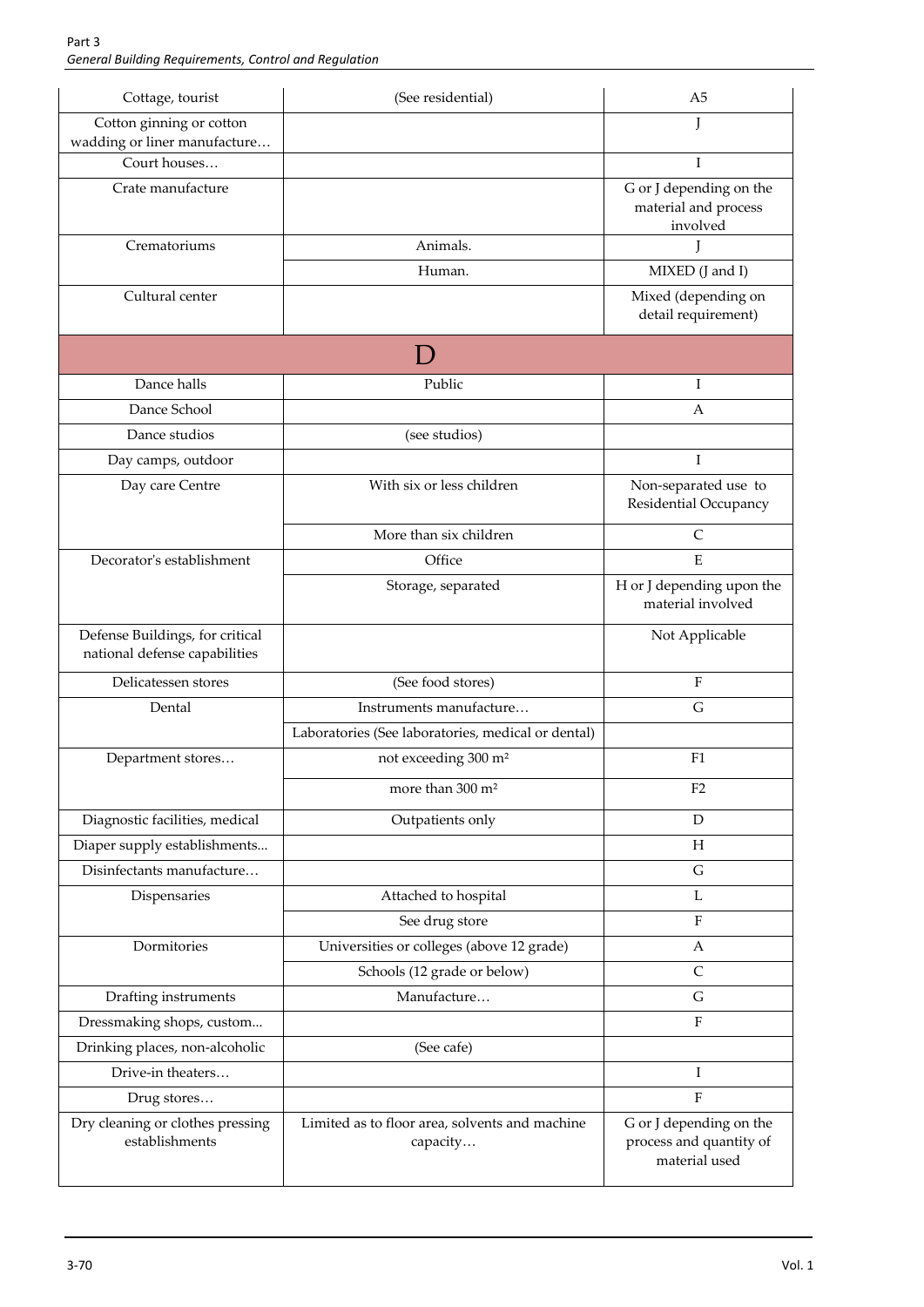| Dry cleaning or cleaning and<br>dyeing establishments                                   | Without restrictions                                                                                 | G or J depending on the<br>process and quantity of<br>material used |
|-----------------------------------------------------------------------------------------|------------------------------------------------------------------------------------------------------|---------------------------------------------------------------------|
| Dry Cleaning, using other than<br>flammable liquids in cleaning or<br>dyeing operations |                                                                                                      | G                                                                   |
| Dry goods stores                                                                        | Limited as to floor area                                                                             | F                                                                   |
|                                                                                         | Unlimited                                                                                            | F                                                                   |
| Dumps                                                                                   |                                                                                                      | Not applicable                                                      |
| Dyeing facilities/industries                                                            |                                                                                                      |                                                                     |
|                                                                                         | Ε                                                                                                    |                                                                     |
| Eating or drinking places                                                               | With restrictions on entertainment (see<br>Assembly)                                                 | Ι                                                                   |
|                                                                                         | Without restrictions on entertainment or dancing<br>but limited to location in hotels (see Assembly) | I                                                                   |
|                                                                                         | Without restrictions (See assembly)                                                                  | T                                                                   |
| Eco park structures                                                                     |                                                                                                      | MIXED (depending upon<br>the nature of use)                         |
| <b>Educational facilities</b>                                                           | Upto higher secondary level                                                                          | <b>B1</b>                                                           |
|                                                                                         | Training and above-higher-secondary education                                                        | B2                                                                  |
|                                                                                         | Pre-school facilities                                                                                | B <sub>3</sub>                                                      |
| Electric                                                                                | Power or steam generating plants                                                                     | G                                                                   |
|                                                                                         | Substations, Public transit or railroad                                                              | G                                                                   |
|                                                                                         | Substations, as part of public distribution system                                                   | G                                                                   |
|                                                                                         | Substations, low to medium voltage step down,<br>at consumers' end                                   | L                                                                   |
| <b>Electrical Appliance</b>                                                             | Manufacture                                                                                          | G or J depending upon the<br>process or material to be<br>used      |
|                                                                                         | Stores (including television, radio, phonograph<br>or household appliances)                          | F                                                                   |
|                                                                                         | Contractors (See contractors' establishments)                                                        |                                                                     |
|                                                                                         | Equipment assembly, not including electrical<br>machinery                                            | G                                                                   |
|                                                                                         | Supplies, manufacturing                                                                              | G                                                                   |
| Electronics manufacturing                                                               |                                                                                                      | L                                                                   |
| Electrolysis works                                                                      |                                                                                                      | J                                                                   |
| Electrotyping or stereotyping                                                           | Limited to quantity                                                                                  | F                                                                   |
|                                                                                         | Unlimited (see printing)                                                                             | G                                                                   |
| Embassy or High-commission or<br>Consulate                                              |                                                                                                      | MIXED (depending on<br>detail requirement)                          |
| Engine                                                                                  | including rebuilding or reconditioning                                                               | J                                                                   |
| Engraving or photo-engraving                                                            | Limited to quantity                                                                                  | F                                                                   |
|                                                                                         | Unlimited (see printing)                                                                             | G                                                                   |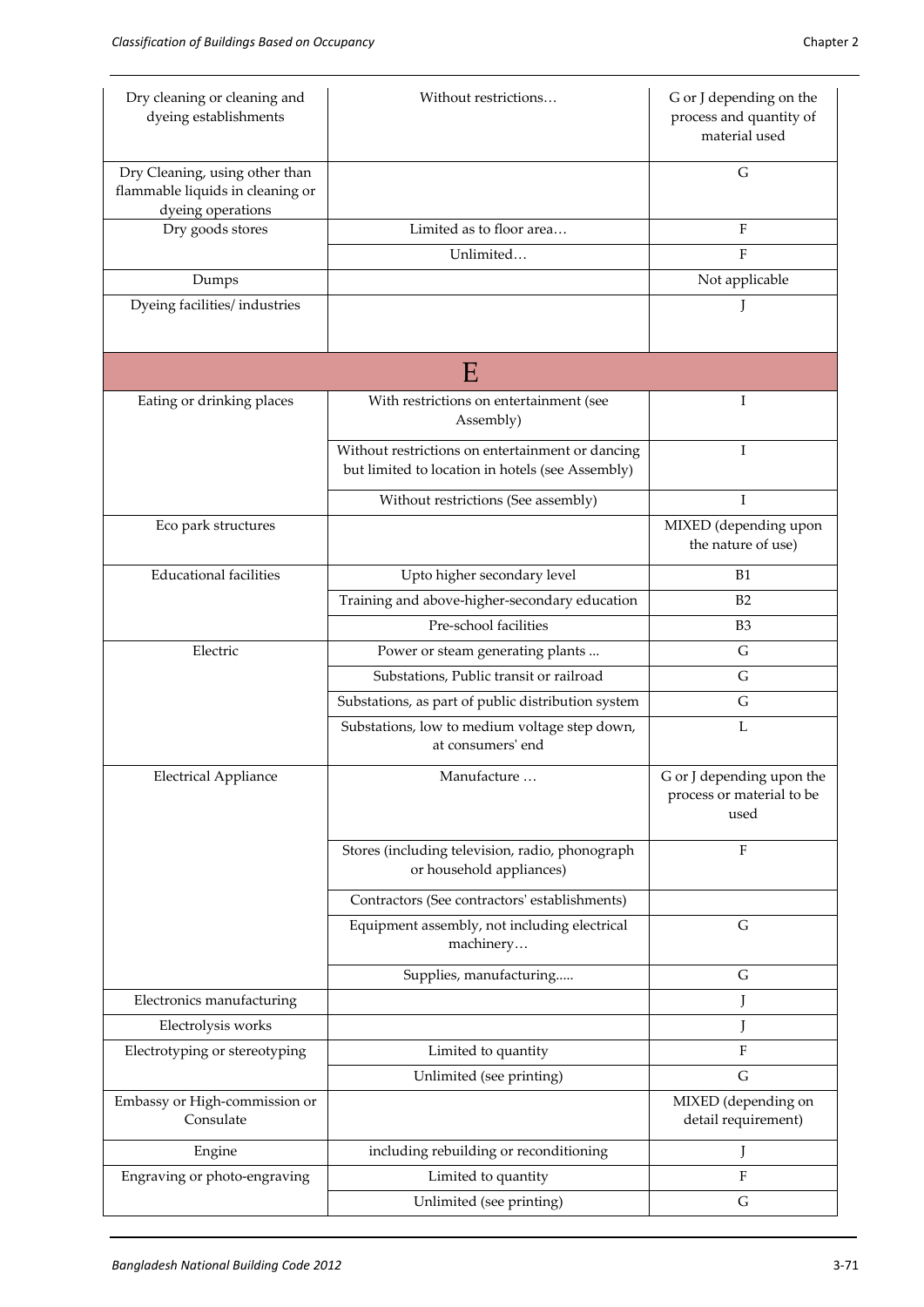| Excelsior manufacture                         |                                                                                         |                                                           |
|-----------------------------------------------|-----------------------------------------------------------------------------------------|-----------------------------------------------------------|
| <b>Exhibition hall</b>                        | See assembly                                                                            | Ι                                                         |
| Exterminators                                 | See pest control                                                                        | F                                                         |
|                                               | F                                                                                       |                                                           |
| Fabric stores                                 |                                                                                         | $\rm F$                                                   |
| Factory                                       |                                                                                         | G or J (depending on<br>process and material<br>involved) |
| Fairs, temporary                              |                                                                                         | MIXED (I and F)                                           |
| Feathers                                      | Bulk processing, washing, curing, or dyeing                                             |                                                           |
|                                               | Products manufacture, except washing, curing<br>or dyeing                               | J                                                         |
| Felt                                          | Bulk processing, washing, curing, or dyeing                                             | G                                                         |
|                                               | Products manufacture, except washing, curing or<br>dyeing                               | G                                                         |
| Fertilizer manufacture                        |                                                                                         | J                                                         |
| Field hospital, temporary                     | With provision for ambulance access (to parks<br>and play grounds)                      | ${\bf E}$                                                 |
| Filling stations                              | (See refueling station)                                                                 | $\, {\bf B}$                                              |
| Film, photographic                            | Manufacture                                                                             | G                                                         |
| <b>Fire Stations</b>                          |                                                                                         | E                                                         |
| Fish products, packing or<br>processing       |                                                                                         | G                                                         |
| Fishing tackle or equipment<br>rentalor sales |                                                                                         | $\rm F$                                                   |
| Flats                                         | (see residential)                                                                       | A                                                         |
|                                               | In walkup buildings                                                                     | А                                                         |
|                                               | In high rises                                                                           | А                                                         |
|                                               | in housing complex                                                                      | MIXED (A and other<br>occupancies depending on<br>use)    |
| Florist shops                                 |                                                                                         | F                                                         |
| Food                                          | Products processing, except meat slaughtering or<br>preparation of fish for packing     | G                                                         |
|                                               | Stores, including supermarkets, grocery stores,<br>meat markets, or delicatessen stores | $\rm F$                                                   |
| Foundries                                     | Ferrous or non-ferrous                                                                  | G or J (depending on<br>process and material<br>involved) |
| Fraternity houses                             | (See colleges or universities)                                                          |                                                           |
| Freight depot                                 | See storage and hazardous buildings                                                     | H and/or J                                                |
| Frozen food lockers                           |                                                                                         | J                                                         |
| Fuel briquettes manufacture                   |                                                                                         | G                                                         |
| Fuel sales, open or enclosed                  | Limited upto exempted quantity                                                          | $\rm F$                                                   |
|                                               | Unlimited, See coal storage or petroleum storage                                        | J                                                         |
| Funeral establishments                        |                                                                                         | I                                                         |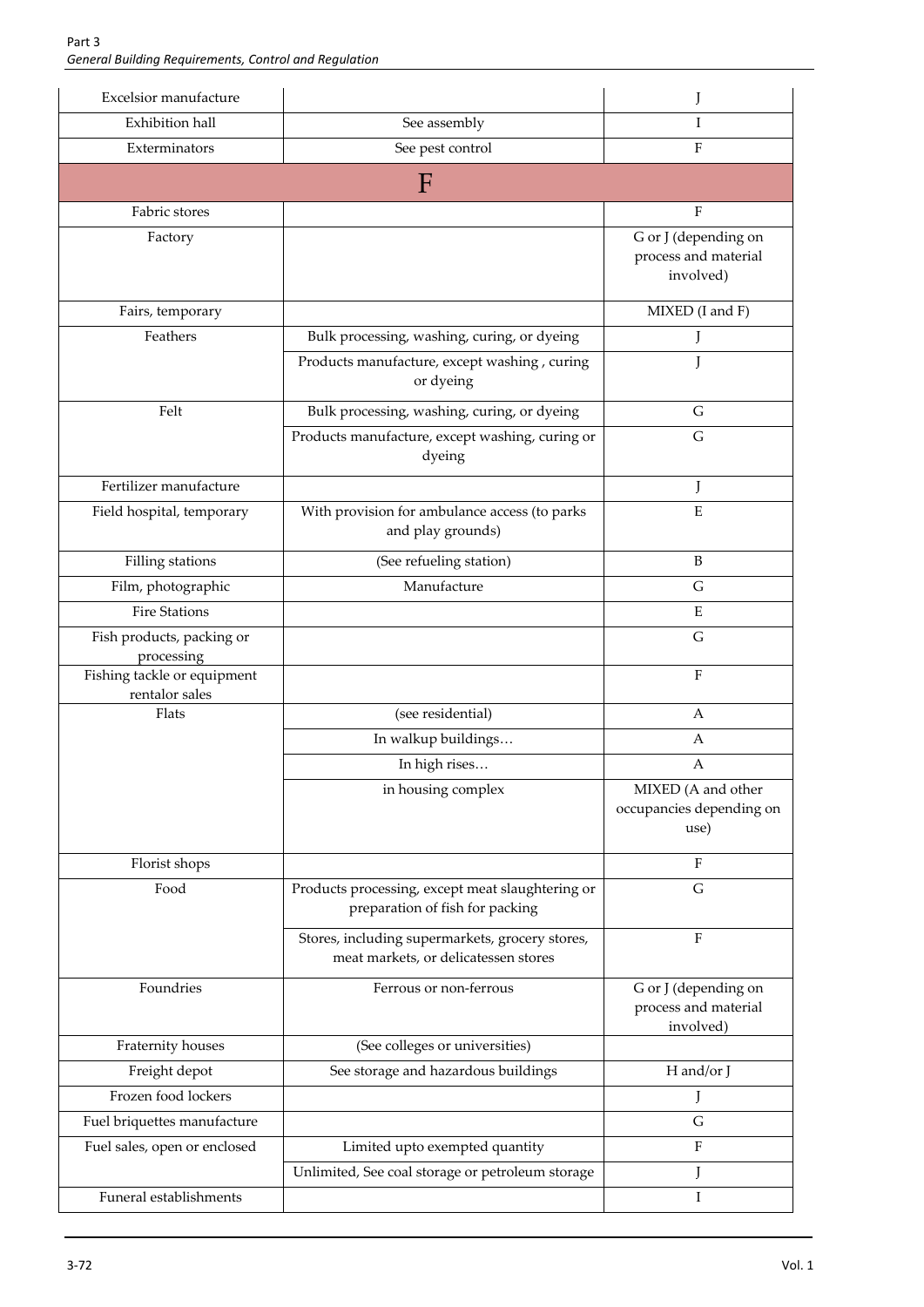| Fungicides manufacture                  |                                                           | G                                                        |
|-----------------------------------------|-----------------------------------------------------------|----------------------------------------------------------|
| Fur                                     | Goods manufacture, not including tanning or<br>dyeing     | G                                                        |
|                                         | Tanning, curing, finishing, or dyeing                     | J                                                        |
| Furniture                               | Custom shop, floor area of 100 m <sup>2</sup> or less     | $\rm F$                                                  |
|                                         | Custom shop, floor area over 100 m <sup>2</sup>           | $\mathsf G$                                              |
|                                         | Manufacture                                               | J or G depending upon<br>nature of materials<br>involved |
|                                         | Store, Limited as to floor area                           | F                                                        |
|                                         | Store, Unlimited                                          | $\rm F$                                                  |
| Furriers shops, custom                  |                                                           | $\rm F$                                                  |
| Freight depot                           |                                                           | H or J depending on the<br>nature of material involved   |
|                                         | G                                                         |                                                          |
| Garages                                 | Parking garage                                            | K1                                                       |
|                                         | Private garage                                            | K <sub>2</sub>                                           |
|                                         | Repair garage and show-rooms                              | K3                                                       |
| Garbage incineration or<br>reduction    |                                                           | G                                                        |
| Garden shed                             |                                                           | M                                                        |
| Garden supply stores                    |                                                           | $\rm F$                                                  |
| Gardens, truck                          | (See agriculture)                                         |                                                          |
| Garments industries                     |                                                           | G                                                        |
| Gas, fuel                               | Manufacture                                               | J                                                        |
|                                         | Distribution regulatory system (DRS)                      | G                                                        |
| Gas manufacture for                     | Medical purpose                                           | J                                                        |
|                                         | Hot-works (welding)                                       | J                                                        |
| Gasoline service stations               | (See refueling stations)                                  |                                                          |
| Gelatin manufacture                     |                                                           | G                                                        |
| Generating plants, electric or<br>steam |                                                           | G                                                        |
| Gift stores                             |                                                           | $\rm F$                                                  |
| Glass                                   | Cutting shops                                             | $\rm F$                                                  |
|                                         | Manufacture                                               | $\mathsf G$                                              |
|                                         | Products manufacture frompreviously<br>manufactured glass | G                                                        |
| Glazing contractor's<br>establishment   | (See contractors' establishments)                         | $\rm F$                                                  |
| Glue manufacture                        |                                                           | ${\bf G}$                                                |
| Godown                                  | See storage buildings                                     |                                                          |
| Golf                                    | Courses                                                   | Not applicable                                           |
|                                         | Courses, miniature                                        | Ι                                                        |
|                                         | Driving ranges                                            | I                                                        |
| Grain                                   | Milling or processing                                     | J                                                        |
|                                         | Storage                                                   | J                                                        |
| Graphite or graphite products           | Manufacture                                               | G                                                        |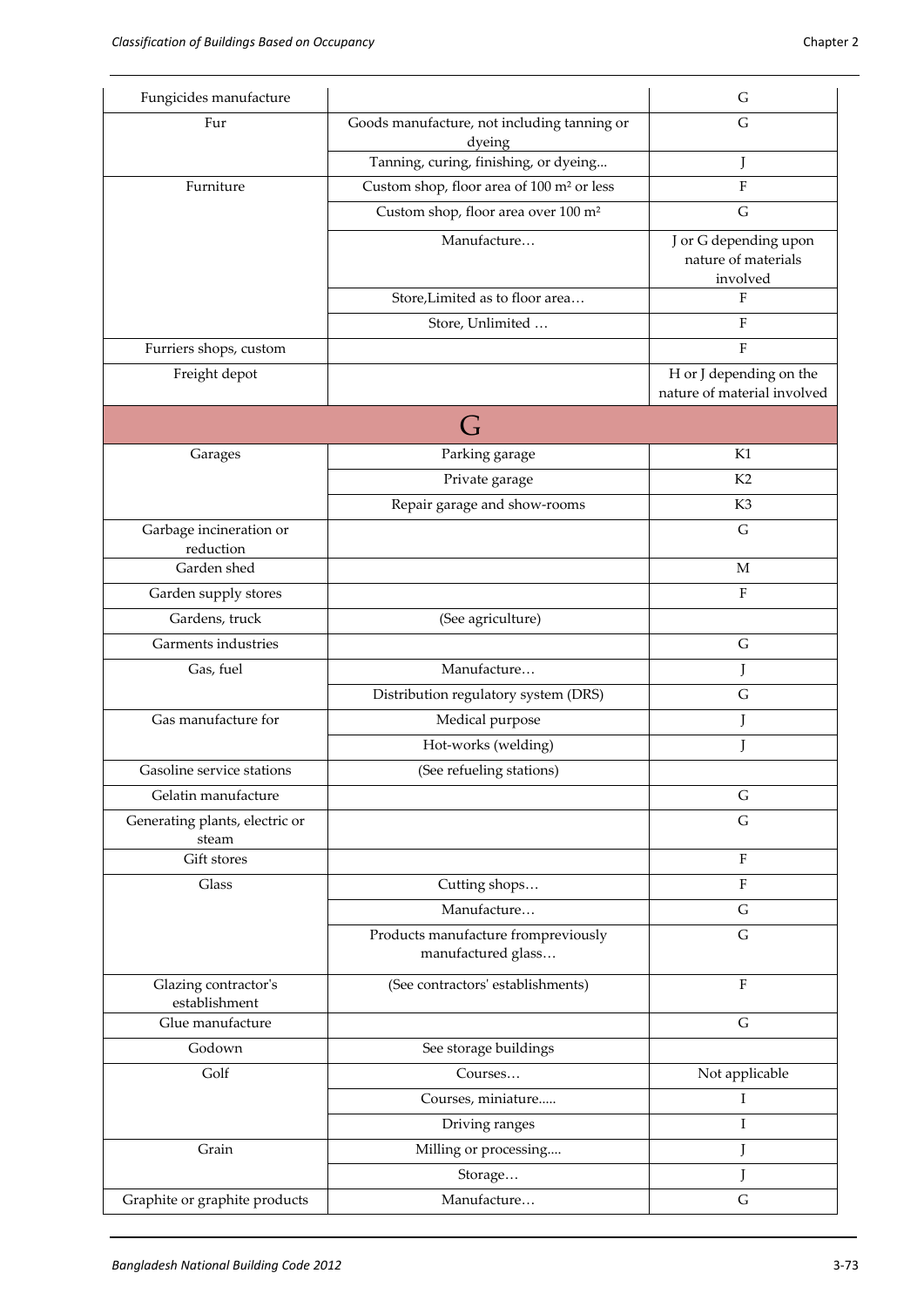| Gravel pits                                                       |                                                                                            | Not applicable                            |
|-------------------------------------------------------------------|--------------------------------------------------------------------------------------------|-------------------------------------------|
| Grocery stores                                                    |                                                                                            | F                                         |
| Group homes                                                       | Segregation of occupants on the basis of age<br>group and disabilities (See institutional) | C                                         |
| Gypsum production industry                                        |                                                                                            | J                                         |
| Gymnasiums                                                        | Less than 300 occupants                                                                    | T                                         |
|                                                                   | 300 or more occupants                                                                      | I                                         |
|                                                                   | Commercial without spectator gallery (max 50<br>occupants)                                 |                                           |
|                                                                   | H                                                                                          |                                           |
| Hair                                                              | Bulk processing, washing, curing, or dyeing                                                | G                                         |
|                                                                   | Products manufacture (except washing, curing,<br>or dyeing)                                | $\mathsf G$                               |
|                                                                   | Products manufacture, custom                                                               | G                                         |
| Hall, for incidental show<br>(picture, drama, theatre)            | (See assembly)                                                                             | I                                         |
| Hardware                                                          | Manufacture                                                                                | G                                         |
|                                                                   | Stores                                                                                     | F                                         |
|                                                                   | Bodies manufacture                                                                         | G                                         |
|                                                                   | Repair shops                                                                               | F                                         |
| Hazardous buildings                                               | Explosion-hazard building                                                                  | J1                                        |
|                                                                   | Chemical-hazard building                                                                   | J2                                        |
|                                                                   | Biological-hazard building                                                                 | J3                                        |
|                                                                   | Nuclear-hazard building                                                                    | J4                                        |
| Health centers                                                    | With inpatient                                                                             | $\mathbf D$                               |
|                                                                   | Without inpatient (not more than 50 occupants)                                             | E                                         |
|                                                                   | Government operated health centers                                                         | E or D (depending upon<br>the facilities) |
| Healthcare facilities                                             | Normal medical facilities                                                                  | D <sub>1</sub>                            |
|                                                                   | Emergency medical facilities                                                               | D <sub>2</sub>                            |
| Health club                                                       |                                                                                            | Ι                                         |
| Heating contractor's<br>establishment                             | (See contractors' establishments)                                                          |                                           |
| Heat, ventilation and air-<br>conditioning equipment<br>showrooms | Without repair facilities                                                                  | F                                         |
| Heliports                                                         |                                                                                            | G                                         |
| Hemp products manufacture                                         |                                                                                            | G                                         |
| <b>High Commission</b>                                            | See embassy                                                                                |                                           |
| Home for care                                                     | of the old and infirm (see institution)                                                    |                                           |
|                                                                   | of mentally disabled (see institution)                                                     |                                           |
| Home office                                                       | Not more than 6 occupants                                                                  | Non-separated use of<br>Occupancy A       |
| Hosiery manufacture                                               |                                                                                            | G                                         |
| Hospital, except animal hospital                                  | As part of disaster preparedness program                                                   | D                                         |
|                                                                   | Casualty unit                                                                              | D                                         |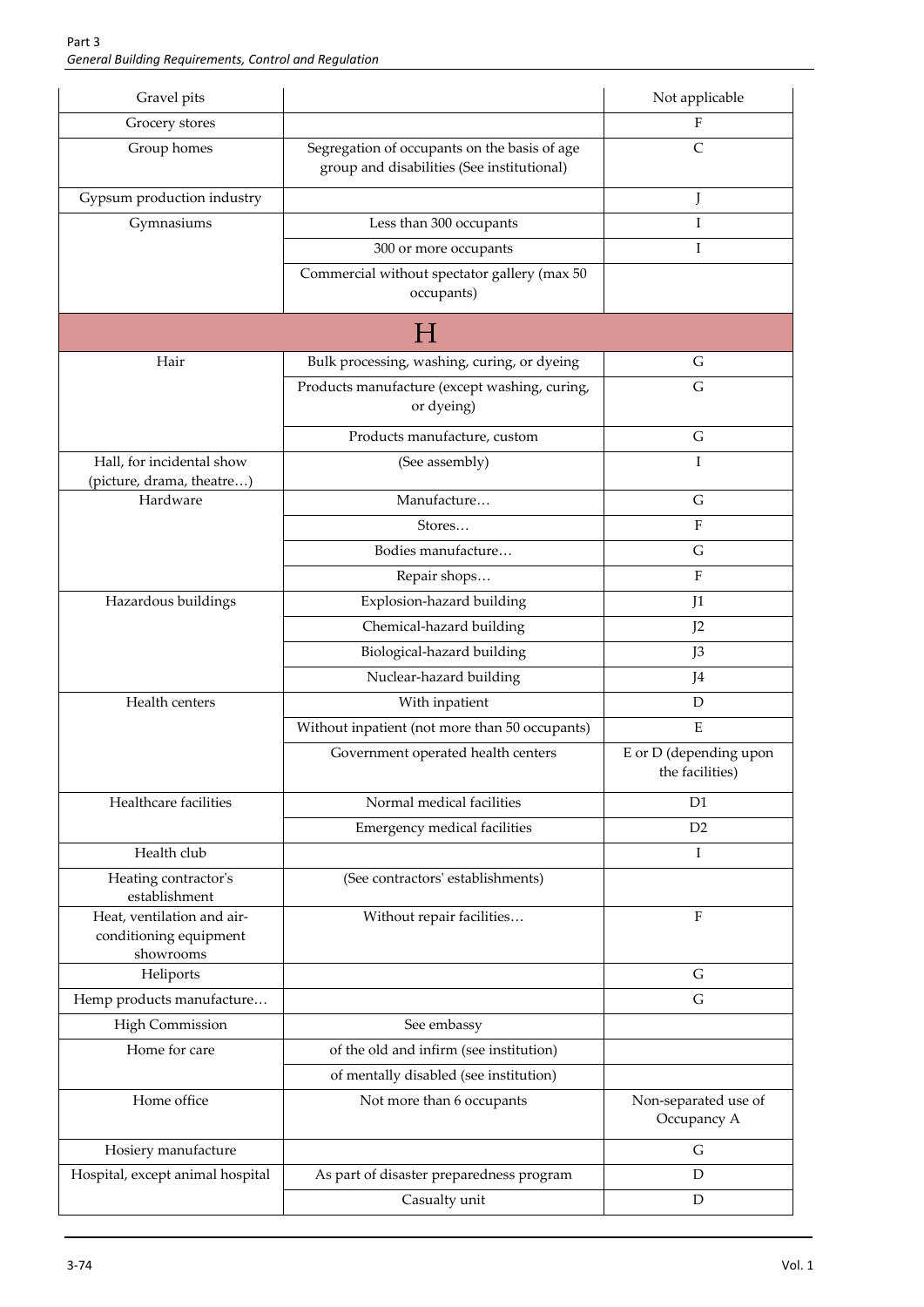|                                                                 | Emergency unit                                                                                       | D                                                     |
|-----------------------------------------------------------------|------------------------------------------------------------------------------------------------------|-------------------------------------------------------|
|                                                                 | Non-profit or voluntary, and related facilities                                                      | D                                                     |
|                                                                 | Proprietary and related facilities                                                                   | D                                                     |
| Hostels                                                         | For adults                                                                                           | А                                                     |
|                                                                 | For children                                                                                         | $\mathsf{C}$                                          |
| Hotels                                                          | Transient                                                                                            | А                                                     |
|                                                                 | Apartment hotel                                                                                      | A                                                     |
|                                                                 | Starred hotel                                                                                        | <b>MIXED</b>                                          |
| Household                                                       | Appliance repair shops                                                                               | F                                                     |
|                                                                 | Appliance stores (See appliances television,<br>radio, phonograph, or household appliance<br>stores) | $\mathbf{F}$                                          |
| Housing, complex multi-storied                                  |                                                                                                      | MIXED (see appendix)                                  |
| Housing, cluster                                                |                                                                                                      | MIXED (see appendix)                                  |
| Housing, low-income                                             |                                                                                                      | MIXED (see appendix)                                  |
| Housing, minimum standard                                       |                                                                                                      | MIXED (see appendix)                                  |
| Housing, rehabilitation                                         |                                                                                                      | MIXED (see appendix)                                  |
|                                                                 |                                                                                                      |                                                       |
| Ice cream stores                                                |                                                                                                      | $\rm F$                                               |
| Ice                                                             | Manufacture, dry or natural                                                                          | G or J (depending on the<br>process or material used) |
|                                                                 | Sales, open or enclosed Limited as to lot area                                                       | F                                                     |
|                                                                 | Unlimited                                                                                            | F                                                     |
| Incineration or reduction of<br>garbage, offal, or dead animals |                                                                                                      | G                                                     |
| Indoor facility, for amusement<br>park                          |                                                                                                      | I                                                     |
| Industrial buildings                                            | Low-hazard Industries                                                                                | G1                                                    |
|                                                                 | Moderate-hazard Industries                                                                           | G2                                                    |
| Infirmaries                                                     |                                                                                                      | $\mathsf{C}$                                          |
| Ink or inked ribbon manufacture                                 |                                                                                                      | G or J depending on nature<br>of materials involved   |
| Inns                                                            | See residential                                                                                      | А                                                     |
| Insecticides manufacture                                        |                                                                                                      | G or J depending on nature<br>of materials involved   |
| Institution                                                     | For care of children                                                                                 | C1                                                    |
|                                                                 | Custodial, for physically capable adults                                                             | C <sub>2</sub>                                        |
|                                                                 | Custodial, for physically incapable adults                                                           | C <sub>3</sub>                                        |
|                                                                 | Penal or mental, for children                                                                        | C <sub>4</sub>                                        |
|                                                                 | Penal or mental, for adults                                                                          | C <sub>5</sub>                                        |
| Institutions, philanthropic or                                  | With sleeping accommodations                                                                         | А                                                     |
| non-profit                                                      | Without sleeping accommodations                                                                      |                                                       |
| Interior decorating<br>establishments                           | Limited as to floor area for processing, servicing,<br>or repairs                                    | ${\bf F}$                                             |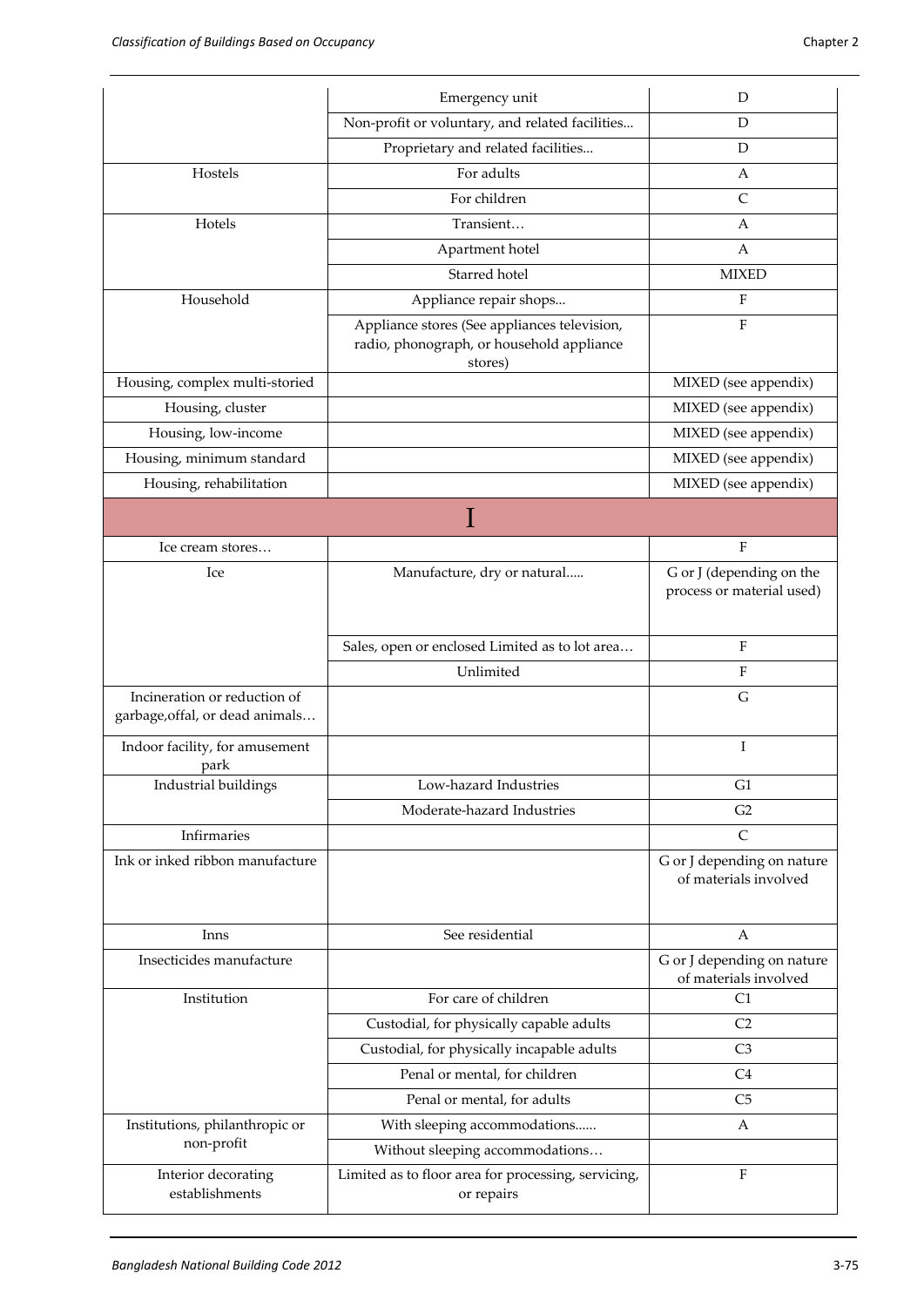|                                                          | Unlimited, see furniture, textiles or upholstering                                       | F                                                                                                 |
|----------------------------------------------------------|------------------------------------------------------------------------------------------|---------------------------------------------------------------------------------------------------|
| Irradiation plant                                        |                                                                                          | L                                                                                                 |
|                                                          |                                                                                          |                                                                                                   |
| Jail                                                     | see prisons                                                                              |                                                                                                   |
| Jewelry                                                  | Manufacture                                                                              | $\mathsf G$                                                                                       |
|                                                          | Costume                                                                                  | G                                                                                                 |
|                                                          | From precious metals                                                                     | $\mathsf G$                                                                                       |
|                                                          | Shops                                                                                    | F                                                                                                 |
| Junk Yards                                               |                                                                                          | Not applicable                                                                                    |
| Jute products manufacture                                |                                                                                          | G or J (depending on<br>quantity or process)                                                      |
| Juvenile correctional center                             | For children (see assembly)                                                              |                                                                                                   |
|                                                          | K                                                                                        |                                                                                                   |
| Kennels                                                  |                                                                                          | Н                                                                                                 |
| Kindergarten                                             | See educational facilities                                                               | B                                                                                                 |
| Knitwear industries                                      |                                                                                          | G2                                                                                                |
|                                                          | L                                                                                        |                                                                                                   |
| Laboratories                                             | Medical or dental, for research or testing, with<br>limitations on objectionable effects | E                                                                                                 |
|                                                          | Research, experimental, or testing, unlimited                                            | (G or J) and H depending<br>on process or material used<br>in compliance with safety<br>standards |
|                                                          | Radiological laboratory, see radiological facilities                                     |                                                                                                   |
|                                                          | Pathological laboratory                                                                  | G (in compliance with<br>safety standards)                                                        |
|                                                          | Microbiological laboratory, for diagnostic facility                                      | G or J depending on<br>process or material used in<br>compliance with safety<br>standards         |
|                                                          | Microbiological laboratory, for research                                                 | G or J depending on<br>process or material used in<br>compliance with safety<br>standards         |
|                                                          | Microbiological laboratory, for academic facility                                        | G or J depending on<br>process or material used in<br>compliance with safety<br>standards         |
| Lampblack manufacture                                    |                                                                                          | G                                                                                                 |
| Laundries, with no limitations<br>ontype of operation    |                                                                                          | G                                                                                                 |
| Laundry establishments, hand<br>orautomatic self-service |                                                                                          | $\mathsf G$                                                                                       |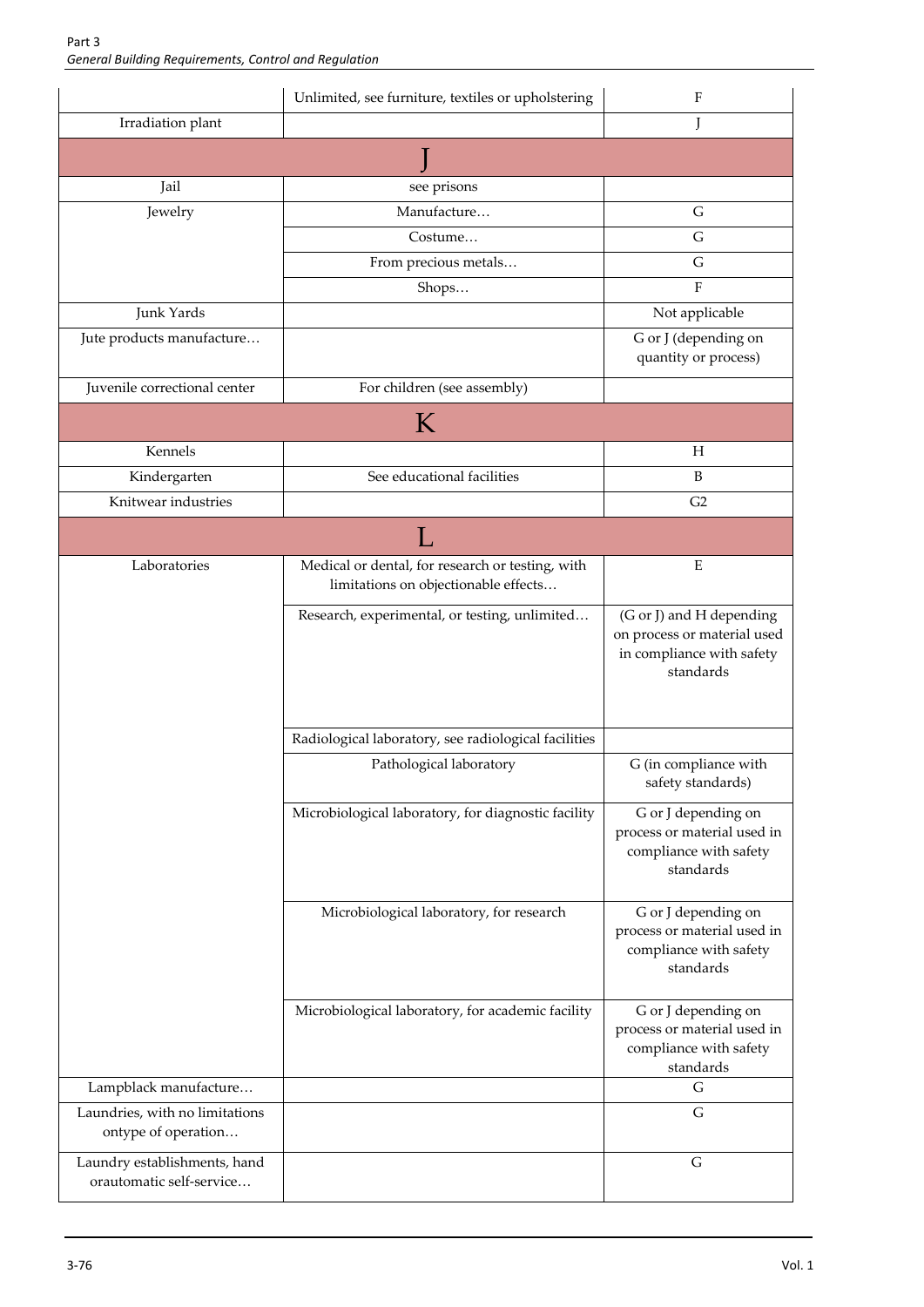| Lavatory, public                                  | see public toilet                           |                                             |
|---------------------------------------------------|---------------------------------------------|---------------------------------------------|
| Leather                                           | Tanning, curing, finishing or dyeing        | J                                           |
|                                                   | Goods stores                                | F                                           |
|                                                   | Products manufacture                        | G                                           |
| Libraries                                         | Reading area (see assembly)                 | I                                           |
|                                                   | Stack area (see storage)                    | Н                                           |
|                                                   | Reading and stack area combined             | MIXED (I and H)                             |
| Lillah boarding                                   | For children (see institutional)            | $\mathsf{C}$                                |
|                                                   | For adults (see residential)                | А                                           |
| Linen supply establishments                       |                                             |                                             |
| Linoleum                                          | Manufacture                                 | J                                           |
|                                                   | Stores (See carpet stores)                  |                                             |
| Liquor stores, package                            |                                             | $\boldsymbol{\mathrm{F}}$                   |
| Livestock                                         | Storage, more than six castles              | H                                           |
|                                                   | Slaughtering or preparation for packing     | G                                           |
| Loan offices                                      |                                             | E                                           |
| Locksmith shops                                   |                                             | F                                           |
| Lodging                                           | See residential                             | A                                           |
| Luggage                                           | Manufacture                                 | G                                           |
|                                                   | Stores                                      | $\rm F$                                     |
| Lumber                                            | Processing or woodwork, bulk                | $\mathsf G$                                 |
|                                                   | Sales, Limited as to lot area               | G                                           |
|                                                   | Sales, Unlimited                            | G                                           |
|                                                   | Yard, Limited as to lot area                | G                                           |
|                                                   | Yard, Unlimited                             | G                                           |
|                                                   | M                                           |                                             |
| Machine                                           | Shops including tool, die or pattern making | G                                           |
|                                                   | Tools manufacture                           | G                                           |
| Machinery                                         | Manufacture or repair, Heavy                | G or J depending on<br>material and process |
|                                                   | Miscellaneous or electrical equipment       | G or J depending on<br>material and process |
|                                                   | Rental or sales establishments              | $\rm F$                                     |
|                                                   | Repair shops                                | $\mathbf F$                                 |
| Machines, business                                | (See business machines)                     |                                             |
| Madrasa                                           | (See institution)                           |                                             |
| Manure storage                                    |                                             | Н                                           |
| Markets                                           | Retail, including meat (See mercantile)     | $\mathbf F$                                 |
|                                                   | Wholesale, produce or meat (See mercantile) | $\rm F$                                     |
| Masseurs                                          |                                             | $\rm F$                                     |
| Matches manufacture                               |                                             | J                                           |
| Mattress manufacture, rebuilding<br>or renovating |                                             | J                                           |
| Meat                                              | Markets, Retail (See food stores)           | $\mathbf{F}$                                |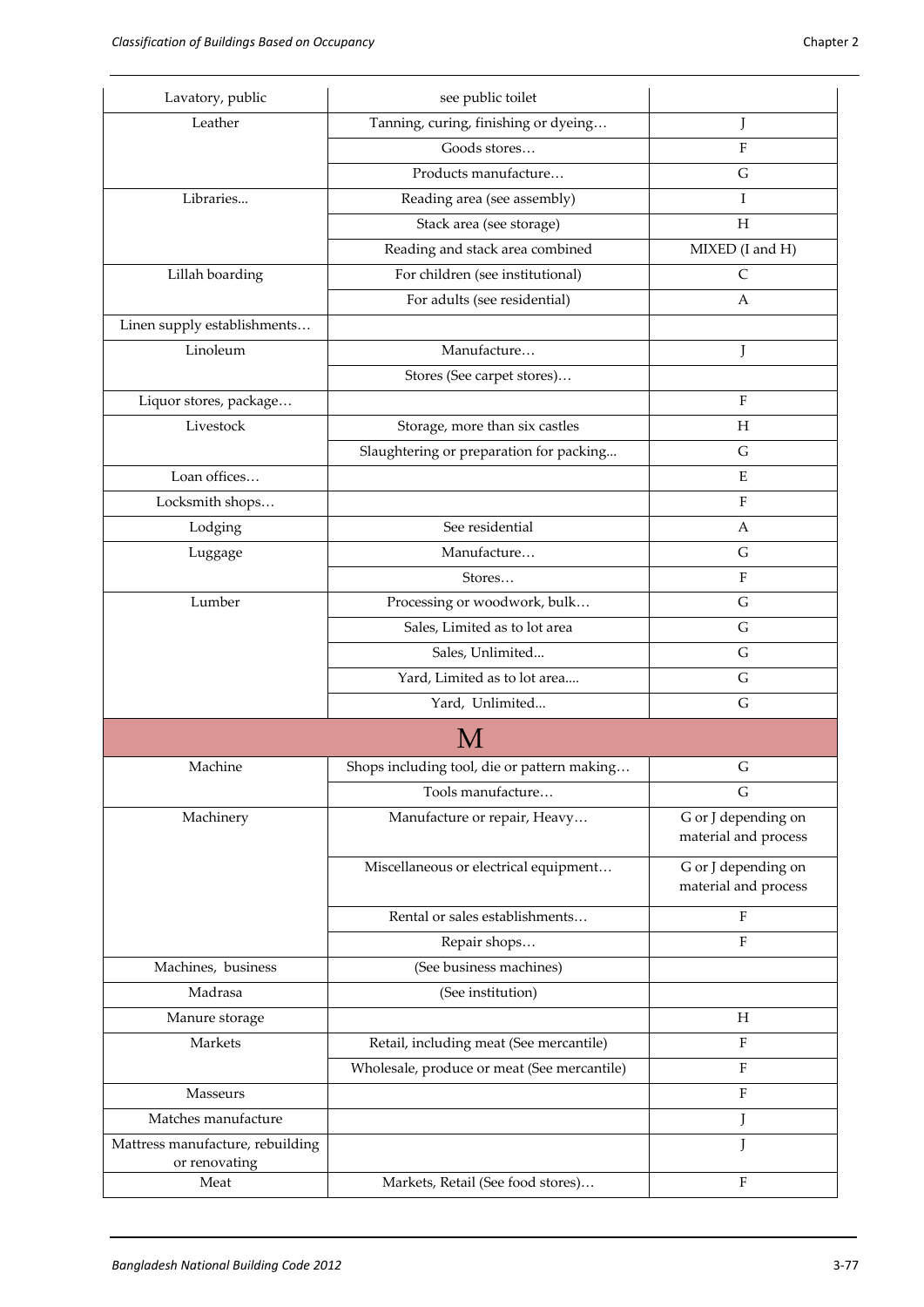|                                                                                        | Markets, Wholesale                                                                                                      | F                                            |
|----------------------------------------------------------------------------------------|-------------------------------------------------------------------------------------------------------------------------|----------------------------------------------|
|                                                                                        | Slaughtering or preparation for packing                                                                                 | G                                            |
| Medical                                                                                | Appliances, Custom manufacture                                                                                          | $\mathsf G$                                  |
|                                                                                        | Appliances, Manufacture                                                                                                 | G                                            |
|                                                                                        | Stores                                                                                                                  | F                                            |
|                                                                                        | Instruments, manufacture                                                                                                | $\mathsf G$                                  |
|                                                                                        | Laboratories (See laboratories, medical)                                                                                |                                              |
|                                                                                        | Offices or group medical centers, Limited as to<br>location within building                                             | E                                            |
|                                                                                        | Offices or group medical centers, Unlimited                                                                             | E                                            |
| Meeting halls                                                                          | See Assembly                                                                                                            | I                                            |
| Mess houses                                                                            | (See residential)                                                                                                       |                                              |
| Metal Fabrication industry                                                             |                                                                                                                         | J                                            |
| Metal Assembly industry                                                                |                                                                                                                         | L                                            |
| Metals manufacture                                                                     | Alloys or foil, miscellaneous                                                                                           | G                                            |
|                                                                                        | Casting or foundry products, heavy                                                                                      | G                                            |
|                                                                                        | Finishing, plating, grinding, sharpening,<br>polishing, cleaning, rustproofing, heat treatment,<br>or similar processes | $\mathsf G$                                  |
|                                                                                        | Ores reduction or refining                                                                                              | G                                            |
|                                                                                        | Products treatment or processing                                                                                        | G                                            |
|                                                                                        | Reduction, refining, smelting, or alloying                                                                              | $\mathsf G$                                  |
|                                                                                        | Stamping or extrusion                                                                                                   | G                                            |
|                                                                                        | Treatment or processing                                                                                                 | G                                            |
| Mental institution                                                                     | Without detention facilities                                                                                            | $\mathbf D$                                  |
| Mental hospitals                                                                       | (See institution)                                                                                                       | $\mathsf{C}$                                 |
| Mercantile                                                                             | Small shops and markets                                                                                                 | F1                                           |
|                                                                                        | Large shops and markets                                                                                                 | F <sub>2</sub>                               |
|                                                                                        | Refueling station                                                                                                       | F <sub>3</sub>                               |
| Mill                                                                                   | (See industrial and/ or hazardous buildings)                                                                            | G or J (depending on<br>material or process) |
| Mill works, and woodworking,<br>wood distillation and particle<br>boards manufacturing |                                                                                                                         |                                              |
| Millinery shops                                                                        |                                                                                                                         | F                                            |
| Mining machinery manufacture                                                           | including repairs                                                                                                       | $\mathsf G$                                  |
| Mirror silvering shops                                                                 |                                                                                                                         | G                                            |
| Miscellaneous buildings                                                                | Special structures                                                                                                      | M1                                           |
|                                                                                        | Fences, tanks and towers                                                                                                | M <sub>2</sub>                               |
| Monasteries                                                                            |                                                                                                                         | <b>MIXED</b>                                 |
| Monument                                                                               | Sales establishments, with incidental processing<br>to order                                                            | $\rm F$                                      |
|                                                                                        | Works, with no limitations on processing                                                                                | $\mathsf G$                                  |
| Mosque                                                                                 | (See assembly)                                                                                                          | Ι                                            |
| Motels                                                                                 | (See residential)                                                                                                       | A                                            |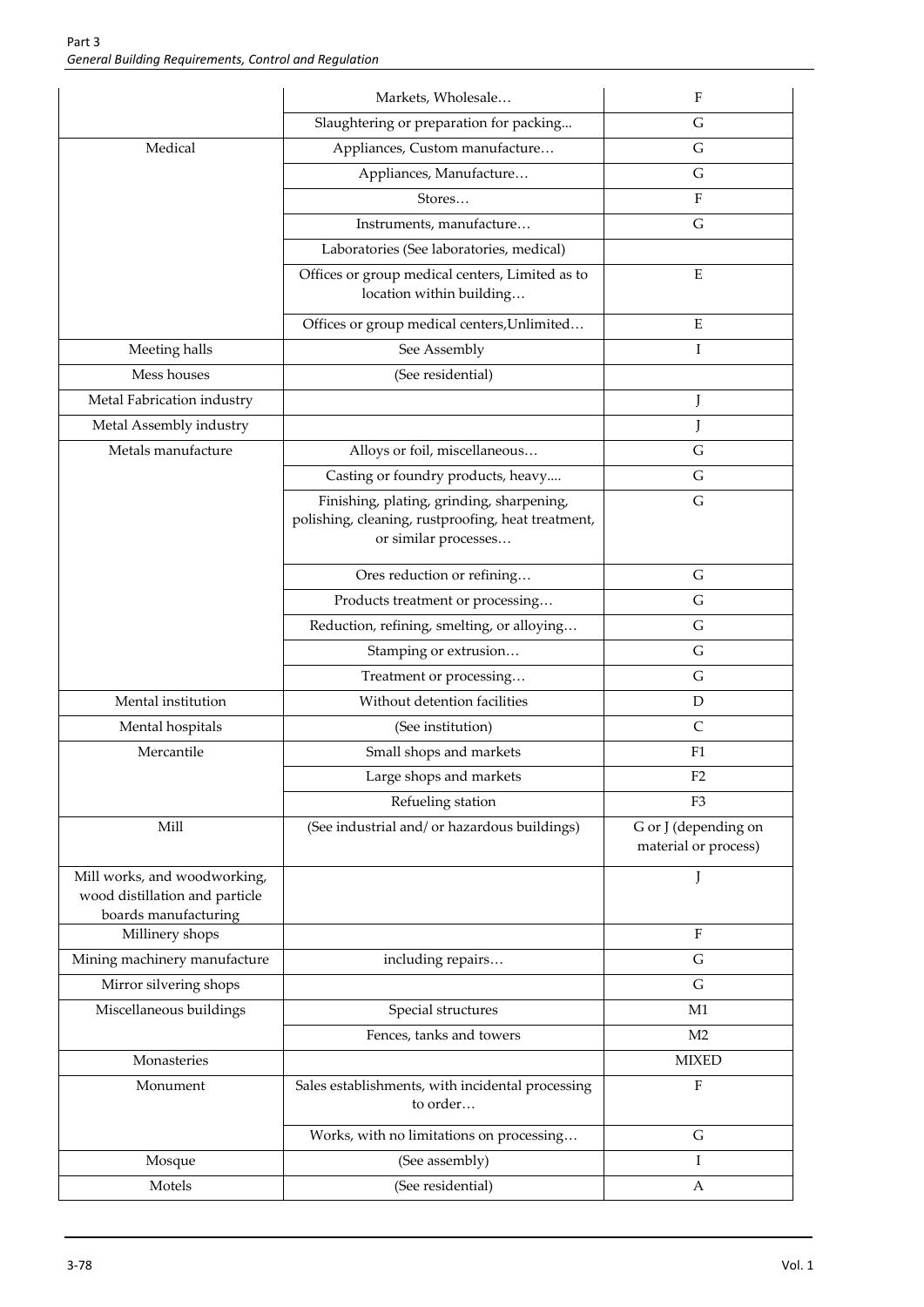| Motion picture production and<br>filming facilities |                                                                   | MIXED (G and other<br>Occupancies as required)                    |
|-----------------------------------------------------|-------------------------------------------------------------------|-------------------------------------------------------------------|
| Motorcycles                                         | Manufacture                                                       | G                                                                 |
|                                                     | Repairs, body                                                     | G                                                                 |
|                                                     | Repairs, except body repairs                                      | G                                                                 |
|                                                     | Sales, open or enclosed                                           | F                                                                 |
|                                                     | Showrooms, with no repair services(See garage)                    | $\rm K$                                                           |
| Motor freight stations                              | See truck terminals                                               |                                                                   |
| Motor vehicles                                      | Dead storage                                                      | Η                                                                 |
|                                                     | Moving or storage offices, Limited as to storage                  | K                                                                 |
|                                                     | Unlimited                                                         | K                                                                 |
| Movie theatre                                       | See assembly                                                      | I                                                                 |
| Museums                                             | See assembly                                                      | I                                                                 |
| Music stores                                        |                                                                   | F                                                                 |
| Music studios                                       | See studios                                                       |                                                                   |
| Musical instruments                                 | Manufacture, Excluding pianos and organs                          | G1                                                                |
|                                                     | Including pianos and organs                                       | G2                                                                |
|                                                     | Repair shops                                                      | G1                                                                |
|                                                     |                                                                   |                                                                   |
|                                                     | N                                                                 |                                                                   |
| Newspaper publishing                                |                                                                   | MIXED (G and E)                                                   |
|                                                     | Printing                                                          | G                                                                 |
|                                                     | Office                                                            | ${\bf E}$                                                         |
| Newsstands, open or closed                          |                                                                   | ${\bf F}$                                                         |
| Novelty products manufacture                        |                                                                   | G                                                                 |
| Novitiates                                          | See institution                                                   | A                                                                 |
| Nuclear medicine facilities                         | see radiological facilities                                       |                                                                   |
| Nuclear plant                                       |                                                                   |                                                                   |
| Nurseries                                           | See agriculture                                                   |                                                                   |
| Nursing homes                                       | Philanthropic or non-profit                                       | C or D depending on the<br>type of occupants and<br>nature of use |
|                                                     | Private                                                           | C or D depending on the<br>type of occupants and<br>nature of use |
| Nursery schools                                     | See pre-school                                                    | B                                                                 |
|                                                     |                                                                   |                                                                   |
| Oakum products manufacture                          |                                                                   | G                                                                 |
| Office equipment or machinery                       |                                                                   | ${\bf F}$                                                         |
| repair shops<br>Office or business machine stores   | sales or rental                                                   | ${\bf F}$                                                         |
| Offices                                             | General                                                           | E                                                                 |
|                                                     |                                                                   | E                                                                 |
|                                                     | Business, professional or Governmental(see<br>business occupancy) |                                                                   |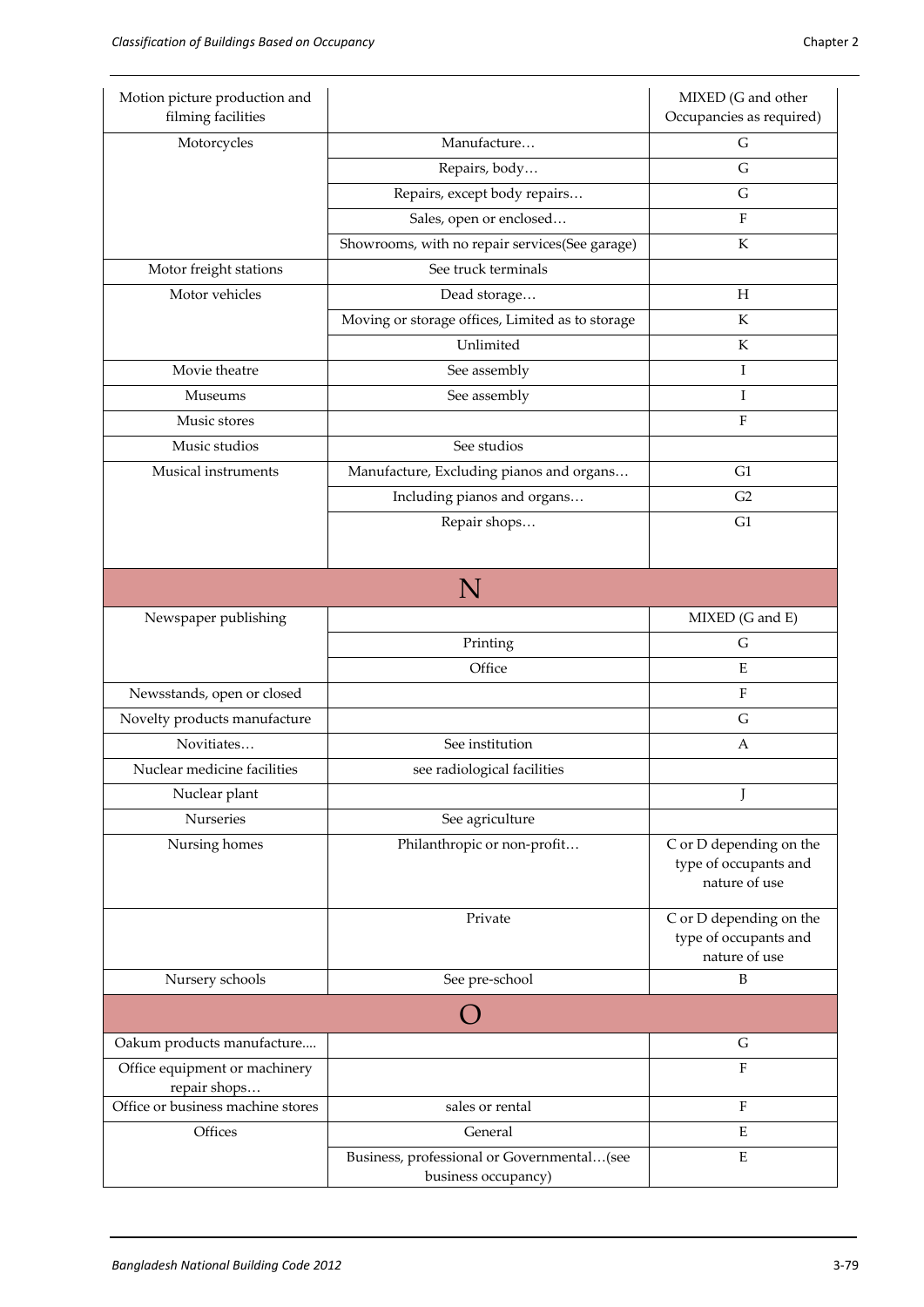|                                          | Dental, medical, or osteopathic (See medical<br>offices)                                | Ε                                     |
|------------------------------------------|-----------------------------------------------------------------------------------------|---------------------------------------|
|                                          | Wholesale, with storage restricted to samples<br>(see business occupancy)               | E                                     |
| Offices, small                           | Architect's/engineer's/consultant's (Limited to<br>six occupants)                       | Non-seperated use of<br>Occupancy A   |
|                                          | Architect's/engineer's/consultant's (more than<br>six occupants)                        | Ε                                     |
| Oil cloth manufacture                    |                                                                                         | J                                     |
| Oil sales, open and enclosed             | Limited as to lot area                                                                  | F                                     |
|                                          | Unlimited (See petroleum or petroleum products<br>storage)                              | J                                     |
| Old home                                 | See institution                                                                         | C                                     |
| Optical                                  | Equipment manufacture                                                                   | G                                     |
|                                          | Goods manufacture                                                                       | G                                     |
| Orphanage                                | See institution                                                                         | C                                     |
| Optician or<br>optometristestablishments |                                                                                         | $\mathbf{F}$                          |
| Orthopedic                               | Appliances, Custom manufacture                                                          | G                                     |
|                                          | Manufacture                                                                             | G                                     |
|                                          | Stores                                                                                  | F                                     |
|                                          | Instruments, manufacture                                                                | G                                     |
| Osteopathic offices                      | (See medical offices)                                                                   |                                       |
|                                          | P                                                                                       |                                       |
| Packing or crating establishments        |                                                                                         | G2                                    |
| Packing materials manufacture            |                                                                                         | G2                                    |
| Pagoda                                   | See Prayer hall                                                                         |                                       |
| Paint                                    | Manufacture                                                                             | J                                     |
|                                          | Stores, limited to quantity                                                             | F                                     |
|                                          | Stores, unlimited                                                                       | $H_{\rm 2}$                           |
| Painting contractors                     | (See contractors' establishments)                                                       |                                       |
| Paper                                    | Mills (See wood pulp or fiber)                                                          | G                                     |
|                                          | Products manufacture                                                                    | $\mathsf G$                           |
|                                          | Stock companies                                                                         | H                                     |
| Paper-hanging contractors                | (See contractors' establishments)                                                       |                                       |
| Parish houses                            |                                                                                         | A                                     |
| Parks, public or private                 | With provision for emergency vehicle access as<br>part of disaster preparedness program | Not applicable                        |
| Park structures                          |                                                                                         | M                                     |
| Parking garages, public                  | See garage, parking                                                                     | K                                     |
| Parking lots, public                     | See garage, parking                                                                     | K                                     |
| Passenger stations and terminals         | Small, passenger station                                                                | MIXED (depending on<br>nature of use) |
|                                          | Large, passenger station or terminal                                                    | MIXED (depending on<br>nature of use) |
|                                          | Passenger and freight terminal                                                          | MIXED (depending on<br>nature of use) |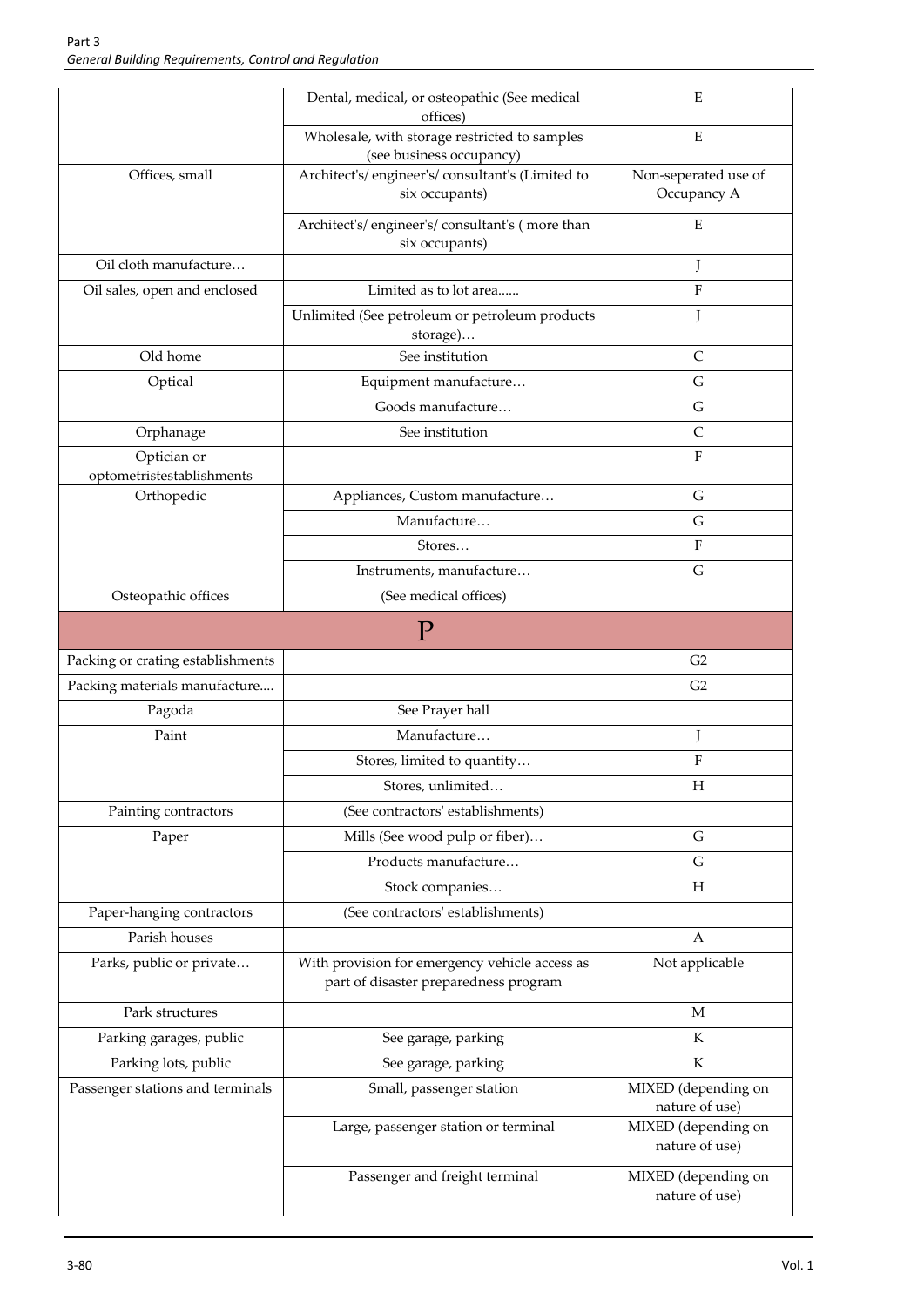| Perfumed or perfumed soaps<br>compounding only, not including soap<br>I<br>manufacture<br>$\rm F$<br>Pest control<br>Exempted quantity only<br>$\rm F$<br>Pet shops<br>$\rm F$<br>Petrol pump<br>See refueling station<br>Petroleum or petroleum products<br>Refining<br>J<br>Storage and handling<br>J<br>G or J depending on nature<br>Pharmaceutical products<br>manufacture<br>of materials used<br>Philanthropic, religious or non-<br>MIXED (depending on<br>profit activities<br>nature of use)<br>F<br>Phonograph<br>Repair shops<br>F<br>Stores (See appliances)<br>$\rm F$<br>Photocopying and book binding<br>Binding limited in quantity<br>Photographic<br>Developing or printing establishment, Retail<br>$\boldsymbol{\mathrm{F}}$<br>H<br>Developing or printing establishment,<br>Wholesale, Limited as to floor area<br>Developing or printing establishment,<br>H<br>Wholesale, Unlimited<br>Equipment, Manufacture (film)<br>J<br>G<br>Equipment, Manufacture (except film)<br>$\mathbf{F}$<br><b>Stores</b><br>Studios<br>$\mathbf{F}$<br>$\rm F$<br>Supply stores (limited to exempted quantity)<br>Photostatting establishments<br>$\mathbf{F}$<br>I<br>Physical culture establishments<br>F<br>Picture framing stores<br>Plants, Industrial<br>G<br>Plants, Refrigeration<br>G<br>Plastics<br>Products, manufacture<br>J<br>J<br>Raw, manufacture<br>Platemaking<br>(See printing)<br>With provision for emergency vehicle access as<br>Playgrounds<br>Ι<br>part of disaster preparedness program<br>Plots, parking<br>(See parking lots, public)<br>Plumbing<br>Contractors' establishments<br>$\mathbf{F}$<br>Equipment manufacturer (See tools or hardware<br>manufacturing)<br>Showrooms, without repair facilities<br>$\rm F$<br>$\mathbf E$<br><b>Police Stations</b><br>Pool halls<br>Ι<br>Porcelain products manufacture<br>G<br>Post offices<br>E | Peat storage |                | Н |
|------------------------------------------------------------------------------------------------------------------------------------------------------------------------------------------------------------------------------------------------------------------------------------------------------------------------------------------------------------------------------------------------------------------------------------------------------------------------------------------------------------------------------------------------------------------------------------------------------------------------------------------------------------------------------------------------------------------------------------------------------------------------------------------------------------------------------------------------------------------------------------------------------------------------------------------------------------------------------------------------------------------------------------------------------------------------------------------------------------------------------------------------------------------------------------------------------------------------------------------------------------------------------------------------------------------------------------------------------------------------------------------------------------------------------------------------------------------------------------------------------------------------------------------------------------------------------------------------------------------------------------------------------------------------------------------------------------------------------------------------------------------------------------------------------------------------------------------------------------------------------------|--------------|----------------|---|
|                                                                                                                                                                                                                                                                                                                                                                                                                                                                                                                                                                                                                                                                                                                                                                                                                                                                                                                                                                                                                                                                                                                                                                                                                                                                                                                                                                                                                                                                                                                                                                                                                                                                                                                                                                                                                                                                                    |              |                |   |
|                                                                                                                                                                                                                                                                                                                                                                                                                                                                                                                                                                                                                                                                                                                                                                                                                                                                                                                                                                                                                                                                                                                                                                                                                                                                                                                                                                                                                                                                                                                                                                                                                                                                                                                                                                                                                                                                                    |              |                |   |
|                                                                                                                                                                                                                                                                                                                                                                                                                                                                                                                                                                                                                                                                                                                                                                                                                                                                                                                                                                                                                                                                                                                                                                                                                                                                                                                                                                                                                                                                                                                                                                                                                                                                                                                                                                                                                                                                                    |              |                |   |
|                                                                                                                                                                                                                                                                                                                                                                                                                                                                                                                                                                                                                                                                                                                                                                                                                                                                                                                                                                                                                                                                                                                                                                                                                                                                                                                                                                                                                                                                                                                                                                                                                                                                                                                                                                                                                                                                                    |              |                |   |
|                                                                                                                                                                                                                                                                                                                                                                                                                                                                                                                                                                                                                                                                                                                                                                                                                                                                                                                                                                                                                                                                                                                                                                                                                                                                                                                                                                                                                                                                                                                                                                                                                                                                                                                                                                                                                                                                                    |              |                |   |
|                                                                                                                                                                                                                                                                                                                                                                                                                                                                                                                                                                                                                                                                                                                                                                                                                                                                                                                                                                                                                                                                                                                                                                                                                                                                                                                                                                                                                                                                                                                                                                                                                                                                                                                                                                                                                                                                                    |              |                |   |
|                                                                                                                                                                                                                                                                                                                                                                                                                                                                                                                                                                                                                                                                                                                                                                                                                                                                                                                                                                                                                                                                                                                                                                                                                                                                                                                                                                                                                                                                                                                                                                                                                                                                                                                                                                                                                                                                                    |              |                |   |
|                                                                                                                                                                                                                                                                                                                                                                                                                                                                                                                                                                                                                                                                                                                                                                                                                                                                                                                                                                                                                                                                                                                                                                                                                                                                                                                                                                                                                                                                                                                                                                                                                                                                                                                                                                                                                                                                                    |              |                |   |
|                                                                                                                                                                                                                                                                                                                                                                                                                                                                                                                                                                                                                                                                                                                                                                                                                                                                                                                                                                                                                                                                                                                                                                                                                                                                                                                                                                                                                                                                                                                                                                                                                                                                                                                                                                                                                                                                                    |              |                |   |
|                                                                                                                                                                                                                                                                                                                                                                                                                                                                                                                                                                                                                                                                                                                                                                                                                                                                                                                                                                                                                                                                                                                                                                                                                                                                                                                                                                                                                                                                                                                                                                                                                                                                                                                                                                                                                                                                                    |              |                |   |
|                                                                                                                                                                                                                                                                                                                                                                                                                                                                                                                                                                                                                                                                                                                                                                                                                                                                                                                                                                                                                                                                                                                                                                                                                                                                                                                                                                                                                                                                                                                                                                                                                                                                                                                                                                                                                                                                                    |              |                |   |
|                                                                                                                                                                                                                                                                                                                                                                                                                                                                                                                                                                                                                                                                                                                                                                                                                                                                                                                                                                                                                                                                                                                                                                                                                                                                                                                                                                                                                                                                                                                                                                                                                                                                                                                                                                                                                                                                                    |              |                |   |
|                                                                                                                                                                                                                                                                                                                                                                                                                                                                                                                                                                                                                                                                                                                                                                                                                                                                                                                                                                                                                                                                                                                                                                                                                                                                                                                                                                                                                                                                                                                                                                                                                                                                                                                                                                                                                                                                                    |              |                |   |
|                                                                                                                                                                                                                                                                                                                                                                                                                                                                                                                                                                                                                                                                                                                                                                                                                                                                                                                                                                                                                                                                                                                                                                                                                                                                                                                                                                                                                                                                                                                                                                                                                                                                                                                                                                                                                                                                                    |              |                |   |
|                                                                                                                                                                                                                                                                                                                                                                                                                                                                                                                                                                                                                                                                                                                                                                                                                                                                                                                                                                                                                                                                                                                                                                                                                                                                                                                                                                                                                                                                                                                                                                                                                                                                                                                                                                                                                                                                                    |              |                |   |
|                                                                                                                                                                                                                                                                                                                                                                                                                                                                                                                                                                                                                                                                                                                                                                                                                                                                                                                                                                                                                                                                                                                                                                                                                                                                                                                                                                                                                                                                                                                                                                                                                                                                                                                                                                                                                                                                                    |              |                |   |
|                                                                                                                                                                                                                                                                                                                                                                                                                                                                                                                                                                                                                                                                                                                                                                                                                                                                                                                                                                                                                                                                                                                                                                                                                                                                                                                                                                                                                                                                                                                                                                                                                                                                                                                                                                                                                                                                                    |              |                |   |
|                                                                                                                                                                                                                                                                                                                                                                                                                                                                                                                                                                                                                                                                                                                                                                                                                                                                                                                                                                                                                                                                                                                                                                                                                                                                                                                                                                                                                                                                                                                                                                                                                                                                                                                                                                                                                                                                                    |              |                |   |
|                                                                                                                                                                                                                                                                                                                                                                                                                                                                                                                                                                                                                                                                                                                                                                                                                                                                                                                                                                                                                                                                                                                                                                                                                                                                                                                                                                                                                                                                                                                                                                                                                                                                                                                                                                                                                                                                                    |              |                |   |
|                                                                                                                                                                                                                                                                                                                                                                                                                                                                                                                                                                                                                                                                                                                                                                                                                                                                                                                                                                                                                                                                                                                                                                                                                                                                                                                                                                                                                                                                                                                                                                                                                                                                                                                                                                                                                                                                                    |              |                |   |
|                                                                                                                                                                                                                                                                                                                                                                                                                                                                                                                                                                                                                                                                                                                                                                                                                                                                                                                                                                                                                                                                                                                                                                                                                                                                                                                                                                                                                                                                                                                                                                                                                                                                                                                                                                                                                                                                                    |              |                |   |
|                                                                                                                                                                                                                                                                                                                                                                                                                                                                                                                                                                                                                                                                                                                                                                                                                                                                                                                                                                                                                                                                                                                                                                                                                                                                                                                                                                                                                                                                                                                                                                                                                                                                                                                                                                                                                                                                                    |              |                |   |
|                                                                                                                                                                                                                                                                                                                                                                                                                                                                                                                                                                                                                                                                                                                                                                                                                                                                                                                                                                                                                                                                                                                                                                                                                                                                                                                                                                                                                                                                                                                                                                                                                                                                                                                                                                                                                                                                                    |              |                |   |
|                                                                                                                                                                                                                                                                                                                                                                                                                                                                                                                                                                                                                                                                                                                                                                                                                                                                                                                                                                                                                                                                                                                                                                                                                                                                                                                                                                                                                                                                                                                                                                                                                                                                                                                                                                                                                                                                                    |              |                |   |
|                                                                                                                                                                                                                                                                                                                                                                                                                                                                                                                                                                                                                                                                                                                                                                                                                                                                                                                                                                                                                                                                                                                                                                                                                                                                                                                                                                                                                                                                                                                                                                                                                                                                                                                                                                                                                                                                                    |              |                |   |
|                                                                                                                                                                                                                                                                                                                                                                                                                                                                                                                                                                                                                                                                                                                                                                                                                                                                                                                                                                                                                                                                                                                                                                                                                                                                                                                                                                                                                                                                                                                                                                                                                                                                                                                                                                                                                                                                                    |              |                |   |
|                                                                                                                                                                                                                                                                                                                                                                                                                                                                                                                                                                                                                                                                                                                                                                                                                                                                                                                                                                                                                                                                                                                                                                                                                                                                                                                                                                                                                                                                                                                                                                                                                                                                                                                                                                                                                                                                                    |              |                |   |
|                                                                                                                                                                                                                                                                                                                                                                                                                                                                                                                                                                                                                                                                                                                                                                                                                                                                                                                                                                                                                                                                                                                                                                                                                                                                                                                                                                                                                                                                                                                                                                                                                                                                                                                                                                                                                                                                                    |              |                |   |
|                                                                                                                                                                                                                                                                                                                                                                                                                                                                                                                                                                                                                                                                                                                                                                                                                                                                                                                                                                                                                                                                                                                                                                                                                                                                                                                                                                                                                                                                                                                                                                                                                                                                                                                                                                                                                                                                                    |              |                |   |
|                                                                                                                                                                                                                                                                                                                                                                                                                                                                                                                                                                                                                                                                                                                                                                                                                                                                                                                                                                                                                                                                                                                                                                                                                                                                                                                                                                                                                                                                                                                                                                                                                                                                                                                                                                                                                                                                                    |              |                |   |
|                                                                                                                                                                                                                                                                                                                                                                                                                                                                                                                                                                                                                                                                                                                                                                                                                                                                                                                                                                                                                                                                                                                                                                                                                                                                                                                                                                                                                                                                                                                                                                                                                                                                                                                                                                                                                                                                                    |              |                |   |
|                                                                                                                                                                                                                                                                                                                                                                                                                                                                                                                                                                                                                                                                                                                                                                                                                                                                                                                                                                                                                                                                                                                                                                                                                                                                                                                                                                                                                                                                                                                                                                                                                                                                                                                                                                                                                                                                                    |              |                |   |
|                                                                                                                                                                                                                                                                                                                                                                                                                                                                                                                                                                                                                                                                                                                                                                                                                                                                                                                                                                                                                                                                                                                                                                                                                                                                                                                                                                                                                                                                                                                                                                                                                                                                                                                                                                                                                                                                                    |              |                |   |
|                                                                                                                                                                                                                                                                                                                                                                                                                                                                                                                                                                                                                                                                                                                                                                                                                                                                                                                                                                                                                                                                                                                                                                                                                                                                                                                                                                                                                                                                                                                                                                                                                                                                                                                                                                                                                                                                                    |              |                |   |
|                                                                                                                                                                                                                                                                                                                                                                                                                                                                                                                                                                                                                                                                                                                                                                                                                                                                                                                                                                                                                                                                                                                                                                                                                                                                                                                                                                                                                                                                                                                                                                                                                                                                                                                                                                                                                                                                                    |              |                |   |
|                                                                                                                                                                                                                                                                                                                                                                                                                                                                                                                                                                                                                                                                                                                                                                                                                                                                                                                                                                                                                                                                                                                                                                                                                                                                                                                                                                                                                                                                                                                                                                                                                                                                                                                                                                                                                                                                                    |              |                |   |
|                                                                                                                                                                                                                                                                                                                                                                                                                                                                                                                                                                                                                                                                                                                                                                                                                                                                                                                                                                                                                                                                                                                                                                                                                                                                                                                                                                                                                                                                                                                                                                                                                                                                                                                                                                                                                                                                                    | Poultry      | Storage (live) | Η |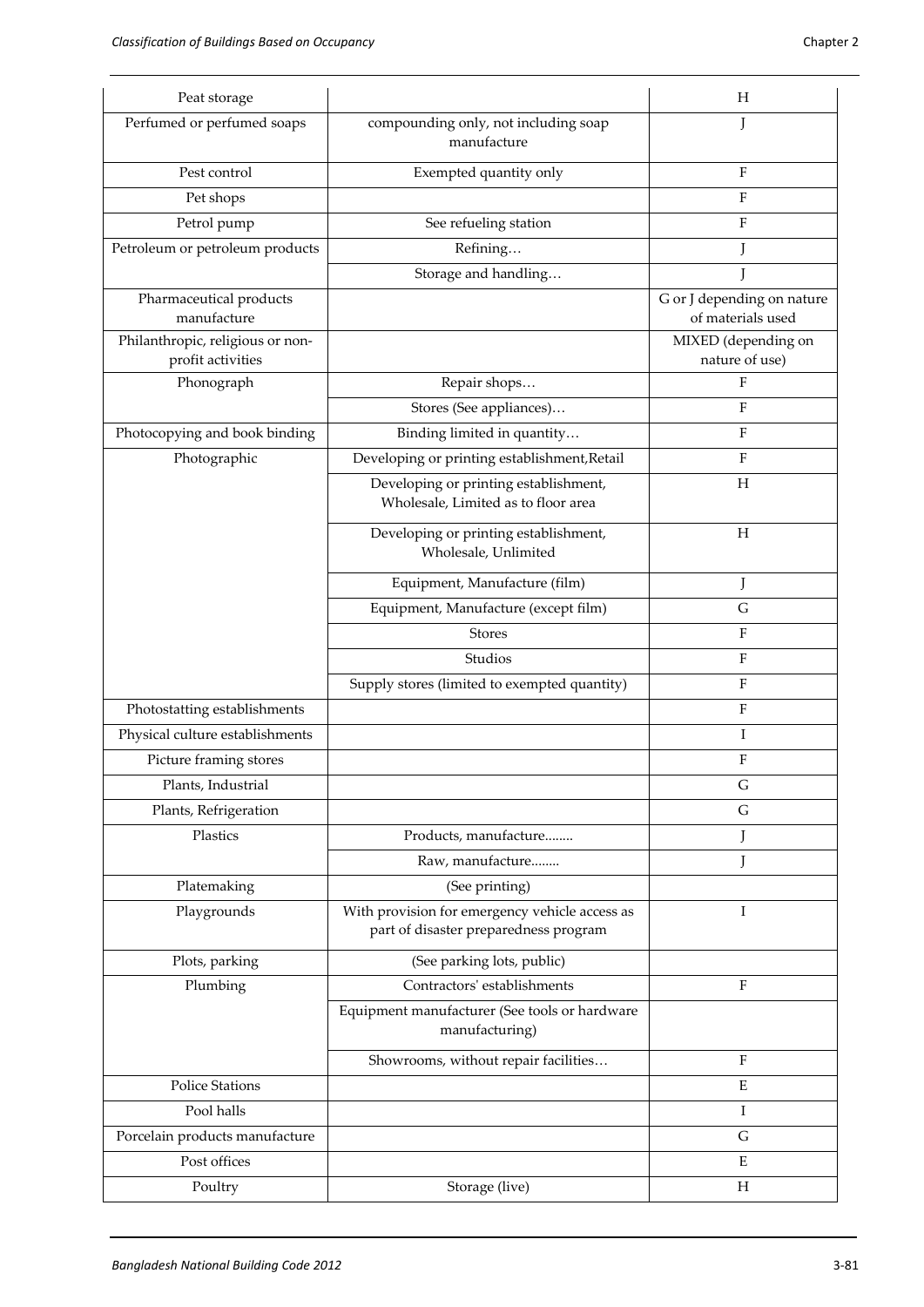|                                                         | Killing establishments, for retail sales on the<br>same zoning lot only         | G                                       |
|---------------------------------------------------------|---------------------------------------------------------------------------------|-----------------------------------------|
|                                                         | Packing or slaughtering                                                         | G                                       |
| Power plant                                             |                                                                                 | G                                       |
| Power stations                                          | As part of national grid power distribution<br>system                           | ${\bf E}$                               |
|                                                         | At consumer's end                                                               | L                                       |
| Prayer hall                                             | See assembly                                                                    | Ι                                       |
| Precision instruments                                   | Optical equipment, clocks, or similar products                                  | G                                       |
| manufacture                                             | Medical, dental, or drafting instruments, optical<br>goods, or similar products | G                                       |
| Pre-school facilities                                   | See educational                                                                 |                                         |
| Press club, for journalist                              |                                                                                 | Ι                                       |
| Press, printing                                         | See printing                                                                    |                                         |
| Primary schools                                         | See educational                                                                 |                                         |
| Printing                                                | Custom                                                                          | G                                       |
|                                                         | Limited as to floor area                                                        | G                                       |
|                                                         | Unlimited                                                                       | $\mathsf G$                             |
| Printing, publishing, dyeing and<br>printing industries |                                                                                 | J                                       |
| Prisons                                                 | See jail                                                                        | $\mathsf{C}$                            |
| Produce or meat<br>markets, wholesale                   |                                                                                 | $\rm F$                                 |
| Psychiatric sanatoria                                   | With detention facilities (see institution)                                     |                                         |
| Public auction rooms                                    |                                                                                 | MIXED (F and/or I)                      |
| Public transit yards                                    |                                                                                 | Not applicable                          |
| Publishing                                              | With printing                                                                   | G                                       |
|                                                         | Without printing                                                                | E                                       |
| Pumping stations                                        | Water or sewage (for city supply system)                                        | G                                       |
|                                                         | Dedicated to consumer                                                           | U                                       |
|                                                         |                                                                                 |                                         |
| Quarter, Staff                                          | Government or non-government                                                    | A or Mixed (See appendix)               |
|                                                         | $\mathbb{R}$                                                                    |                                         |
| Racetracks                                              |                                                                                 | Ι                                       |
| Radio                                                   | Appliance repair shops                                                          | $\rm F$                                 |
|                                                         | Stores                                                                          | ${\bf F}$                               |
|                                                         | Studios, with less than six occupants                                           | Non-seperated use to main<br>Occupancy  |
|                                                         | Studios, without transmission tower                                             | E                                       |
|                                                         | Studios, with transmission tower(see radio<br>station)                          |                                         |
|                                                         | Towers, non-accessory                                                           | M                                       |
| Radio station                                           |                                                                                 | Mixed (depending on the<br>type of use) |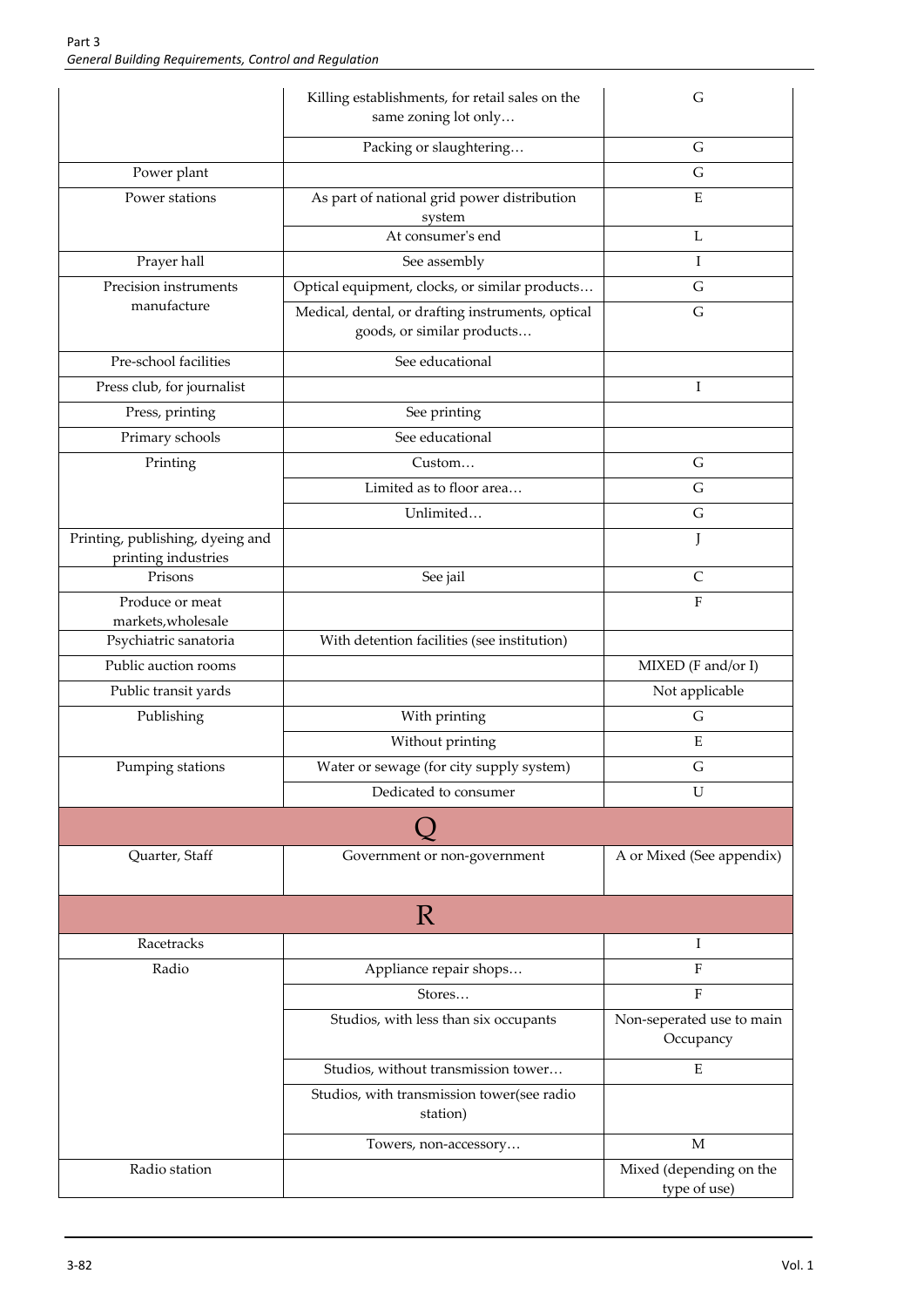| Radiological facilities, medical            | In compliance with the standard of atomic<br>energy commission                                                                                                                                 | D                                                        |
|---------------------------------------------|------------------------------------------------------------------------------------------------------------------------------------------------------------------------------------------------|----------------------------------------------------------|
| Radioactive waste disposal<br>services      |                                                                                                                                                                                                |                                                          |
| Railroad                                    | Equipment manufacture, including railroad cars<br>or locomotives                                                                                                                               | G or J depending on the<br>material and hot-work<br>used |
|                                             | Passenger stations                                                                                                                                                                             | T                                                        |
|                                             | Right-of-way                                                                                                                                                                                   | Not applicable                                           |
|                                             | Substations                                                                                                                                                                                    |                                                          |
|                                             | Small or medium size                                                                                                                                                                           | G                                                        |
|                                             | Large                                                                                                                                                                                          | G                                                        |
|                                             | Railroads, including rights-of-way, freight<br>terminals, yards orappurtenances, or facilities<br>orservices used or required inrailroad<br>operations, but notincluding passenger<br>stations | Not applicable                                           |
| Rail station                                |                                                                                                                                                                                                | Mixed (depending on the<br>type of use)                  |
| Record stores                               |                                                                                                                                                                                                | F                                                        |
| Recreation centers, non-                    |                                                                                                                                                                                                | I                                                        |
| commercial<br>Recreation piers              | See assembly                                                                                                                                                                                   | I                                                        |
| Recreational vehicles                       |                                                                                                                                                                                                | J                                                        |
| manufacturing                               |                                                                                                                                                                                                |                                                          |
| Rectories                                   |                                                                                                                                                                                                | A                                                        |
| Reducing salons                             |                                                                                                                                                                                                | I                                                        |
| Reformatories                               | See institutional facilities                                                                                                                                                                   |                                                          |
| Refreshments stands, drive-in               |                                                                                                                                                                                                | Ι                                                        |
| Refrigerating plants                        |                                                                                                                                                                                                | G                                                        |
| Refuelling station                          | Petroleum product storage within exempted<br>quantity                                                                                                                                          | E                                                        |
| Refuse incinerators                         |                                                                                                                                                                                                | J                                                        |
| Religious or church art<br>goodsmanufacture |                                                                                                                                                                                                | $\mathsf G$                                              |
| Research establishment                      | dealing with non-hazard or low hazard materials<br>only                                                                                                                                        | E                                                        |
| Residences                                  | Single-family detached                                                                                                                                                                         | A                                                        |
|                                             | One-family semi-detached or two-family<br>detached or semi-detached                                                                                                                            | A                                                        |
|                                             | Boarding or rooming houses                                                                                                                                                                     | A                                                        |
|                                             | Rest homes (See nursing homes)                                                                                                                                                                 |                                                          |
| Residential                                 | Single family dwelling                                                                                                                                                                         | A1                                                       |
|                                             | Two family dwelling                                                                                                                                                                            | A2                                                       |
|                                             | Flats or apartments                                                                                                                                                                            | A <sub>3</sub>                                           |
|                                             | Mess, boarding house, dormitories and hostels                                                                                                                                                  | A4                                                       |
|                                             | Hotels and lodging houses                                                                                                                                                                      | A <sub>5</sub>                                           |
| <b>Rest Houses</b>                          |                                                                                                                                                                                                |                                                          |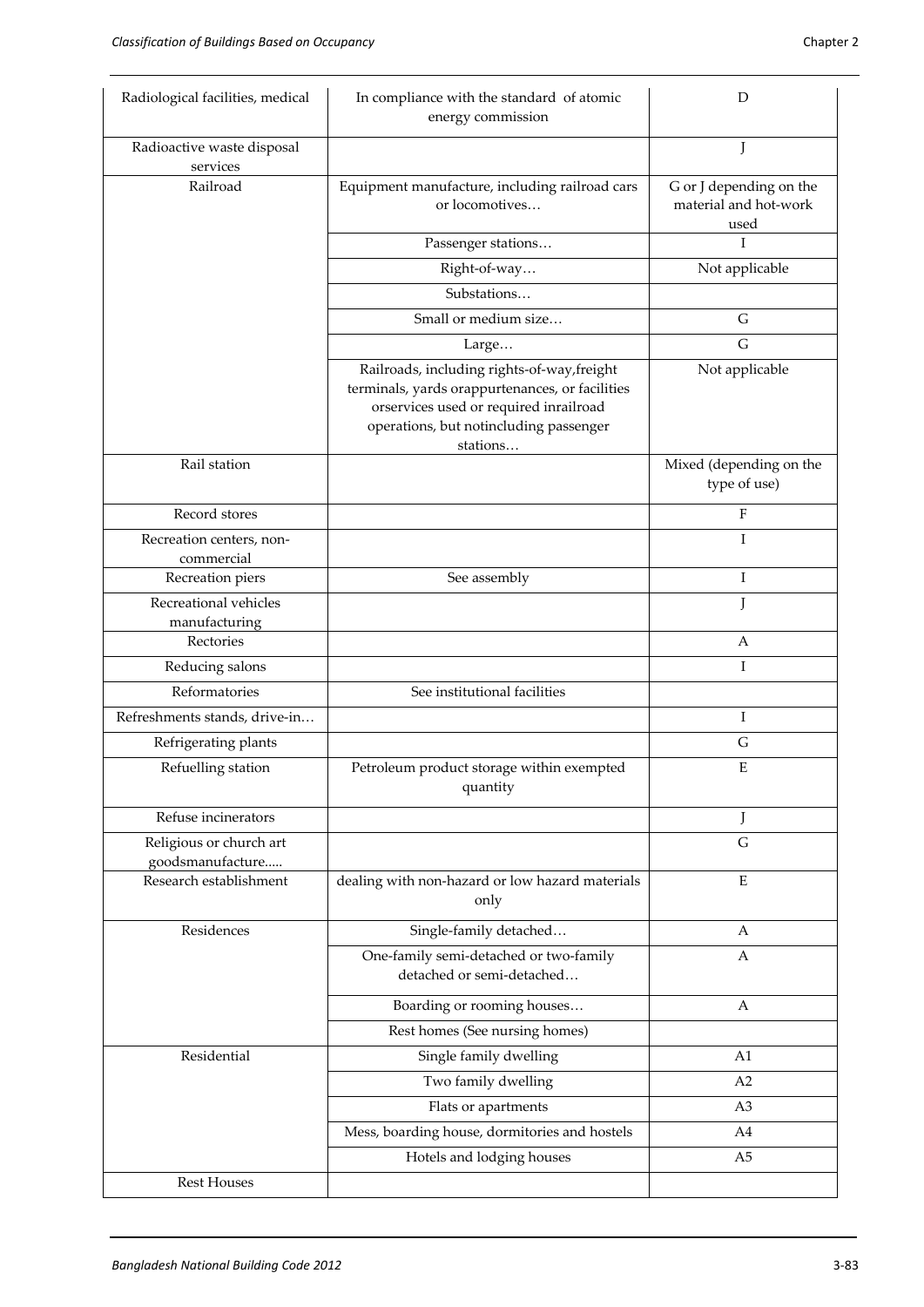| Restaurant                                                  | Dining area                                                                    | Ι                                                                 |
|-------------------------------------------------------------|--------------------------------------------------------------------------------|-------------------------------------------------------------------|
|                                                             | Performing area, limited                                                       | Ι                                                                 |
|                                                             | Kitchen and storage                                                            | L                                                                 |
| Reviewing stand                                             |                                                                                | I                                                                 |
| Riding academies, open or<br>enclosed                       |                                                                                | E and H                                                           |
| Roofing<br>contractors'establishments                       |                                                                                | $\rm F$                                                           |
| Rooming houses                                              | See residential                                                                | А                                                                 |
| Rubber                                                      | Processing or manufacture, natural or synthetic                                | J                                                                 |
|                                                             | Products manufacture (excluding all natural or<br>synthetic rubber processing) |                                                                   |
| Rug stores                                                  | (See carpet stores)                                                            |                                                                   |
|                                                             | S                                                                              |                                                                   |
| Sail-making establishments                                  |                                                                                | $\mathbf{F}$                                                      |
| Salvage storage                                             |                                                                                | H                                                                 |
| Sand pits                                                   |                                                                                | Not applicable                                                    |
| Saloon, hair dressing                                       |                                                                                | F                                                                 |
| Sanatoriums                                                 | With detention facilities (see institution)                                    | $\mathsf{C}$                                                      |
|                                                             | Without detention facilities                                                   | D                                                                 |
| Sawmills                                                    |                                                                                | $\mathsf G$                                                       |
| Scenery construction                                        |                                                                                | G                                                                 |
| School (see educational)                                    | Dormitories, for children                                                      | $\mathsf{C}$                                                      |
|                                                             | Nursery, kindergarten, elementary or secondary<br>schools                      | B                                                                 |
|                                                             | Trade or other schools for adults, limited as to<br>objectionable effects      | B                                                                 |
|                                                             | Trade schools for adults, unlimited                                            | B                                                                 |
|                                                             | For physically challenged, without<br>accommodation                            | B                                                                 |
|                                                             | For mentally challenged, without<br>accommodation                              | B                                                                 |
| Scrap metal, paper and rag<br>storage                       |                                                                                | H                                                                 |
| Secondary school                                            | See educational                                                                | B                                                                 |
| Seed stores                                                 |                                                                                | $\rm F$                                                           |
| Seminar halls                                               | For 50 or more occupants, See assembly                                         | Ι                                                                 |
| Seminaries                                                  |                                                                                | $\mathbf B$                                                       |
| Settlement houses                                           | (see housing)                                                                  | MIXED (A and other<br>Occupancy depending on<br>the nature of use |
| Sewage                                                      | Disposal plants                                                                | G                                                                 |
|                                                             | Pumping stations                                                               | $\mathsf G$                                                       |
| Sewing machine stores,<br>sellinghousehold machines<br>only |                                                                                | $\rm F$                                                           |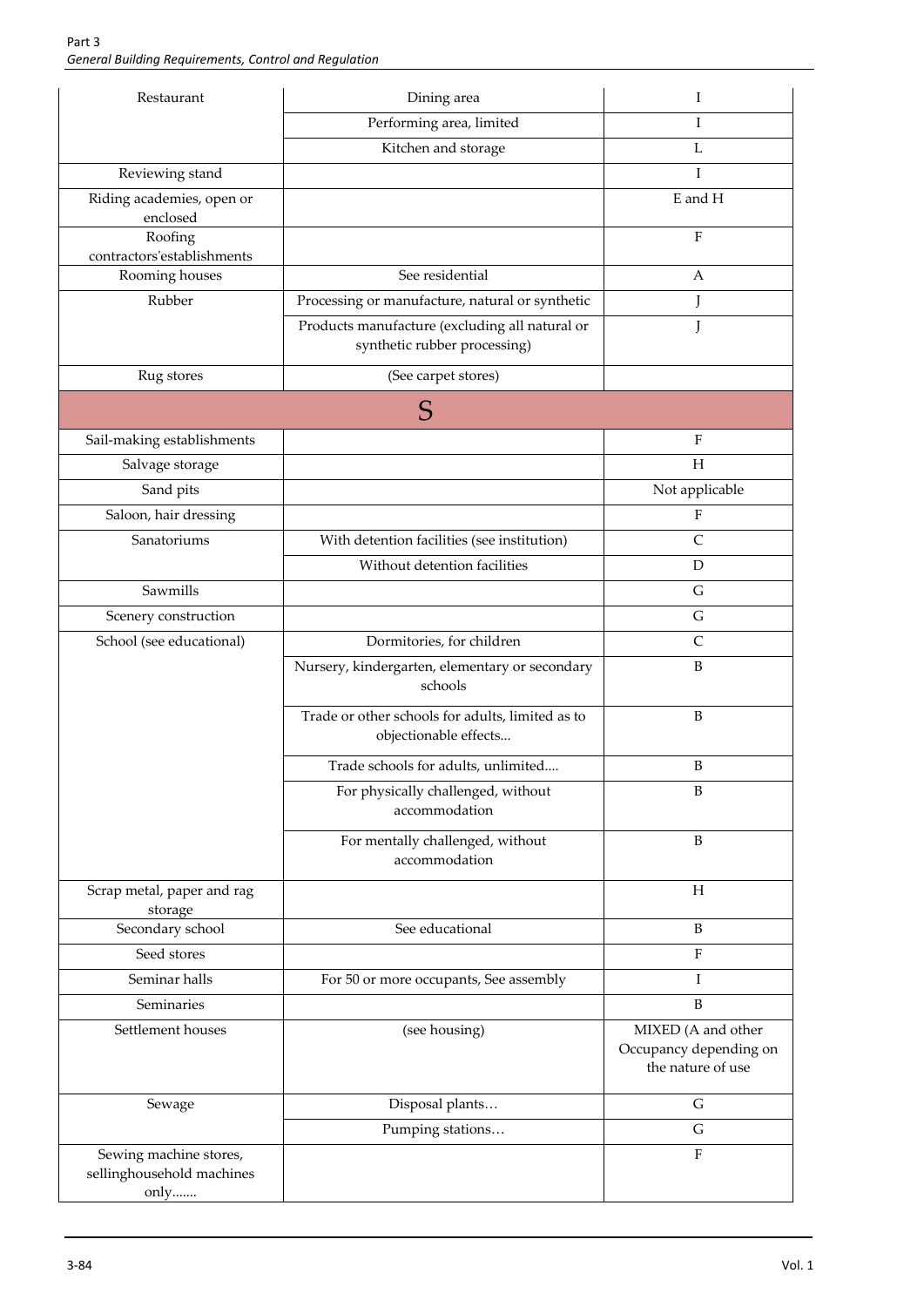| Ship chandlers, candle shops                                                                                    |                                                                                                  | F                                                                 |
|-----------------------------------------------------------------------------------------------------------------|--------------------------------------------------------------------------------------------------|-------------------------------------------------------------------|
| Ship or boat building or repair<br>yards                                                                        | For ships 200 ft. in length or over                                                              | G                                                                 |
| Shipping, waterfront                                                                                            |                                                                                                  | Not applicable                                                    |
| Shoes                                                                                                           | Manufacture                                                                                      | G or J depending on the<br>process and material<br>involved       |
|                                                                                                                 | Repair shops                                                                                     | F                                                                 |
|                                                                                                                 | Stores                                                                                           | F                                                                 |
| Shops                                                                                                           | see definition                                                                                   | F or G (depending on the<br>process and material<br>involved)     |
| Shop-house                                                                                                      |                                                                                                  | mixed occupancy ( $A & F$ )<br>or $(A, F & G)$                    |
| Sign painting shops                                                                                             | Limited as to floor area                                                                         | G                                                                 |
|                                                                                                                 | Unlimited                                                                                        | G                                                                 |
| Silk processing and spinning                                                                                    |                                                                                                  | J                                                                 |
| Silo, for storage of grain                                                                                      |                                                                                                  | Η                                                                 |
| Silver plating shops, custom                                                                                    |                                                                                                  | G                                                                 |
| Silverware manufacture, plate<br>orsterling                                                                     |                                                                                                  | G                                                                 |
| Sisal products manufacture                                                                                      |                                                                                                  | J                                                                 |
| Skating rinks, roller                                                                                           | Indoor                                                                                           | $\rm I$                                                           |
|                                                                                                                 | Outdoor                                                                                          | I                                                                 |
| Slag piles                                                                                                      |                                                                                                  | Not applicable                                                    |
| Slaughtering of animals or<br>poultry                                                                           |                                                                                                  | G                                                                 |
| Soap or detergents                                                                                              | Manufacture, including fat rendering                                                             | J                                                                 |
|                                                                                                                 | Packaging only                                                                                   | ${\bf G}$                                                         |
| Soldering shops                                                                                                 |                                                                                                  | G                                                                 |
| Solvent extracting                                                                                              |                                                                                                  | J                                                                 |
| Sorority houses                                                                                                 | (See hostel)                                                                                     | A                                                                 |
| Sports centre                                                                                                   |                                                                                                  | Ι.                                                                |
| Sporting equipment<br>manufacture                                                                               |                                                                                                  | $\mathsf G$                                                       |
| Sporting goods stores                                                                                           |                                                                                                  | $F_{\rm}$                                                         |
| Stable for horses                                                                                               |                                                                                                  | H                                                                 |
| Stadiums                                                                                                        | Indoor or outdoor, with access for emergency<br>vehicle as part of disaster preparedness program | Ι                                                                 |
| Staff quarter                                                                                                   | see quarter, staff                                                                               |                                                                   |
| Stamp stores                                                                                                    |                                                                                                  | F                                                                 |
| Station                                                                                                         | Rail, bus, air and water way                                                                     | MIXED (I and other<br>Occupancy depending on<br>the nature of use |
| Stationary stores                                                                                               |                                                                                                  | F                                                                 |
| Statuary, mannequins,<br>figurines, religious or church art<br>goodsmanufacture, excluding<br>foundryoperations |                                                                                                  | $\mathsf G$                                                       |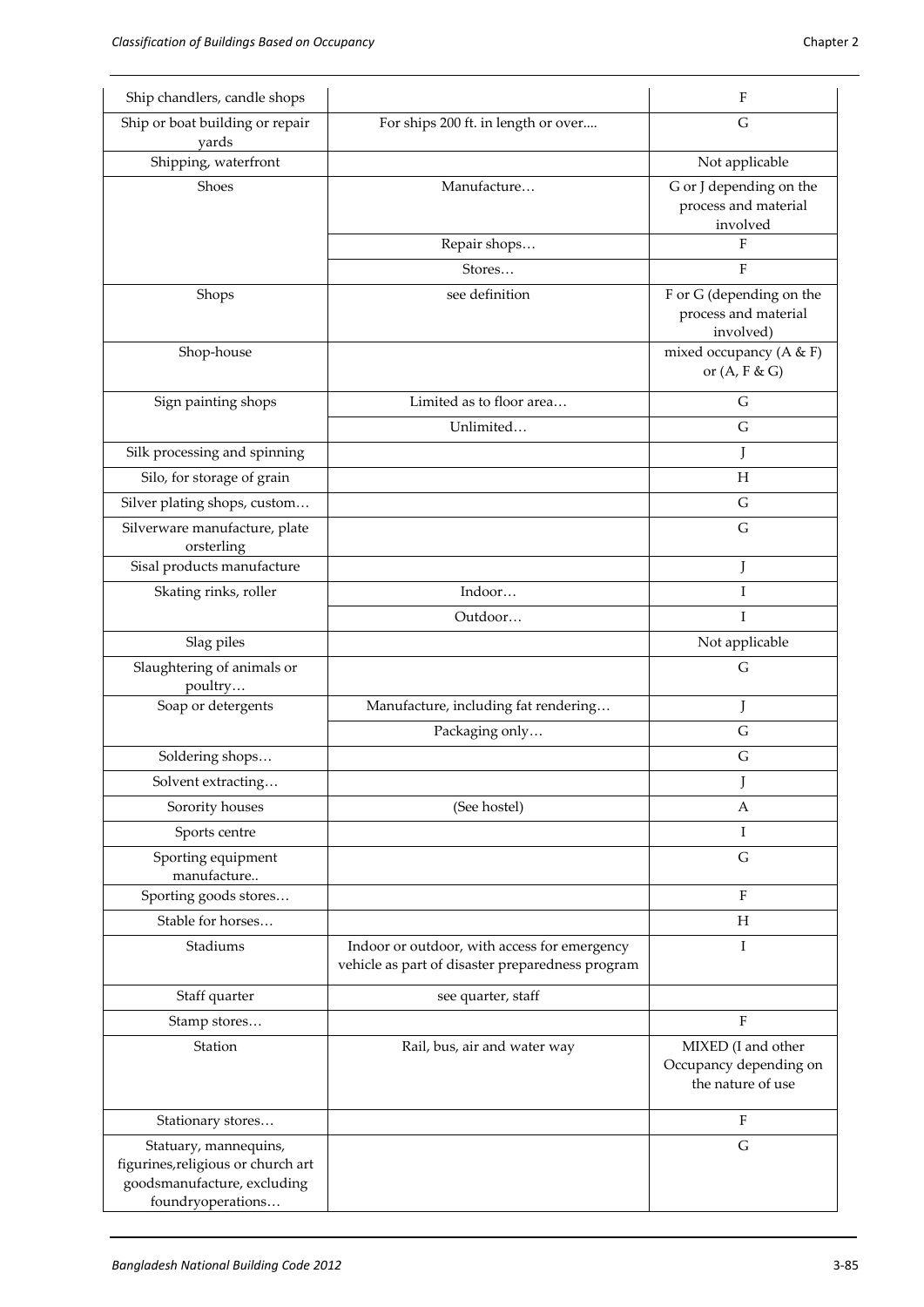| Steel products                                                       | Miscellaneous fabrication or assembly (without<br>hot-work) | G                                                                       |
|----------------------------------------------------------------------|-------------------------------------------------------------|-------------------------------------------------------------------------|
|                                                                      | Structural products manufacture                             | J                                                                       |
| Stock yards or slaughtering of<br>animals or poultry                 |                                                             | $\overline{G}$                                                          |
| Stone processing or stone<br>products                                |                                                             | G                                                                       |
| Storage buildings                                                    | Low-fire-risk storage                                       | H1                                                                      |
|                                                                      | Moderate-fire-risk storage                                  | H2                                                                      |
| Storage facilities                                                   | Wholesale (see storage buildings)                           | Н                                                                       |
|                                                                      | Offices, limited to quantity                                | Non-separated use                                                       |
|                                                                      | For cotton/jute/ paper/textile                              |                                                                         |
| <b>Stores</b>                                                        | See definition                                              | $\mathbf{F}$                                                            |
| Students' halls of residence                                         | For children                                                | $\mathsf{C}$                                                            |
|                                                                      | For adults                                                  | A                                                                       |
| Studios                                                              | Music, dancing, or theatrical                               | Ι                                                                       |
|                                                                      | Radio (see radio studio)                                    |                                                                         |
|                                                                      | Television, with spectator                                  | MIXED (I, E or G)                                                       |
|                                                                      | Television, without spectator                               | MIXED (depending on                                                     |
|                                                                      |                                                             | nature of material and<br>process involved)                             |
| Sugar                                                                | Production and Refining                                     |                                                                         |
| Super market                                                         | See mercantile                                              | $\rm F$                                                                 |
| Swimming pools                                                       | Commercial                                                  | I                                                                       |
|                                                                      | Non-Commercial (See clubs)                                  | I                                                                       |
|                                                                      | Т                                                           |                                                                         |
| Table tennis halls                                                   | See assembly                                                | I                                                                       |
| Tailor shops, custom                                                 |                                                             | F                                                                       |
| Tanning (See leather or fur)                                         |                                                             | J                                                                       |
| Tapestries manufacture                                               |                                                             | G                                                                       |
| Tar products manufacture                                             |                                                             | G                                                                       |
| Taxidermist shops                                                    |                                                             | $\rm F$                                                                 |
| Telegraph offices                                                    |                                                             | E                                                                       |
| Telephone exchanges or<br>othercommunications<br>equipmentstructures |                                                             | ${\bf E}$                                                               |
| Television                                                           | Repair shops                                                | F                                                                       |
|                                                                      | Stores (See appliances)                                     | $\rm F$                                                                 |
|                                                                      | Studios (see television studios)                            |                                                                         |
|                                                                      | Towers, non-accessory                                       | М                                                                       |
| Television station                                                   | See business                                                | MIXED (E3 with other<br>Occupancies according to<br>detail requirement) |
| Temple                                                               | See prayer hall                                             |                                                                         |
| Tennis courts, indoor                                                |                                                             | I                                                                       |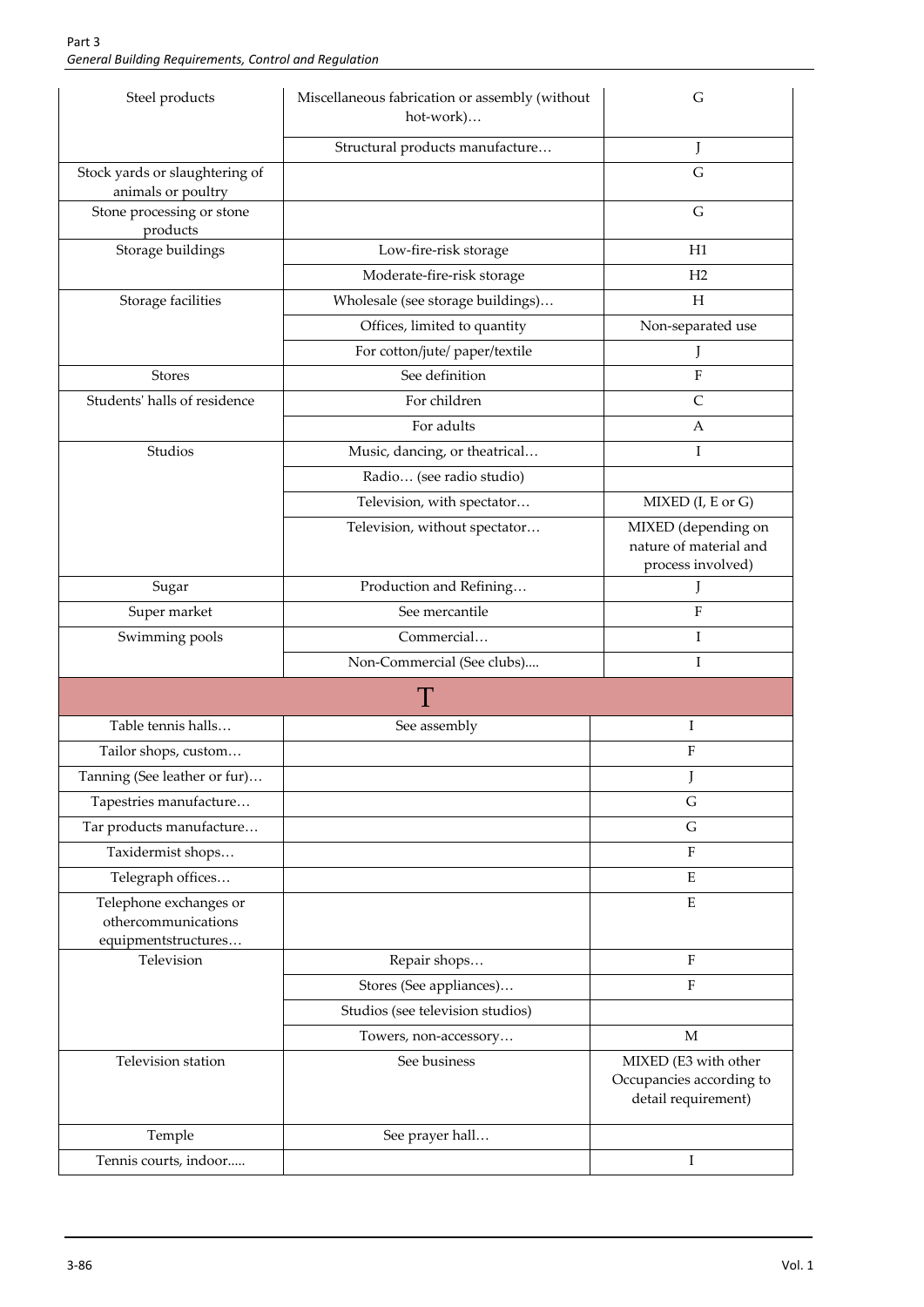| Terminal facilities at river<br>crossingsfor access to electric,<br>gas, orsteam lines |                                                                                                                 | G                                                           |
|----------------------------------------------------------------------------------------|-----------------------------------------------------------------------------------------------------------------|-------------------------------------------------------------|
| Test laboratory                                                                        | involving low hazard material                                                                                   | E                                                           |
| <b>Textiles</b>                                                                        | Bleaching (see industrial)                                                                                      | G                                                           |
|                                                                                        | Products manufacture (see industrial)                                                                           | G                                                           |
|                                                                                        | Spinning, weaving, manufacturing, dyeing,<br>printing, knit goods, yarn, thread, or cordage<br>(see industrial) | G                                                           |
| Textile industries and jute mills                                                      | including canvas, cotton cloth, bagging burlap,<br>carpet and rags (see industrial)                             | J                                                           |
| Theater                                                                                | See assembly                                                                                                    | I                                                           |
| Theaters, drive-in                                                                     | (See studios)                                                                                                   |                                                             |
| Theatrical studios                                                                     | without spectator                                                                                               | G                                                           |
| Tile                                                                                   | Manufacture                                                                                                     | G                                                           |
| Tire sales establishments                                                              | Including installation services, Limited to<br>quantity                                                         | F                                                           |
|                                                                                        | Including installation services, unlimited<br>quantity                                                          | J                                                           |
| Tobacco                                                                                | Curing or manufacture, or tobacco products<br>manufacture                                                       | J                                                           |
|                                                                                        | Stores (retail)                                                                                                 | F                                                           |
| Toilet, public                                                                         |                                                                                                                 | L                                                           |
| Toiletries manufacture                                                                 |                                                                                                                 | G or J depending on the<br>material and process<br>involved |
| Tool or hardware manufacture                                                           | See industries                                                                                                  | G                                                           |
| Topsoil storage                                                                        | See storage                                                                                                     | Н                                                           |
| Tourist cabins                                                                         | See residential                                                                                                 | A                                                           |
| Towel supply establishments                                                            |                                                                                                                 | F                                                           |
| <b>Toys</b>                                                                            | Manufacture                                                                                                     | G                                                           |
|                                                                                        | Stores                                                                                                          | $\mathbf{F}$                                                |
| Trade or other schools for adults                                                      | Limited as to objectionable effects (see<br>educational)                                                        | B                                                           |
|                                                                                        | Unlimited (see educational)                                                                                     | B                                                           |
| Trade expositions                                                                      | Limited as to rated capacity                                                                                    | I                                                           |
|                                                                                        | Unlimited                                                                                                       | T                                                           |
| Trailer, truck, bus                                                                    | Manufacture, including parts                                                                                    | G or J depending on the<br>material and process<br>involved |
|                                                                                        | Repairs, body                                                                                                   | G or J depending on the<br>material and process<br>involved |
|                                                                                        | Sales, open or enclosed                                                                                         | F                                                           |
|                                                                                        | Showrooms, with no repair services                                                                              | $\rm F$                                                     |
| Training center                                                                        | lecture based, limited to quantity(see<br>educational facilities)                                               | E1 or B2                                                    |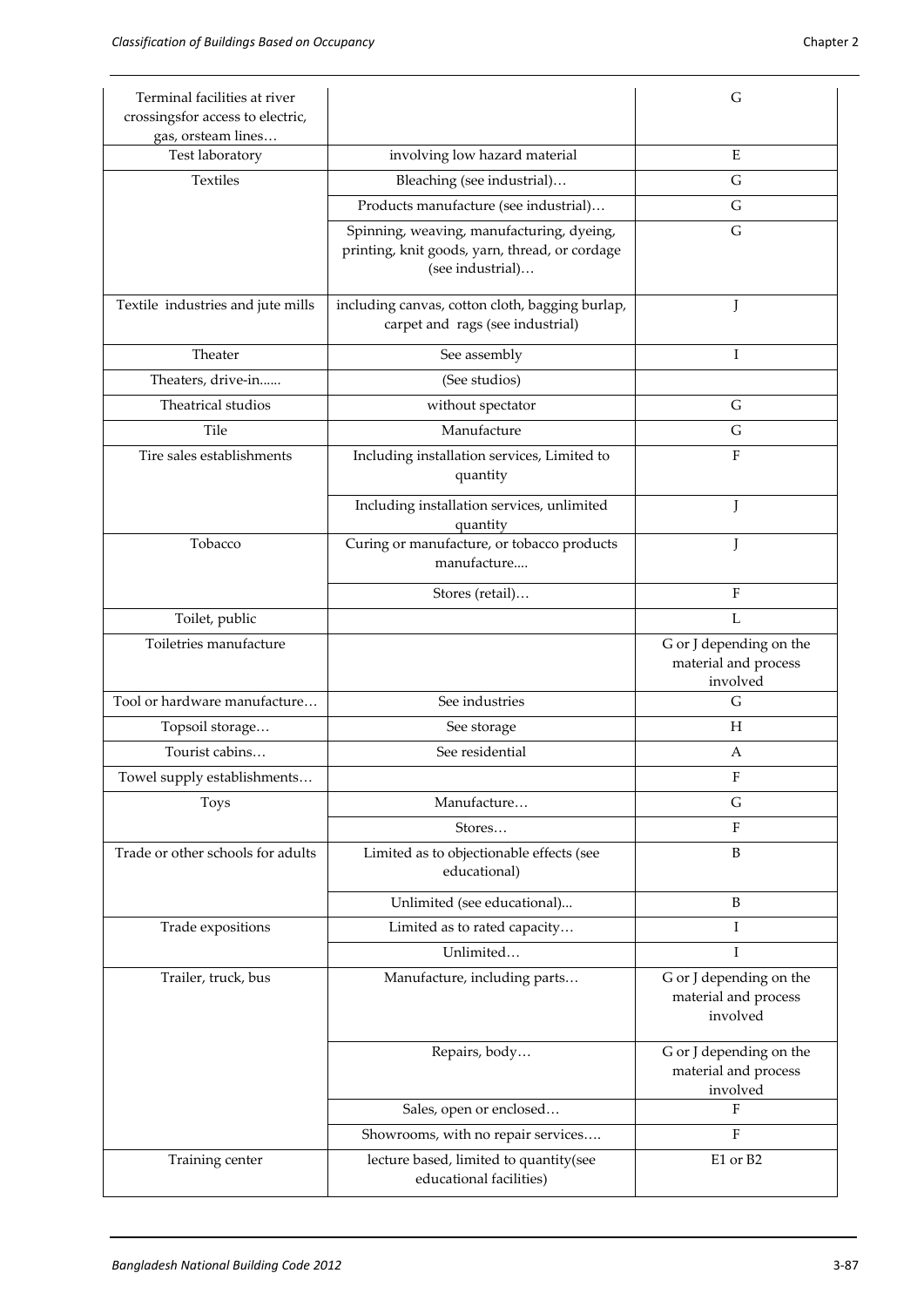|                                                           | vocational or demonstrative (see educational<br>facilities)             | B2                                                          |
|-----------------------------------------------------------|-------------------------------------------------------------------------|-------------------------------------------------------------|
| Transit substations                                       | Small or medium size                                                    | G                                                           |
|                                                           | Large                                                                   | G                                                           |
| Transport terminal                                        | Small or medium size                                                    | MIXED depending on nature<br>of use                         |
|                                                           | Large                                                                   | MIXED depending on nature<br>of use                         |
| Travel agency                                             | (see business)                                                          | E                                                           |
| <b>Travel bureaus</b>                                     | (see business)                                                          | E                                                           |
| Truck                                                     | Manufacture (including parts) or engine<br>rebuilding                   | G or J depending on the<br>material and process<br>involved |
|                                                           | Repairs, body                                                           | G                                                           |
|                                                           | Repairs, except body repairs                                            | G                                                           |
|                                                           | Sales, open or enclosed                                                 | F                                                           |
|                                                           | Showrooms, with no repair services                                      | F                                                           |
|                                                           | Trucking terminals or motor freight stations,<br>Limited as to lot area | K1                                                          |
|                                                           | Trucking terminals or motor freight stations,<br>Unlimited              | K1                                                          |
| <b>Tutorial homes</b>                                     | More than six occupants (see educational)                               | B                                                           |
| Turpentine manufacture                                    |                                                                         | J                                                           |
| Typewriter stores                                         |                                                                         | F                                                           |
| Typewriter or other small<br>businessmachine repair shops |                                                                         | F                                                           |
| Typography                                                | (See printing)                                                          |                                                             |
|                                                           |                                                                         |                                                             |
| Umbrellas                                                 | Manufacture                                                             | G                                                           |
|                                                           | Repair shops                                                            | F                                                           |
| University                                                | See educational facilities                                              | B2                                                          |
| Upholstery                                                | Manufacturing                                                           | J                                                           |
|                                                           | Bulk, including shops not dealingdirectly with<br>consumers             |                                                             |
|                                                           | Shops dealing directly with consumers, retail                           | F                                                           |
| Utility                                                   |                                                                         | L                                                           |
|                                                           | V                                                                       |                                                             |
| Variety stores                                            | Limited as to floor area                                                | $\rm F$                                                     |
|                                                           | Unlimited                                                               | $\rm F$                                                     |
| Varnish manufacture                                       |                                                                         | J                                                           |
| Vehicles                                                  | Dead storage of motor                                                   | H                                                           |
|                                                           | Manufacture, children's                                                 | $\mathsf G$                                                 |
|                                                           | Storage, commercial or public utility, open or<br>enclosed              | ${\bf K}$                                                   |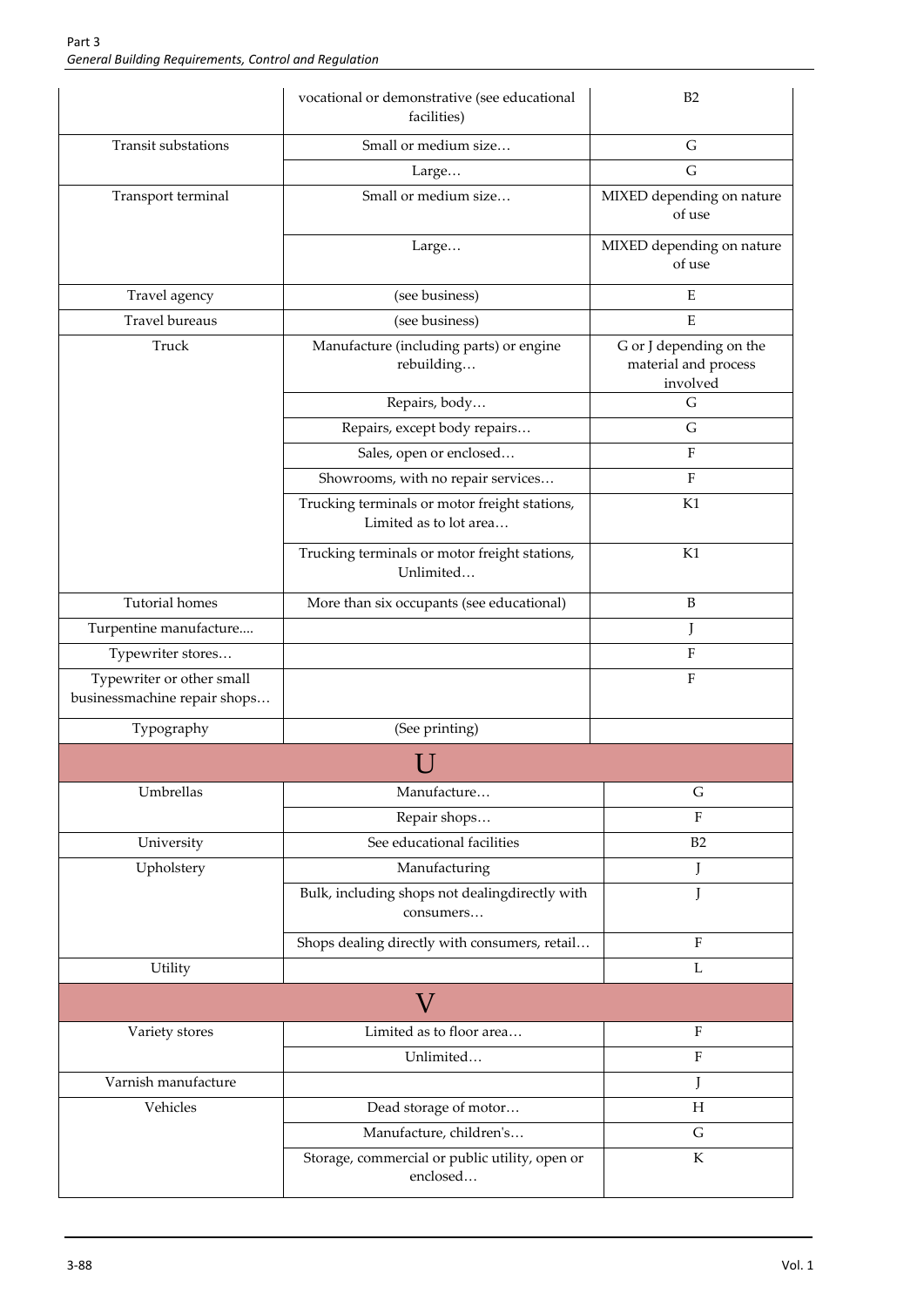| Venetian blind, window shade,                                           | Custom shops, limited as to floor area                                     | F                                                                |
|-------------------------------------------------------------------------|----------------------------------------------------------------------------|------------------------------------------------------------------|
| or awning                                                               | Manufacture, with no limitationon production or<br>on floor area           | J or G depending upon<br>nature of materials<br>involved         |
| Ventilating contractors                                                 | (See contractors' establishments)                                          | $\mathbf{F}$                                                     |
| Ventilating equipment<br>showrooms                                      | Without repair facilities                                                  | $\overline{F}$                                                   |
| Video games shop                                                        |                                                                            | F                                                                |
| Vihara, Buddhist                                                        | with occasional or regular assembly                                        | mixed use                                                        |
|                                                                         | W                                                                          |                                                                  |
| Wallpaper stores                                                        | Limited to quantity                                                        | $H_{\rm}$                                                        |
| Warehouses                                                              |                                                                            | H or J (depending on the<br>nature of material stored)           |
| Watch or clock stores or repair<br>shops                                |                                                                            | $\rm F$                                                          |
| Watch making                                                            |                                                                            | G                                                                |
| Waterfront shipping                                                     |                                                                            | Not applicable                                                   |
| Water pumping stations                                                  | At distributor's end                                                       | G                                                                |
|                                                                         | At consumer's end                                                          | L                                                                |
| Water tank tower                                                        |                                                                            | M                                                                |
| Wax products manufacture                                                |                                                                            | G                                                                |
| Weaving, hand                                                           | Up to six hand-weaving machines                                            | Non-separated use to main<br>Occupancy                           |
|                                                                         | More than six hand-weaving machines                                        | G                                                                |
| Wedding chapels                                                         | See assembly                                                               | Ι                                                                |
| Welding shops                                                           | Arc welding only                                                           | $\mathsf G$                                                      |
|                                                                         | Gas welding within exempted quantity                                       | G or J depending upon the<br>quantity of material and<br>process |
| Welfare centers                                                         |                                                                            |                                                                  |
| Wholesale establishments                                                |                                                                            | H or J depending upon the<br>nature of material                  |
| Wholesale offices or showrooms,<br>withstorage restricted to<br>samples |                                                                            | Ε                                                                |
| Window manufacture                                                      |                                                                            | ${\bf G}$                                                        |
| Window shades                                                           | Custom shops, limited as to floor area                                     | $\boldsymbol{\mathrm{F}}$                                        |
|                                                                         | Manufacture, without limitation on production<br>or on floor area          | G                                                                |
| Wood                                                                    | Bulk processing or woodworking                                             | ${\bf G}$                                                        |
|                                                                         | Distillation                                                               | G                                                                |
|                                                                         | Products manufacture                                                       | G                                                                |
|                                                                         | Pulp or fiber, reduction or processing, including<br>paper mill operations | $\mathsf G$                                                      |
|                                                                         |                                                                            |                                                                  |
|                                                                         | Sales, open or enclosed, Limited as to lot area                            | $\mathbf{F}$                                                     |